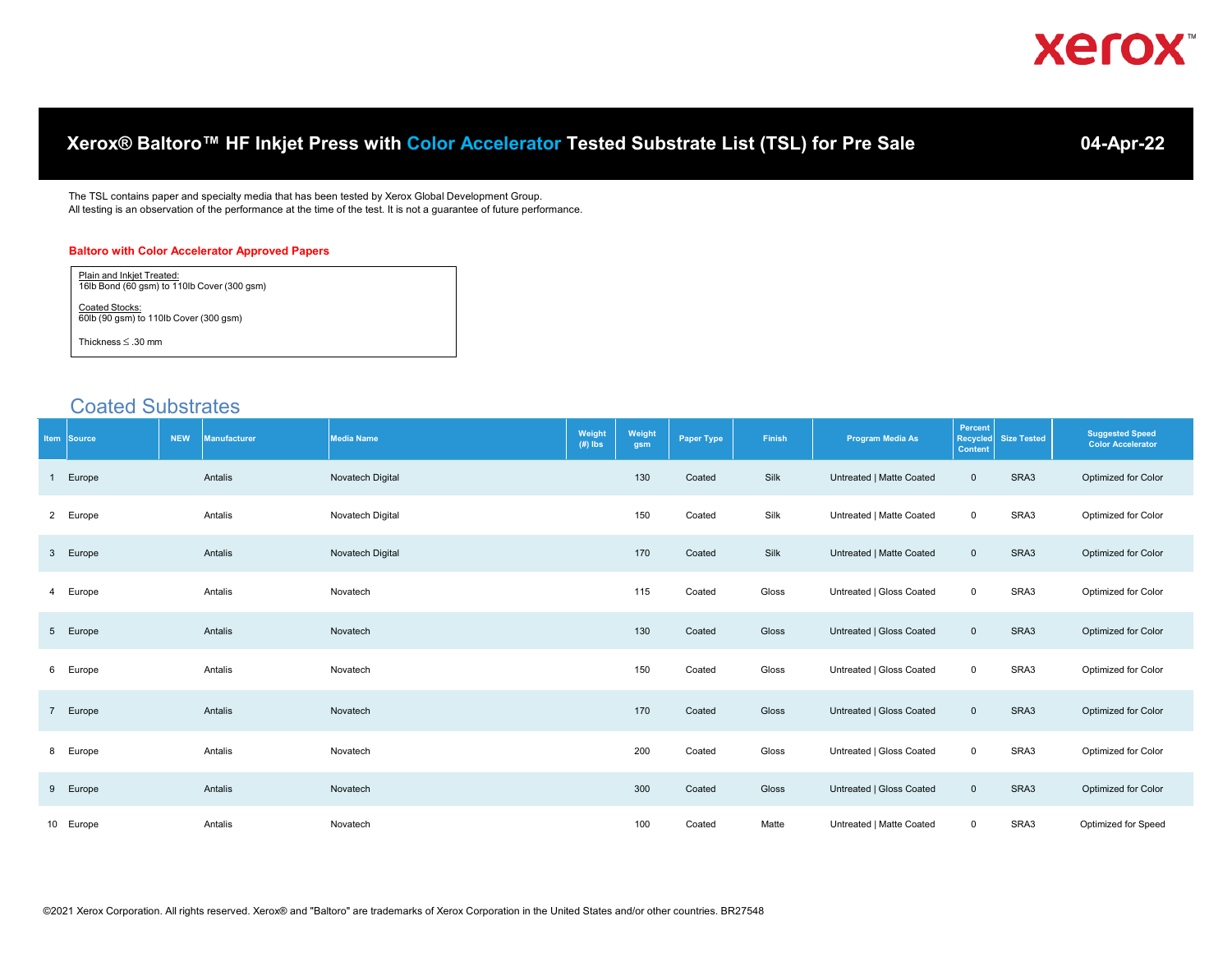| 11 Europe        | Antalis   | Novatech                      |       | 150 | Coated | Silk  | Untreated   Matte Coated | $\mathbf 0$         | SRA3               | Optimized for Color     |
|------------------|-----------|-------------------------------|-------|-----|--------|-------|--------------------------|---------------------|--------------------|-------------------------|
| 12 Europe        | Antalis   | Novatech                      |       | 170 | Coated | Silk  | Untreated   Matte Coated | $\pmb{0}$           | SRA3               | Optimized for Color     |
| 13 Europe        | Antalis   | Novatech                      |       | 200 | Coated | Silk  | Untreated   Matte Coated | $\mathsf{O}\xspace$ | SRA3               | Optimized for Color     |
| 14 Europe        | Antalis   | Novatech Cover                |       | 250 | Coated | Silk  | Untreated   Matte Coated | $\mathsf 0$         | SRA3               | Optimized for Color     |
| 15 Europe        | Antalis   | Novatech Cover                |       | 300 | Coated | Silk  | Untreated   Matte Coated | $\mathbb O$         | SRA3               | Optimized for Color     |
| 16 Europe        | Arctic    | Arctic Silk+                  |       | 130 | Coated | Silk  | Untreated   Matte Coated | $\mathbf 0$         | 210 mm x<br>400 mm | Optimized for Color     |
| 17 Europe        | Burgo     | Experia Digisilk              |       | 130 | Coated | Satin | Untreated   Matte Coated | $\overline{0}$      | SRA3               | Optimized for Color     |
| 18 Europe        | Burgo     | Experia Digisilk              |       | 150 | Coated | Satin | Untreated   Matte Coated | $\mathsf 0$         | SRA3               | Optimized for Color     |
| 19 Europe        | Burgo     | R4 Chorus                     |       | 115 | Coated | Satin | Untreated   Matte Coated | $\mathsf 0$         | A <sub>3</sub>     | Optimized for Color     |
| 20 Europe        | Burgo     | R4 Chorus                     |       | 115 | Coated | Satin | Untreated   Matte Coated | $\mathsf 0$         | SRA3               | Optimized for Color     |
| 21 Europe        | Burgo     | R4 Chorus                     |       | 250 | Coated | Satin | Untreated   Matte Coated | $\overline{0}$      | SRA3               | Optimized for Color     |
| 22 Europe        | Fedrigoni | Symbol Freelife               |       | 130 | Coated | Gloss | Untreated   Gloss Coated | $\mathsf 0$         | SRA3               | Optimized for Color     |
| 23 Europe        | Fedrigoni | Symbol Freelife               |       | 250 | Coated | Gloss | Untreated   Gloss Coated | $\mathsf 0$         | SRA3               | Optimized for Specialty |
| 24 Europe        | Fedrigoni | Symbol Freelife               |       | 300 | Coated | Gloss | Untreated   Gloss Coated | $\mathsf 0$         | SRA3               | Optimized for Specialty |
| 25 Europe        | Fedrigoni | Symbol Freelife               |       | 115 | Coated | Satin | Untreated   Matte Coated | $\mathsf 0$         | SRA3               | Optimized for Color     |
| 26 Europe        | Fedrigoni | Symbol Freelife               |       | 200 | Coated | Satin | Untreated   Matte Coated | $\mathsf 0$         | SRA3               | Optimized for Color     |
| 27 North America | GPA       | White Dull Text<br>DM1WDT100P | 100 T | 148 | Coated | Dull  | Untreated   Matte Coated | $\mathsf 0$         | 13 x 19            | Optimized for Color     |
| 28 North America | GPA       | <b>White Gloss</b>            | 100 T | 148 | Coated | Gloss | Untreated   Gloss Coated | $\mathsf 0$         | 13 x 19            | Optimized for Color     |
| 29 North America | GPA       | <b>White Gloss</b>            | 80 T  | 118 | Coated | Gloss | Untreated   Gloss Coated | $\mathsf 0$         | $12 \times 18$     | Optimized for Color     |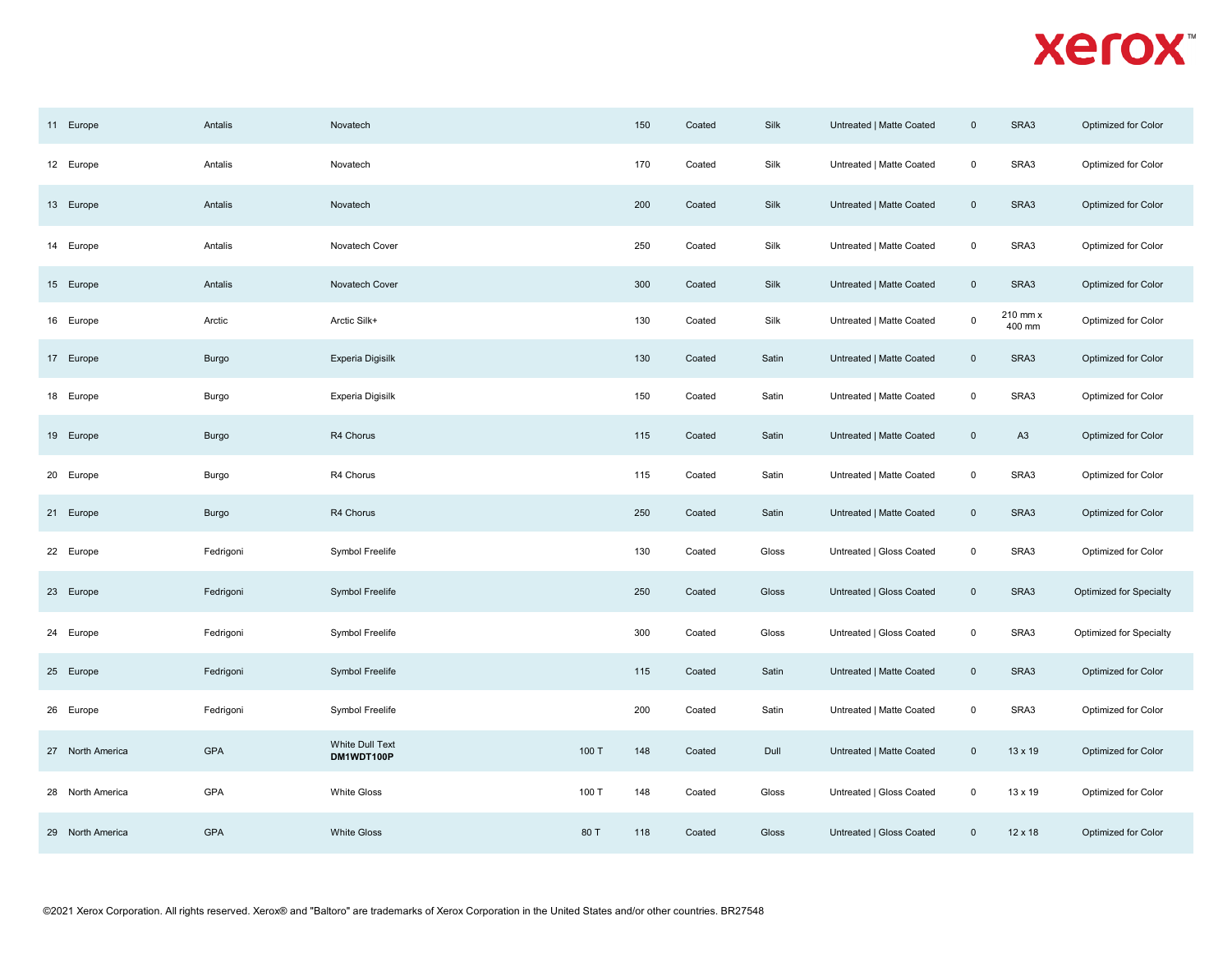| 30 North America | GPA                  | <b>White Gloss</b>            | 100 T | 148 | Coated | Gloss | Untreated   Gloss Coated | $\mathbf 0$ | 12 x 18          | Optimized for Color |
|------------------|----------------------|-------------------------------|-------|-----|--------|-------|--------------------------|-------------|------------------|---------------------|
| 31 North America | <b>GPA</b>           | <b>White Gloss</b>            | 80 C  | 216 | Coated | Gloss | Untreated   Gloss Coated | $\mathsf 0$ | 12 x 18          | Optimized for Color |
| 32 North America | GPA                  | <b>White Gloss</b>            | 100 C | 271 | Coated | Gloss | Untreated   Gloss Coated | $\mathsf 0$ | 12 x 18          | Optimized for Color |
| 33 North America | Hansol               | Lindenmeyr Explorer           | 100 C | 270 | Coated | Silk  | Untreated   Matte Coated | $\mathbf 0$ | 12 x 18          | Optimized for Color |
| 34 North America | Hansol               | <b>Titan White Gloss</b>      | 100 T | 148 | Coated | Gloss | Untreated   Gloss Coated | 10          | 13 x 19          | Optimized for Color |
| 35 North America | Hansol               | <b>Titan White Gloss</b>      | 110 C | 300 | Coated | Gloss | Untreated   Gloss Coated | $\mathbf 0$ | 13 x 19          | Optimized for Color |
| 36 North America | Huge Papers          | Nice Art Gloss                | 80 T  | 118 | Coated | Gloss | Untreated   Gloss Coated | 10          | 13 x 19          | Optimized for Color |
| 37 North America | Huge Papers          | Nice Art Gloss                | 80 C  | 216 | Coated | Gloss | Untreated   Gloss Coated | $10$        | 14.33 x<br>19.68 | Optimized for Color |
| 38 North America | Huge Papers          | Nice Art Gloss                | 110 C | 300 | Coated | Gloss | Untreated   Gloss Coated | 10          | 12 x 18          | Optimized for Color |
| 39 North America | <b>Huge Papers</b>   | Nice Art Silk                 | 80 T  | 118 | Coated | Silk  | Untreated   Matte Coated | 10          | 12 x 18          | Optimized for Color |
| 40 Europe        | Kabel                | TerraPrint Dacota Silk        |       | 90  | Coated | Silk  | Untreated   Matte Coated | $\mathbf 0$ | SRA3             | Optimized for Color |
| 41 North America | Kallima              | Kallima 10pt Silk C2S         |       | 278 | Coated | Silk  | Untreated   Matte Coated | 10          | 12 x 18          | Optimized for Color |
| 42 North America | Kelly Spicers        | Kelly Digital Coated Gloss GL |       | 90  | Coated | Gloss | Untreated   Matte Coated | $10$        | SRA3             | Optimized for Color |
| 43 North America | Kelly Spicers        | Kelly Digital Coated Gloss GS |       | 104 | Coated | Gloss | Untreated   Matte Coated | $10$        | SRA3             | Optimized for Color |
| 44 North America | <b>Kelly Spicers</b> | Kelly Digital Coated Silk     |       | 90  | Coated | Silk  | Untreated   Matte Coated | 10          | SRA3             | Optimized for Color |
| 45 North America | <b>Kelly Spicers</b> | Kelly Digital Coated Silk     |       | 90  | Coated | Silk  | Untreated   Matte Coated | 10          | 12 x 18          | Optimized for Color |
| 46 North America | <b>Kelly Spicers</b> | Kelly Digital Coated Silk     |       | 270 | Coated | Silk  | Untreated   Gloss Coated | 10          | SRA3             | Optimized for Color |
| 47 North America | <b>Kelly Spicers</b> | Kelly Digital Coated Silk GL  |       | 104 | Coated | Silk  | Untreated   Matte Coated | 10          | SRA3             | Optimized for Color |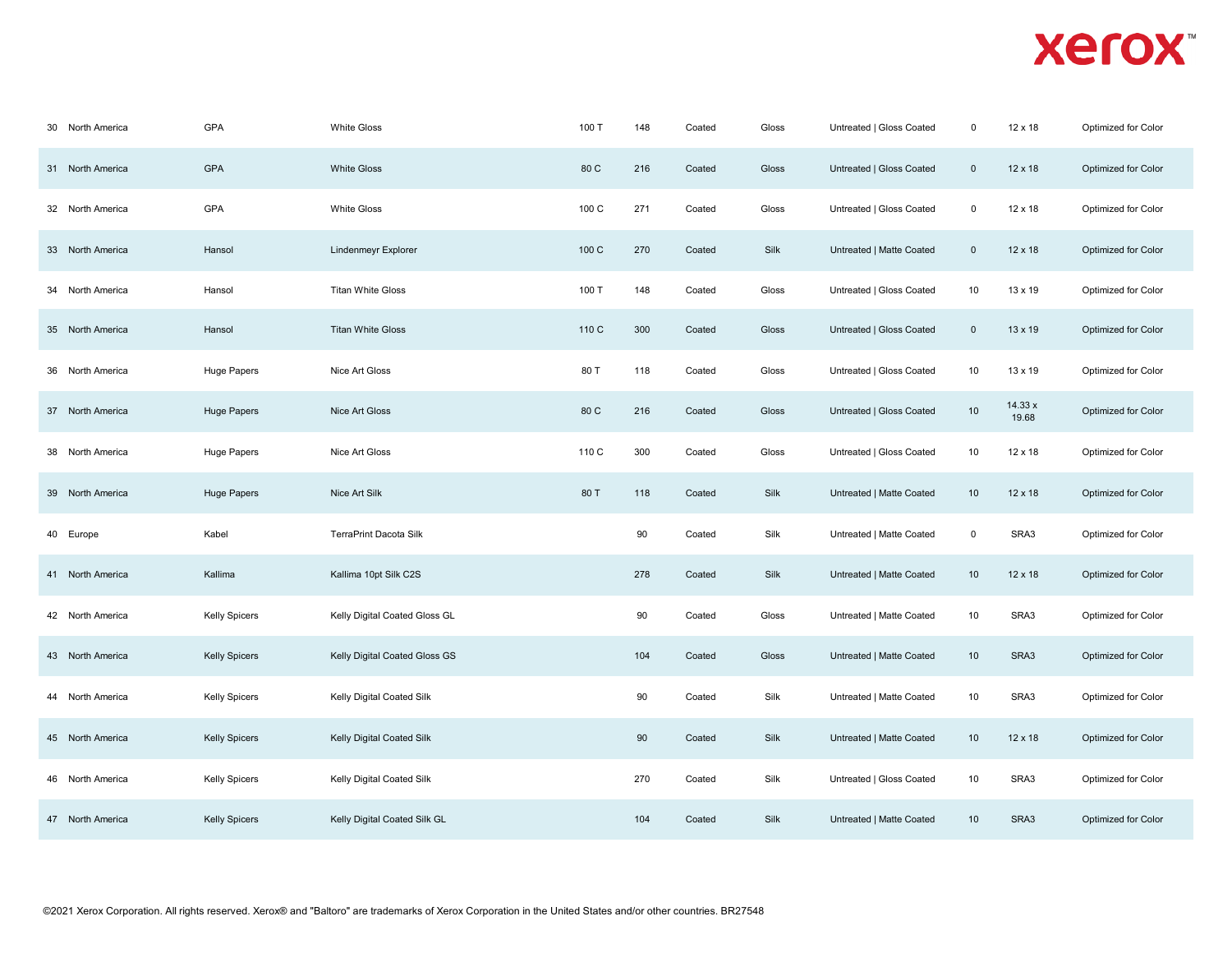| 48 North America | Kelly Spicers        | Kelly Digital Coated Silk GS |       | 104 | Coated | Silk  | Untreated   Matte Coated | 10             | SRA3           | Optimized for Color |
|------------------|----------------------|------------------------------|-------|-----|--------|-------|--------------------------|----------------|----------------|---------------------|
| 49 North America | <b>Kelly Spicers</b> | Pacesetter Digital Gloss GL  |       | 90  | Coated | Gloss | Untreated   Gloss Coated | 10             | SRA3           | Optimized for Color |
| 50 North America | <b>Kelly Spicers</b> | Pacesetter Digital Gloss GS  |       | 104 | Coated | Gloss | Untreated   Gloss Coated | 10             | SRA3           | Optimized for Color |
| 51 North America | <b>Kelly Spicers</b> | Pacesetter Digital Silk      |       | 270 | Coated | Silk  | Untreated   Matte Coated | 10             | SRA3           | Optimized for Color |
| 52 North America | <b>Kelly Spicers</b> | Pacesetter Digital Silk      | 60 T  | 90  | Coated | Silk  | Untreated   Matte Coated | 10             | SRA3           | Optimized for Color |
| 53 North America | <b>Kelly Spicers</b> | Pacesetter Digital Silk      | 60 T  | 90  | Coated | Silk  | Untreated   Matte Coated | 10             | $12 \times 18$ | Optimized for Color |
| 54 North America | <b>Kelly Spicers</b> | Pacesetter Digital Silk      | 70 T  | 104 | Coated | Silk  | Untreated   Matte Coated | 10             | 13 x 19        | Optimized for Color |
| 55 North America | <b>Kelly Spicers</b> | Pacesetter Digital Silk GL   | 70 T  | 104 | Coated | Silk  | Untreated   Matte Coated | 10             | SRA3           | Optimized for Color |
| 56 North America | <b>Kelly Spicers</b> | Pacesetter Digital Silk GS   | 70 T  | 104 | Coated | Silk  | Untreated   Matte Coated | 10             | SRA3           | Optimized for Color |
| 57 North America | <b>Kelly Spicers</b> | Pacesetter Silk              | 80 T  | 120 | Coated | Silk  | Untreated   Matte Coated | 10             | $12 \times 18$ | Optimized for Color |
| 58 North America | <b>Kelly Spicers</b> | Pacesetter Silk              | 80 T  | 120 | Coated | Silk  | Untreated   Matte Coated | 10             | 8.5 x 11       | Optimized for Color |
| 59 North America | <b>Kelly Spicers</b> | <b>Supreme Digital Gloss</b> | 80 T  | 118 | Coated | Gloss | Untreated   Gloss Coated | $\mathsf 0$    | 12 x 18        | Optimized for Color |
| 60 North America | <b>Kelly Spicers</b> | Supreme Digital Silk         | 80 T  | 118 | Coated | Silk  | Untreated   Matte Coated | $\mathsf 0$    | 12 x 18        | Optimized for Color |
| 61 North America | <b>Kelly Spicers</b> | Supreme Digital Silk         | 80 C  | 216 | Coated | Silk  | Untreated   Matte Coated | $\mathbf 0$    | 12 x 18        | Optimized for Color |
| 62 Europe        | Lecta                | Condat Digital Silk          |       | 150 | Coated | Silk  | Untreated   Matte Coated | $\mathsf 0$    | SRA3           | Optimized for Color |
| 63 Europe        | Lecta                | <b>Condat Essential Silk</b> |       | 150 | Coated | Silk  | Untreated   Matte Coated | $\overline{0}$ | SRA3           | Optimized for Color |
| 64 North America | Lecta                | <b>Creator Digital</b>       | 100 C | 271 | Coated | Gloss | Untreated   Gloss Coated | $\mathbf 0$    | 12 x 18        | Optimized for Color |
| 65 North America | Lecta                | <b>Creator Digital</b>       | 100 C | 271 | Coated | Silk  | Untreated   Matte Coated | $\mathbf 0$    | $12 \times 18$ | Optimized for Color |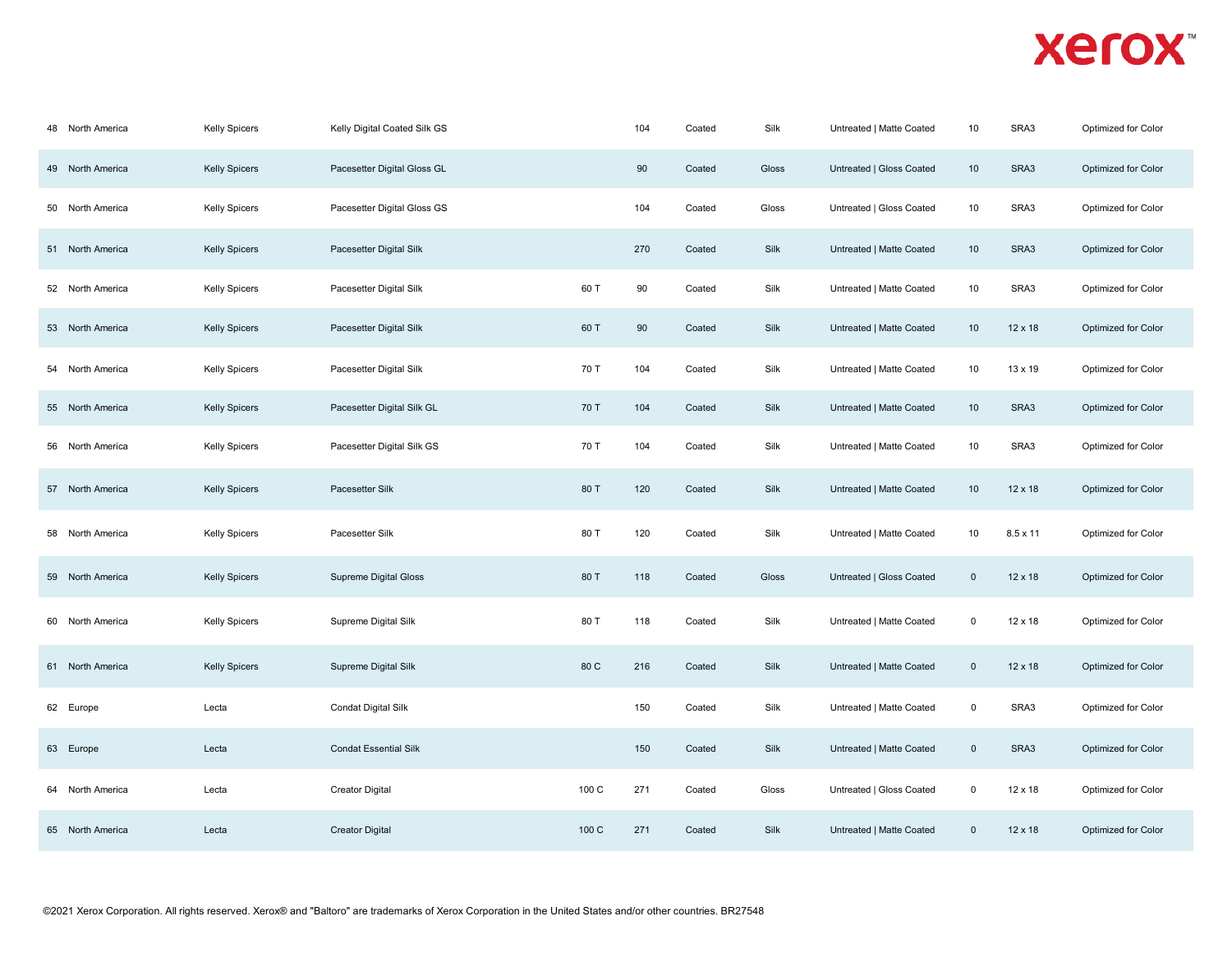| 66 North America | Lecta      | <b>Digital Creator</b>   | 100 T | 148 | Coated | Silk  | Untreated   Matte Coated  | $\mathbf 0$         | 12 x 18        | Optimized for Color |  |
|------------------|------------|--------------------------|-------|-----|--------|-------|---------------------------|---------------------|----------------|---------------------|--|
| 67 North America | Lecta      | <b>Digital Creator</b>   | 80 C  | 216 | Coated | Silk  | Untreated   Matte Coated  | $\mathbf 0$         | 12 x 18        | Optimized for Color |  |
| 68 Europe        | Lecta      | Gardamatt Digital        |       | 130 | Coated | Silk  | Untreated   Matte Coated  | $\mathbf 0$         | SRA3           | Optimized for Color |  |
| 69 Europe        | Lecta      | <b>Gardamatt Digital</b> |       | 200 | Coated | Silk  | Untreated   Matte Coated  | $\mathsf{O}\xspace$ | SRA3           | Optimized for Color |  |
| 70 Europe        | Lecta      | Gardamatt Digital        |       | 300 | Coated | Silk  | Untreated   Matte Coated  | $\mathsf 0$         | SRA3           | Optimized for Color |  |
| 71 North America | Mac Papers | MacGregor XP             | 100 C | 271 | Coated | Silk  | Untreated   Matte Coated  | $\mathsf 0$         | 13 x 19        | Optimized for Color |  |
| 72 North America | Mac Papers | MacGregor XP             | 100 C | 271 | Coated | Gloss | Untreated   Gloss Coated  | $\mathbf 0$         | 13 x 19        | Optimized for Color |  |
| 73 WW            | Moorim     | Nantucket Digital Silk   | 100 C | 271 | Coated | Silk  | Untreated   Matte Coated  | 10                  | $12 \times 18$ | Optimized for Color |  |
| 74 WW            | Moorim     | Nantucket Gloss GL       | 60 T  | 90  | Coated | Gloss | Untreated   Gloss Coated  | 10                  | 13 x 19        | Optimized for Color |  |
| 75 WW            | Moorim     | Nantucket Gloss GS       | 70 T  | 104 | Coated | Gloss | Untreated   Gloss Coated  | 10                  | 19 x 13        | Optimized for Color |  |
| 76 WW            | Moorim     | Nantucket Silk           | 60 T  | 90  | Coated | Silk  | Untreated   Matte Coated  | 10                  | 13 x 19        | Optimized for Color |  |
| 77 WW            | Moorim     | Nantucket Silk GL        | 70 T  | 104 | Coated | Silk  | Untreated   Matte Coated  | 10                  | 13 x 19        | Optimized for Color |  |
| 78 WW            | Moorim     | Nantucket Silk GS        | 70 T  | 104 | Coated | Silk  | Untreated   Matte Coated  | 10                  | 19 x 13        | Optimized for Color |  |
| 79 North America | Moorim     | Prodigital Gloss GL      |       | 90  | Coated | Gloss | Inkjet Treated   Uncoated | 10                  | SRA3           | Optimized for Color |  |
| 80 North America | Moorim     | Prodigital Gloss GS      |       | 104 | Coated | Gloss | Untreated   Gloss Coated  | 10                  | 19 x 13        | Optimized for Color |  |
| 81 North America | Moorim     | <b>Prodigital Silk</b>   |       | 90  | Coated | Silk  | Untreated   Matte Coated  | 10                  | A4             | Optimized for Color |  |
| 82 North America | Moorim     | <b>Prodigital Silk</b>   | 60 T  | 90  | Coated | Silk  | Untreated   Matte Coated  | 10                  | 13 x 19        | Optimized for Color |  |
| 83 North America | Moorim     | <b>Prodigital Silk</b>   | 100 C | 270 | Coated | Silk  | Untreated   Matte Coated  | 10                  | $19 \times 13$ | Optimized for Color |  |
|                  |            |                          |       |     |        |       |                           |                     |                |                     |  |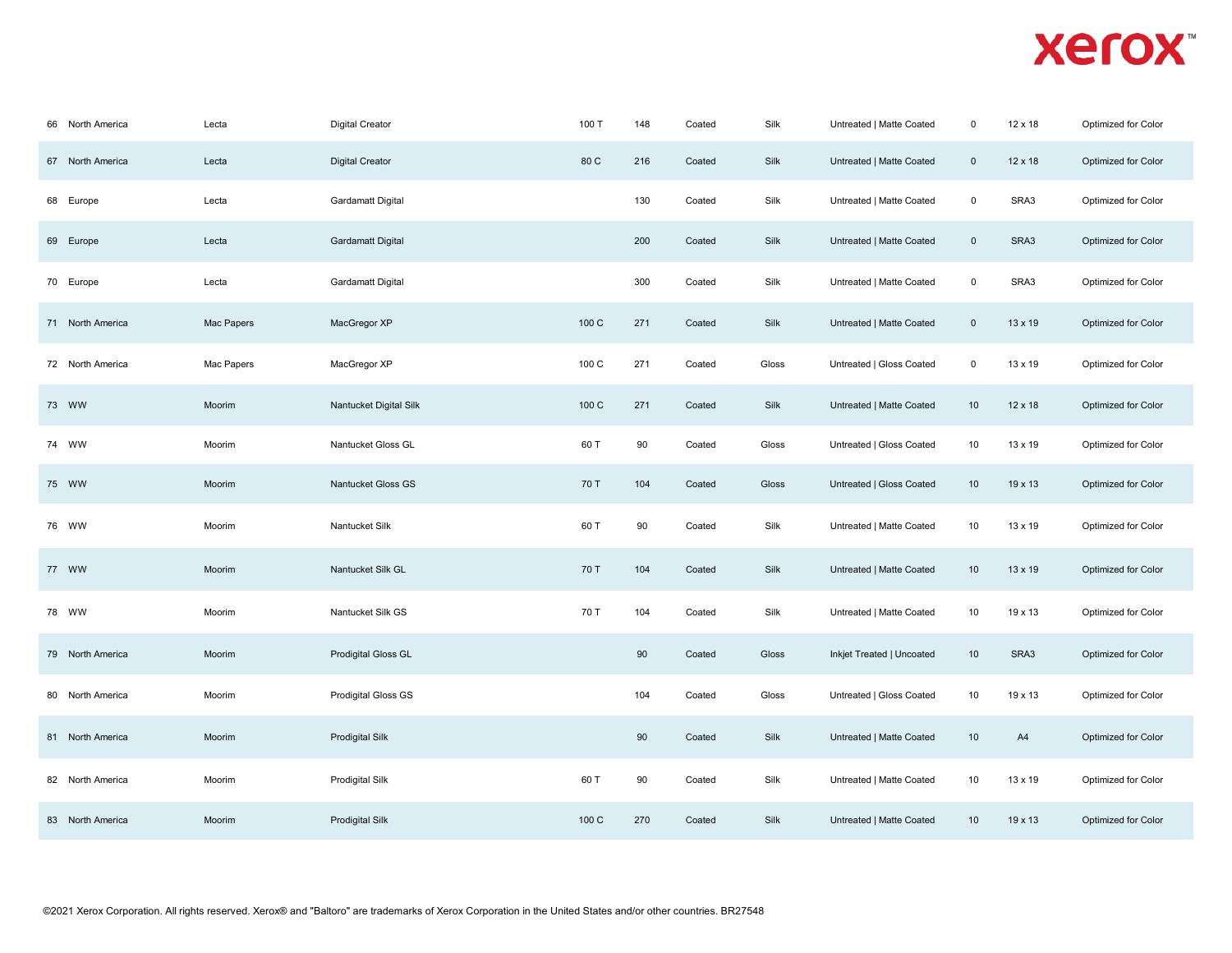| 84 North America  | Moorim               | Prodigital Silk GL          |       | 104 | Coated | Silk  | Untreated   Matte Coated | 10                  | 13 x 19        | Optimized for Color |
|-------------------|----------------------|-----------------------------|-------|-----|--------|-------|--------------------------|---------------------|----------------|---------------------|
| 85 North America  | Moorim               | Prodigital Silk GS          |       | 100 | Coated | Silk  | Untreated   Matte Coated | 10                  | 19 x 13        | Optimized for Color |
| 86 Europe         | Papyrus              | Arctic Volume White 1.12    |       | 150 | Coated | Matte | Untreated   Matte Coated | $\mathsf 0$         | SRA3           | Optimized for Color |
| 87 Europe         | <b>Premier Paper</b> | Essential                   |       | 130 | Coated | Silk  | Untreated   Matte Coated | $\mathsf 0$         | SRA3           | Optimized for Color |
| 88 Europe         | <b>Premier Paper</b> | Essential                   |       | 200 | Coated | Silk  | Untreated   Matte Coated | 0                   | SRA3           | Optimized for Color |
| 89 Europe         | <b>Premier Paper</b> | Essential                   |       | 300 | Coated | Silk  | Untreated   Matte Coated | $\mathbf 0$         | SRA3           | Optimized for Color |
| 90 Europe         | Sappi                | <b>EBB GalerieArt</b>       |       | 130 | Coated | Satin | Untreated   Matte Coated | $\mathsf 0$         | SRA3           | Optimized for Color |
| 91 Europe         | Sappi                | <b>EBB GalerieArt</b>       |       | 135 | Coated | Satin | Untreated   Matte Coated | $\mathsf 0$         | SRA3           | Optimized for Color |
| 92 Europe         | Sappi                | <b>EBB GalerieArt</b>       |       | 150 | Coated | Satin | Untreated   Matte Coated | $\mathsf{O}\xspace$ | SRA3           | Optimized for Color |
| 93 North America  | Sappi                | EuroArt Plus                | 100 T | 148 | Coated | Silk  | Untreated   Matte Coated | $\mathsf 0$         | $12 \times 18$ | Optimized for Color |
| 94 North America  | Sappi                | EuroArt Plus                | 80 T  | 118 | Coated | Gloss | Untreated   Gloss Coated | $\mathbf 0$         | 12 x 18        | Optimized for Color |
| 95 North America  | Sappi                | EuroArt Plus                | 100 T | 148 | Coated | Gloss | Untreated   Gloss Coated | $\mathsf{O}$        | 12 x 18        | Optimized for Color |
| 96 North America  | Sappi                | <b>EuroArt Plus Digital</b> | 100 C | 271 | Coated | Gloss | Untreated   Gloss Coated | $\mathsf 0$         | 13 x 19        | Optimized for Color |
| 97 North America  | Sappi                | EuroArt Plus                | 80 T  | 118 | Coated | Silk  | Untreated   Matte Coated | $\mathsf 0$         | 12 x 18        | Optimized for Color |
| 98 North America  | Sappi                | <b>EuroArt Plus Digital</b> | 100 C | 271 | Coated | Silk  | Untreated   Matte Coated | $\mathbf 0$         | 13 x 19        | Optimized for Color |
| 99 North America  | Sappi                | Flo Digital                 | 80 C  | 216 | Coated | Dull  | Untreated   Matte Coated | $\mathbf 0$         | $12 \times 18$ | Optimized for Color |
| 100 North America | Sappi                | Flo Digital                 | 100 C | 271 | Coated | Dull  | Untreated   Matte Coated | $\mathsf 0$         | 12 x 18        | Optimized for Color |
| 101 North America | Sappi                | Flo Digital                 | 80 T  | 118 | Coated | Gloss | Untreated   Gloss Coated | $\mathsf 0$         | 12 x 18        | Optimized for Color |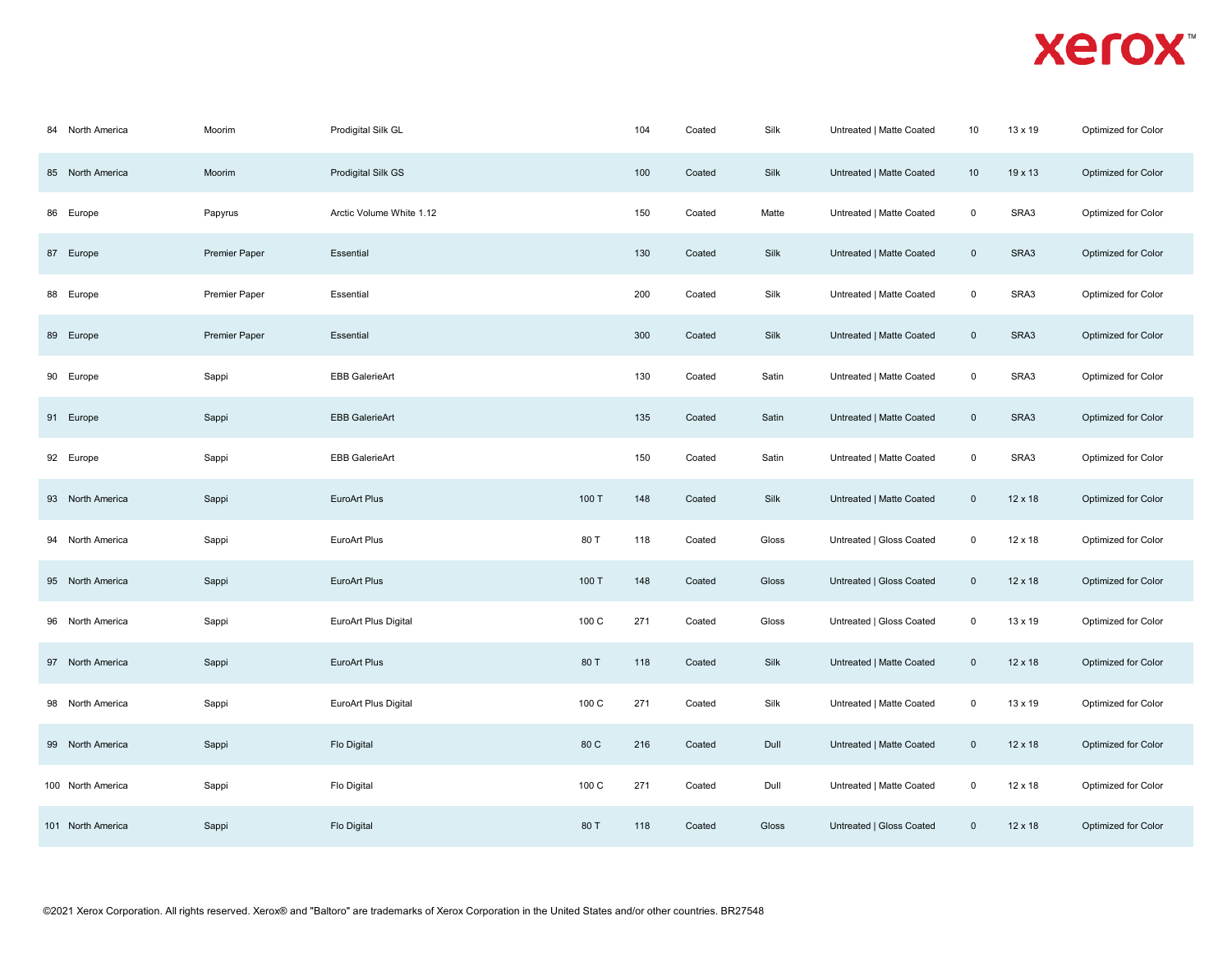| 102 North America | Sappi | Flo Digital                          | 80 C  | 216 | Coated | Gloss | Untreated   Gloss Coated | $\mathbf 0$         | 12 x 18        | Optimized for Color |
|-------------------|-------|--------------------------------------|-------|-----|--------|-------|--------------------------|---------------------|----------------|---------------------|
| 103 North America | Sappi | Flo Digital                          | 100 C | 271 | Coated | Gloss | Untreated   Gloss Coated | $\mathsf{O}$        | $12 \times 18$ | Optimized for Color |
| 104 North America | Sappi | Flo Dull Digital<br><b>PN K11964</b> | 100 T | 148 | Coated | Dull  | Untreated   Matte Coated | $\mathsf 0$         | 12 x 18        | Optimized for Color |
| 105 North America | Sappi | Flo Dull Digital<br>PN K11971        | 80 T  | 118 | Coated | Dull  | Untreated   Matte Coated | $\mathsf{O}$        | 13 x 19        | Optimized for Color |
| 106 Europe        | Sappi | GalerieArt                           |       | 115 | Coated | Gloss | Untreated   Gloss Coated | $\mathsf{O}\xspace$ | A4             | Optimized for Color |
| 107 Europe        | Sappi | GalerieArt                           |       | 115 | Coated | Gloss | Untreated   Gloss Coated | $\mathbf 0$         | SRA3           | Optimized for Color |
| 108 Europe        | Sappi | GalerieArt                           |       | 170 | Coated | Gloss | Untreated   Gloss Coated | $\mathsf 0$         | SRA3           | Optimized for Color |
| 109 Europe        | Sappi | GalerieArt                           |       | 250 | Coated | Gloss | Untreated   Gloss Coated | $\mathsf 0$         | SRA3           | Optimized for Color |
| 110 Europe        | Sappi | GalerieArt                           |       | 300 | Coated | Gloss | Untreated   Gloss Coated | $\mathbf 0$         | SRA3           | Optimized for Color |
| 111 Europe        | Sappi | GalerieArt Silk                      |       | 115 | Coated | Satin | Untreated   Matte Coated | $\mathsf 0$         | SRA3           | Optimized for Color |
| 112 Europe        | Sappi | GalerieArt Silk                      |       | 130 | Coated | Satin | Untreated   Matte Coated | $\mathbf 0$         | SRA3           | Optimized for Color |
| 113 Europe        | Sappi | GalerieArt Silk                      |       | 135 | Coated | Satin | Untreated   Matte Coated | $\mathbf 0$         | SRA3           | Optimized for Color |
| 114 Europe        | Sappi | GalerieArt Silk                      |       | 150 | Coated | Satin | Untreated   Matte Coated | $\mathsf 0$         | A4             | Optimized for Color |
| 115 Europe        | Sappi | GalerieArt Silk                      |       | 150 | Coated | Satin | Untreated   Matte Coated | $\mathsf 0$         | SRA3           | Optimized for Color |
| 116 Europe        | Sappi | GalerieArt Silk                      |       | 170 | Coated | Satin | Untreated   Matte Coated | $\mathsf 0$         | SRA3           | Optimized for Color |
| 117 Europe        | Sappi | GalerieArt Silk                      |       | 200 | Coated | Satin | Untreated   Matte Coated | $\mathsf 0$         | SRA3           | Optimized for Color |
| 118 Europe        | Sappi | GalerieArt Silk                      |       | 250 | Coated | Satin | Untreated   Matte Coated | $\mathbf 0$         | SRA3           | Optimized for Color |
| 119 Europe        | Sappi | GalerieArt Silk                      |       | 300 | Coated | Satin | Untreated   Matte Coated | $\mathsf{O}\xspace$ | SRA3           | Optimized for Color |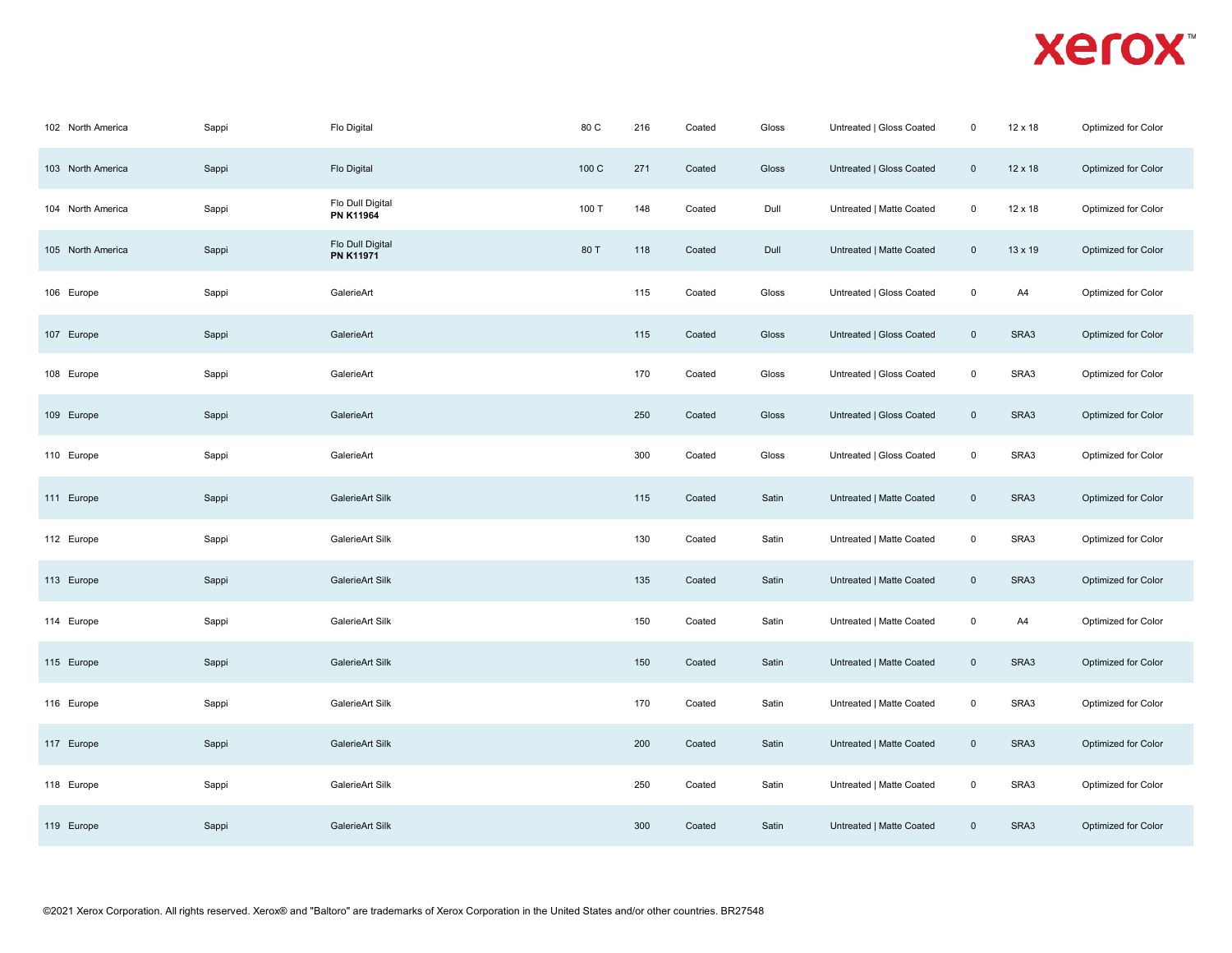| 120 Europe        | Sappi | Magno                 |       | 115 | Coated | Matte | Untreated   Matte Coated | $\mathsf 0$    | A4             | Optimized for Color           |
|-------------------|-------|-----------------------|-------|-----|--------|-------|--------------------------|----------------|----------------|-------------------------------|
| 121 Europe        | Sappi | Magno                 |       | 130 | Coated | Matte | Untreated   Matte Coated | $\overline{0}$ | SRA3           | Optimized for Color           |
| 122 Europe        | Sappi | Magno                 |       | 150 | Coated | Matte | Untreated   Matte Coated | $\mathbf 0$    | SRA3           | Optimized for Color           |
| 123 Europe        | Sappi | Magno                 |       | 170 | Coated | Matte | Untreated   Matte Coated | $\overline{0}$ | SRA3           | Optimized for Color           |
| 124 Europe        | Sappi | Magno                 |       | 250 | Coated | Matte | Untreated   Matte Coated | $\mathsf 0$    | SRA3           | Optimized for Color           |
| 125 Europe        | Sappi | Magno                 |       | 300 | Coated | Matte | Untreated   Matte Coated | $\mathsf 0$    | SRA3           | Optimized for Color           |
| 126 Europe        | Sappi | Magno Plus            | 80 T  | 118 | Coated | Gloss | Untreated   Gloss Coated | $\mathsf 0$    | A <sub>3</sub> | Optimized for Color           |
| 127 Europe        | Sappi | Magno Plus            | 100 T | 148 | Coated | Gloss | Untreated   Gloss Coated | $\mathbb O$    | A3             | Optimized for Color           |
| 128 Europe        | Sappi | Magno Plus Cover      |       | 250 | Coated | Gloss | Untreated   Gloss Coated | $\mathbf 0$    | SRA3           | Optimized for Color           |
| 129 Europe        | Sappi | Magno Plus Cover      |       | 250 | Coated | Silk  | Untreated   Matte Coated | $\mathsf 0$    | SRA3           | Optimized for Color           |
| 130 Europe        | Sappi | Magno                 |       | 150 | Coated | Satin | Untreated   Matte Coated | $\mathsf 0$    | SRA3           | Optimized for Color           |
| 131 North America | Sappi | Opus Dull             | 80 T  | 118 | Coated | Dull  | Untreated   Matte Coated | 10             | 12 x 18        | Optimized for Color           |
| 132 North America | Sappi | Opus Dull             | 100 T | 148 | Coated | Dull  | Untreated   Matte Coated | 10             | 12 x 18        | Optimized for Color           |
| 133 North America | Sappi | Opus Dull             | 80 C  | 216 | Coated | Dull  | Untreated   Matte Coated | 10             | 12 x 18        | Optimized for Color           |
| 134 North America | Sappi | Opus Dull             | 100 C | 270 | Coated | Dull  | Untreated   Matte Coated | 10             | 12 x 18        | Optimized for Color           |
| 135 North America | Sappi | Opus Dull<br>PN 13655 | 100 T | 148 | Coated | Dull  | Untreated   Matte Coated | $\mathsf 0$    | 13 x 19        | Optimized for Color           |
| 136 North America | Sappi | Opus Digital          | 80 T  | 118 | Coated | Gloss | Untreated   Gloss Coated | 10             | 12 x 18        | Optimized for Specialty Stock |
| 137 North America | Sappi | Opus Digital          | 80 C  | 216 | Coated | Gloss | Untreated   Gloss Coated | 10             | 12 x 18        | Optimized for Color           |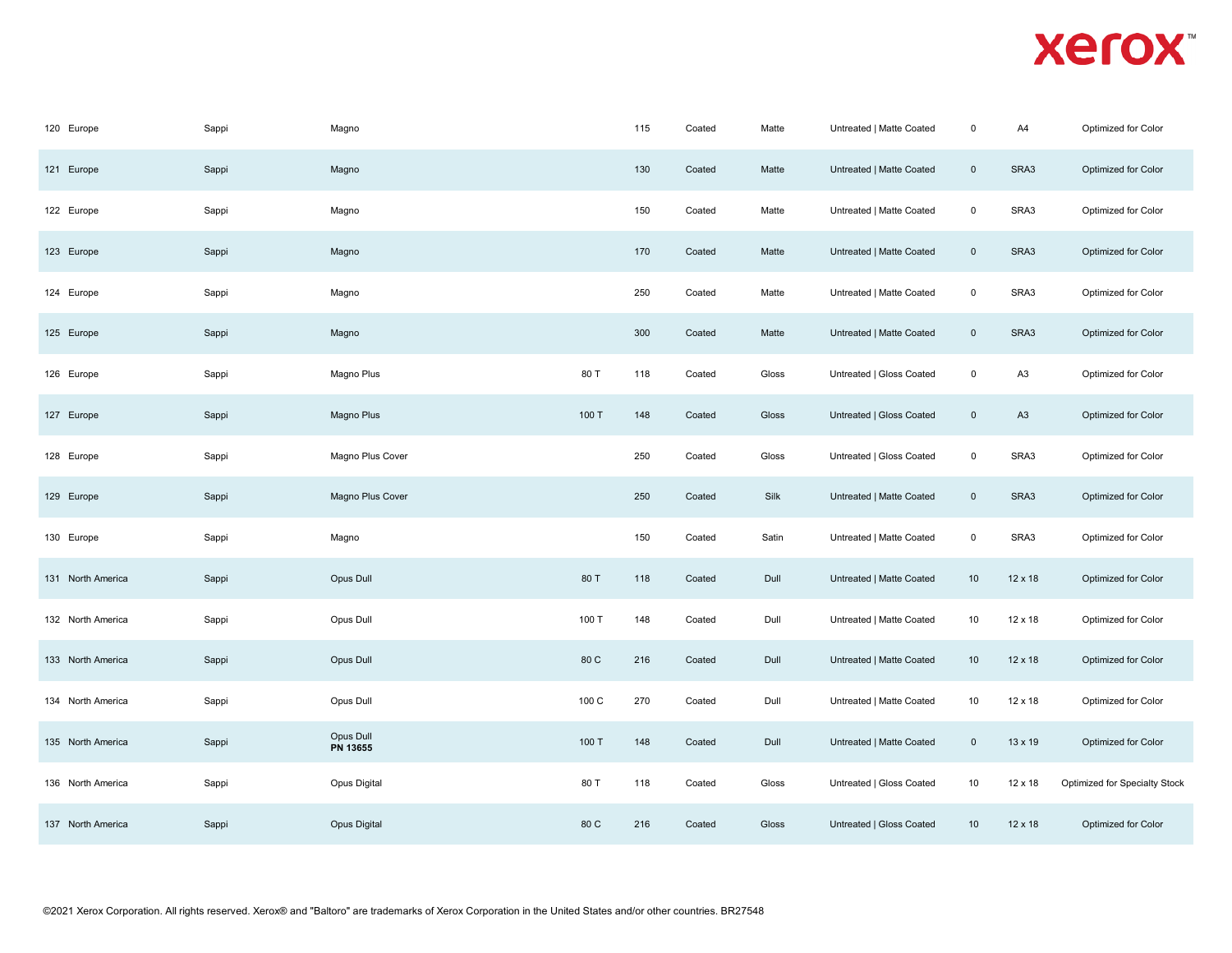| 138 North America | Sappi                    | Opus Digital                   | 100 C | 270 | Coated | Gloss | Untreated   Gloss Coated | 10          | 13 x 19 | Optimized for Color           |
|-------------------|--------------------------|--------------------------------|-------|-----|--------|-------|--------------------------|-------------|---------|-------------------------------|
| 139 North America | Sappi                    | Somerset                       |       | 90  | Coated | Gloss | Untreated   Gloss Coated | $\mathsf 0$ | 14 x 19 | Optimized for Color           |
| 140 North America | <b>NEW</b><br>Sappi      | Spectro Digital C1S 12 point   |       | 230 | Coated | Gloss | Untreated   Gloss Coated | $\mathsf 0$ | 12 X 18 | Optimized for Specialty Stock |
| 141 North America | <b>NEW</b><br>Sappi      | Spectro Digital C1S 14 point   |       | 257 | Coated | Gloss | Untreated   Gloss Coated | $\mathbf 0$ | 12 X 18 | Optimized for Specialty Stock |
| 142 WW            | SIHL                     | <b>Enduro Premium</b>          |       | 210 | Coated | Gloss | Untreated   Gloss Coated | $\mathbf 0$ | SRA3    | Optimized for Specialty Stock |
| 143 Europe        | <b>UPM</b>               | Digi Finesse Cover             |       | 250 | Coated | Gloss | Untreated   Gloss Coated | $\mathsf 0$ | SRA3    | Optimized for Color           |
| 144 Europe        | UPM                      | Digi Finesse Cover             |       | 300 | Coated | Gloss | Untreated   Gloss Coated | $\mathbf 0$ | SRA3    | Optimized for Color           |
| 145 Europe        | <b>UPM</b>               | Digi Finesse Text              |       | 115 | Coated | Gloss | Untreated   Gloss Coated | $\mathsf 0$ | SRA3    | Optimized for Color           |
| 146 Europe        | <b>UPM</b>               | Digi Finesse Text              |       | 130 | Coated | Gloss | Untreated   Gloss Coated | $\mathsf 0$ | SRA3    | Optimized for Color           |
| 147 Europe        | <b>UPM</b>               | Digi Finesse Text              |       | 150 | Coated | Gloss | Untreated   Gloss Coated | $\mathbf 0$ | SRA3    | Optimized for Color           |
| 148 Europe        | <b>UPM</b>               | Digi Finesse Text              |       | 170 | Coated | Gloss | Untreated   Gloss Coated | $\mathsf 0$ | SRA3    | Optimized for Color           |
| 149 Europe        | <b>UPM</b>               | Digi Finesse Text              |       | 90  | Coated | Gloss | Untreated   Gloss Coated | $\mathsf 0$ | SRA3+   | Optimized for Color           |
| 150 Europe        | <b>UPM</b>               | Digi Finesse Premium           |       | 130 | Coated | Silk  | Untreated   Matte Coated | $\mathsf 0$ | SRA3    | Optimized for Color           |
| 151 Europe        | <b>UPM</b>               | Digi Finesse Premium           |       | 170 | Coated | Silk  | Untreated   Matte Coated | $\mathsf 0$ | SRA3    | Optimized for Color           |
| 152 Europe        | <b>UPM</b>               | Digi Finesse Premium Cover     |       | 250 | Coated | Silk  | Untreated   Matte Coated | $\mathsf 0$ | SRA3    | Optimized for Color           |
| 153 Europe        | <b>UPM</b>               | Digi Finesse Premium Cover     |       | 300 | Coated | Silk  | Untreated   Matte Coated | $\mathsf 0$ | SRA3    | Optimized for Color           |
| 154 Europe        | <b>NEW</b><br><b>UPM</b> | Digi Finesse Premium Silk Text |       | 115 | Coated | Silk  | Untreated   Matte Coated | $\mathsf 0$ | SRA3    | Optimized for Color           |
| 155 Europe        | <b>UPM</b>               | Digi Finesse Premium Text      |       | 150 | Coated | Silk  | Untreated   Matte Coated | $\mathsf 0$ | SRA3    | Optimized for Color           |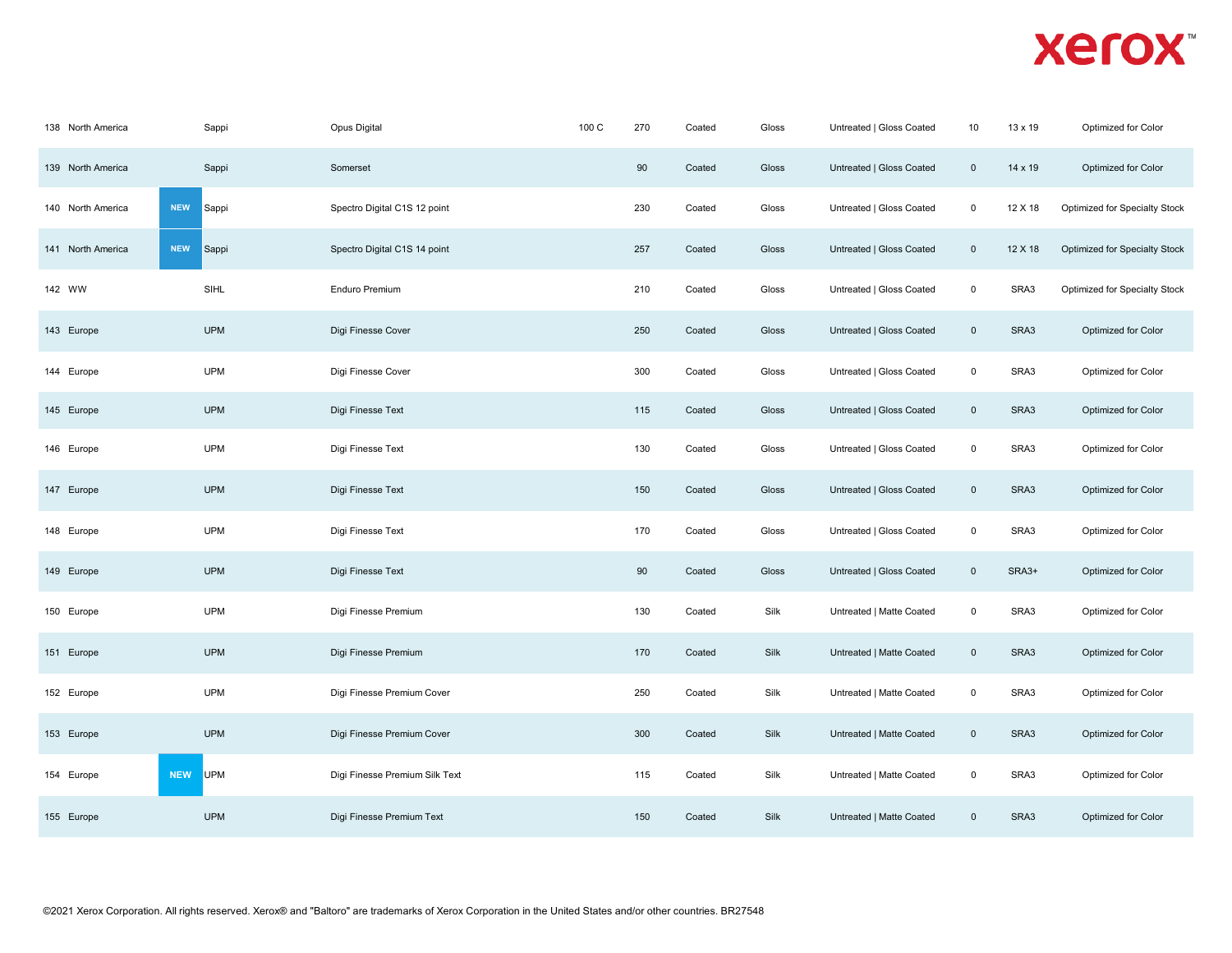| 156 Europe        | <b>UPM</b>            | Digi Finesse Premium Text            |       | 200 | Coated | Silk  | Untreated   Matte Coated | $\mathbf 0$    | SRA3           | Optimized for Color |
|-------------------|-----------------------|--------------------------------------|-------|-----|--------|-------|--------------------------|----------------|----------------|---------------------|
| 157 Europe        | <b>UPM</b>            | <b>MaxiGloss</b>                     |       | 150 | Coated | Gloss | Untreated   Gloss Coated | $\overline{0}$ | SRA3+          | Optimized for Color |
| 158 North America | <b>NEW</b><br>Veritiv | <b>Endurance Digital Gloss</b>       | 80 T  | 118 | Coated | Gloss | Untreated   Gloss Coated | $\mathbf 0$    | 11 X 17        | Optimized for Color |
| 159 North America | Veritiv               | <b>Endurance Digital</b>             | 100 C | 271 | Coated | Gloss | Untreated   Gloss Coated | $\mathsf 0$    | $12 \times 18$ | Optimized for Color |
| 160 North America | <b>NEW</b><br>Veritiv | <b>Endurance Digital Gloss</b>       | 100 C | 271 | Coated | Gloss | Untreated   Gloss Coated | $\mathsf 0$    | 13 X 19        | Optimized for Color |
| 161 North America | Veritiv               | <b>Endurance Digital</b>             | 100 T | 148 | Coated | Silk  | Untreated   Matte Coated | $\mathsf 0$    | 12 x 18        | Optimized for Color |
| 162 North America | Veritiv               | <b>Endurance Digital</b>             | 80 C  | 216 | Coated | Silk  | Untreated   Matte Coated | $\mathsf 0$    | $12 \times 18$ | Optimized for Color |
| 163 North America | Veritiv               | <b>Endurance Digital</b>             | 100 C | 271 | Coated | Silk  | Untreated   Matte Coated | $\overline{0}$ | 12 x 18        | Optimized for Color |
| 164 North America | Veritiv               | <b>Endurance Silk</b><br>PN ED8T52RW | 100 T | 148 | Coated | Silk  | Untreated   Matte Coated | $\mathbf 0$    | 13 x 19        | Optimized for Color |
| 165 North America | Verso                 | Anthem Plus Gloss GL                 | 60 T  | 90  | Coated | Gloss | Untreated   Gloss Coated | $\overline{0}$ | 13 x 19        | Optimized for Color |
| 166 North America | Verso                 | Anthem Plus Gloss GS                 | 60 T  | 90  | Coated | Gloss | Untreated   Gloss Coated | $\mathbf 0$    | 19 x 13        | Optimized for Color |
| 167 North America | Verso                 | Anthem Satin                         | 60 T  | 90  | Coated | Satin | Untreated   Matte Coated | $\overline{0}$ | 19 x 13        | Optimized for Color |
| 168 North America | Verso                 | Anthem Satin GS                      | 70 T  | 104 | Coated | Satin | Untreated   Matte Coated | $\mathbf 0$    | 19 x 13        | Optimized for Color |
| 169 North America | Verso                 | <b>Blazer Digital</b>                | 80 C  | 216 | Coated | Gloss | Untreated   Gloss Coated | $\overline{0}$ | $12 \times 18$ | Optimized for Color |
| 170 North America | Verso                 | <b>Blazer Digital</b>                | 80 T  | 118 | Coated | Gloss | Untreated   Gloss Coated | $\mathsf 0$    | 12 x 18        | Optimized for Color |
| 171 North America | Verso                 | <b>Blazer Digital</b>                | 100 T | 148 | Coated | Gloss | Untreated   Gloss Coated | $\overline{0}$ | $12 \times 18$ | Optimized for Color |
| 172 North America | Verso                 | <b>Blazer Digital</b>                | 100 C | 271 | Coated | Gloss | Untreated   Gloss Coated | $\mathbf 0$    | $12 \times 18$ | Optimized for Color |
| 173 North America | Verso                 | <b>Blazer Digital</b>                | 80 T  | 118 | Coated | Satin | Untreated   Matte Coated | $\mathbf{0}$   | $12 \times 18$ | Optimized for Color |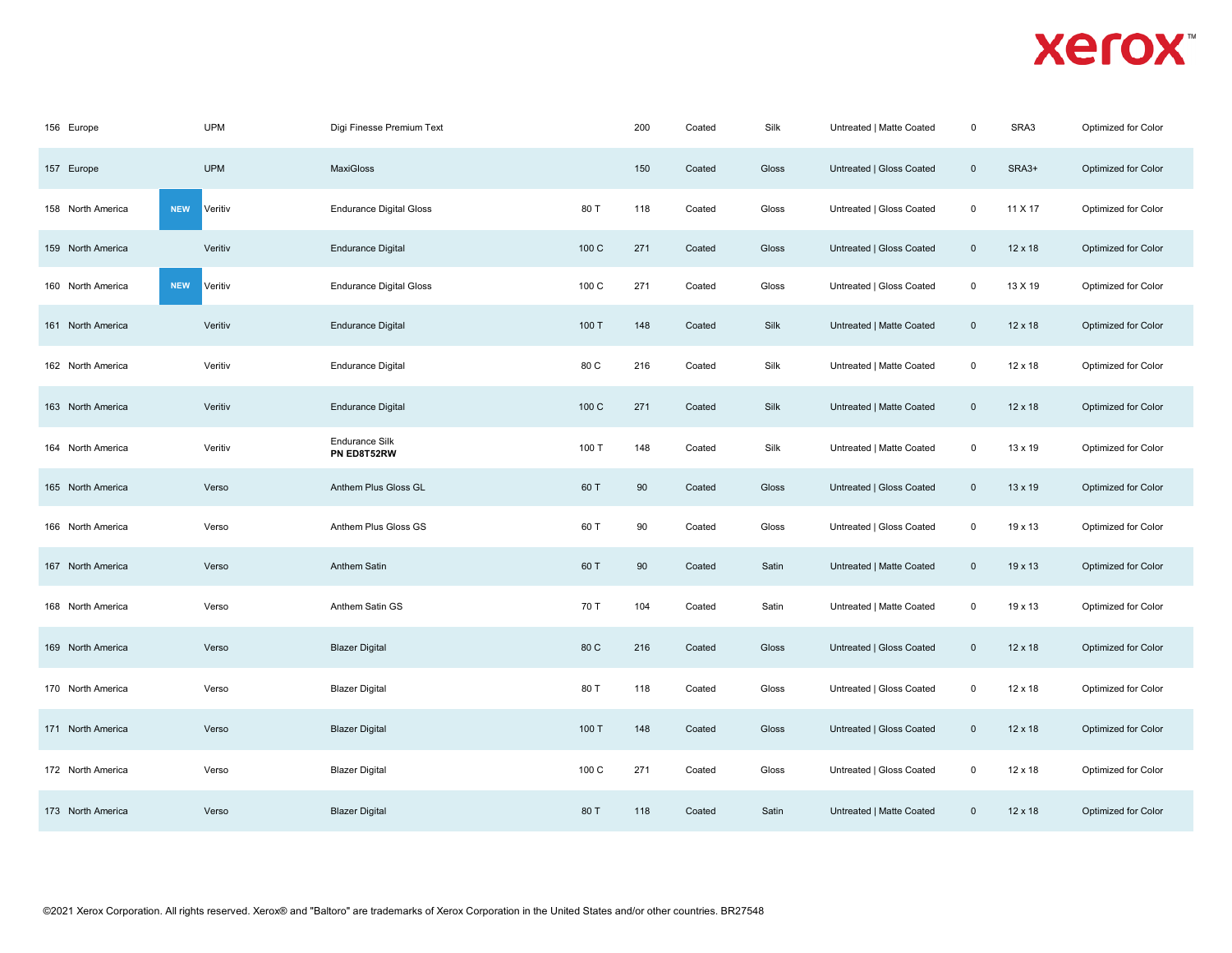| 174 North America | Verso | <b>Blazer Digital</b>   | 100 T | 148 | Coated | Satin | Untreated   Matte Coated | $\mathbf 0$    | 12 x 18        | Optimized for Color |
|-------------------|-------|-------------------------|-------|-----|--------|-------|--------------------------|----------------|----------------|---------------------|
| 175 North America | Verso | <b>Blazer Digital</b>   | 80 C  | 216 | Coated | Satin | Untreated   Matte Coated | $\mathbf 0$    | 12 x 18        | Optimized for Color |
| 176 North America | Verso | <b>Blazer Digital</b>   | 100 C | 271 | Coated | Satin | Untreated   Matte Coated | $\mathsf 0$    | 12 x 18        | Optimized for Color |
| 177 North America | Verso | <b>Blazer Digital</b>   | 110 C | 298 | Coated | Satin | Untreated   Matte Coated | $\overline{0}$ | 13 x 19        | Optimized for Color |
| 178 North America | Verso | Futura Dull             | 100 C | 271 | Coated | Matte | Untreated   Matte Coated | $\mathbf 0$    | $12 \times 18$ | Optimized for Color |
| 179 North America | Verso | <b>Sterling Digital</b> | 80 T  | 118 | Coated | Gloss | Untreated   Gloss Coated | 10             | $12 \times 18$ | Optimized for Color |
| 180 North America | Verso | <b>Sterling Digital</b> | 100 C | 271 | Coated | Gloss | Untreated   Gloss Coated | $\mathbf 0$    | 11 x 17        | Optimized for Color |
| 181 North America | Verso | <b>Sterling Digital</b> | 100 C | 271 | Coated | Gloss | Untreated   Gloss Coated | $\mathbf{0}$   | 12 x 18        | Optimized for Color |
| 182 North America | Verso | <b>Sterling Digital</b> | 100 C | 271 | Coated | Gloss | Untreated   Gloss Coated | $\mathbf 0$    | 13 x 19        | Optimized for Color |
| 183 North America | Verso | <b>Sterling Digital</b> | 80 T  | 118 | Coated | Silk  | Untreated   Matte Coated | $\mathbf 0$    | $12 \times 18$ | Optimized for Color |
| 184 North America | Verso | <b>Sterling Digital</b> | 80 C  | 216 | Coated | Silk  | Untreated   Matte Coated | $\mathsf 0$    | 12 x 18        | Optimized for Color |
| 185 North America | Verso | <b>Sterling Digital</b> | 100 C | 271 | Coated | Silk  | Untreated   Matte Coated | $\mathsf 0$    | $12 \times 18$ | Optimized for Color |
| 186 Europe        | Xerox | ColoTech+               |       | 130 | Coated | Gloss | Untreated   Gloss Coated | $\mathbf 0$    | SRA3           | Optimized for Color |
| 187 Europe        | Xerox | ColoTech+ Gloss         | 60 T  | 115 | Coated | Gloss | Untreated   Gloss Coated | $\overline{0}$ | SRA3           | Optimized for Color |
| 188 Europe        | Xerox | ColoTech+ Gloss         |       | 200 | Coated | Gloss | Untreated   Gloss Coated | $\mathsf 0$    | SRA3           | Optimized for Color |
| 189 Europe        | Xerox | ColoTech+ Gloss         |       | 150 | Coated | Gloss | Untreated   Gloss Coated | $\overline{0}$ | SRA3           | Optimized for Color |
| 190 Europe        | Xerox | ColoTech+ Gloss         |       | 170 | Coated | Gloss | Untreated   Gloss Coated | $\mathbf 0$    | SRA3           | Optimized for Color |
| 191 Europe        | Xerox | ColoTech+ Gloss         |       | 300 | Coated | Gloss | Untreated   Gloss Coated | $\mathbf{0}$   | SRA3           | Optimized for Color |
|                   |       |                         |       |     |        |       |                          |                |                |                     |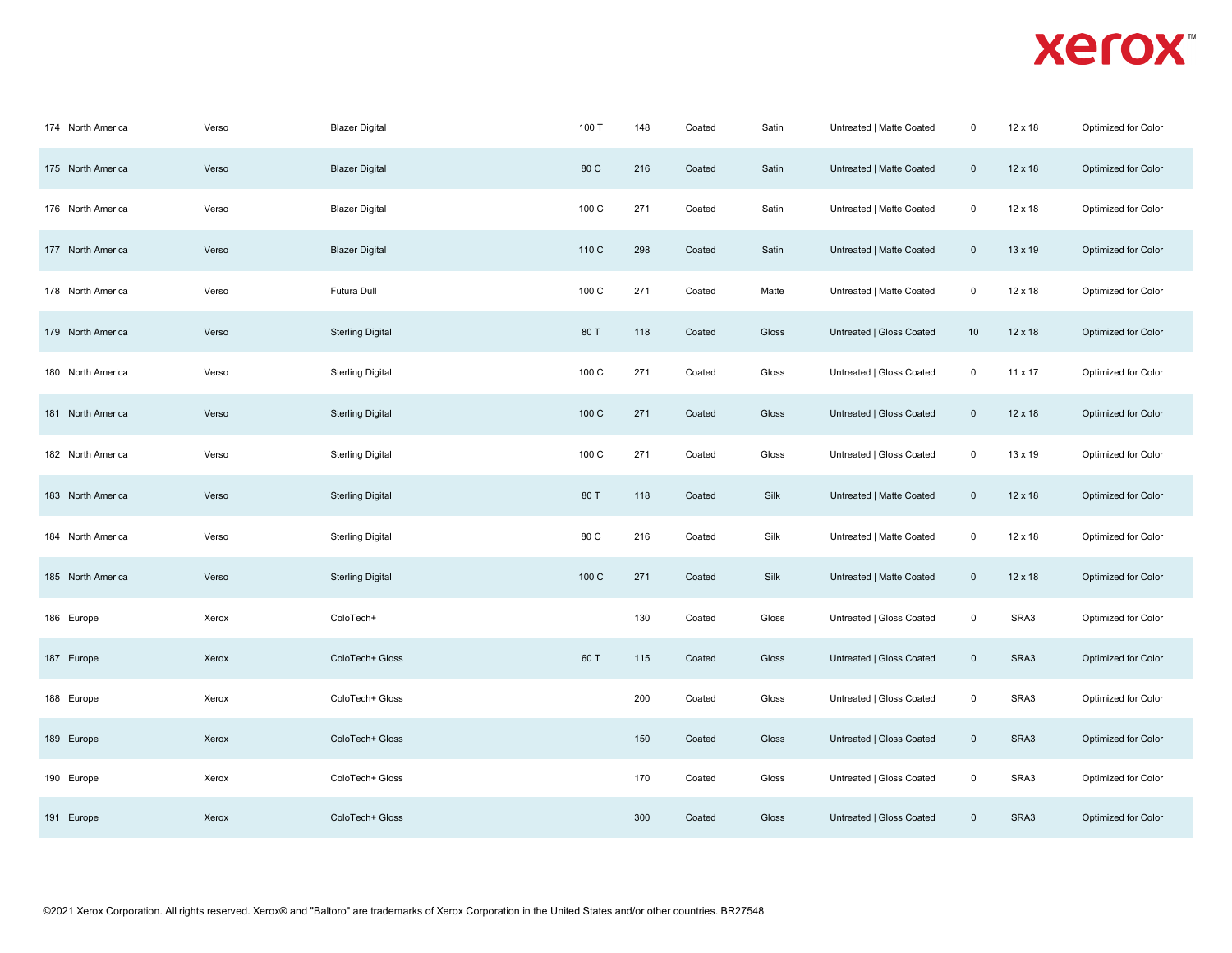| 192 Europe | Xerox | ColoTech+ Silk            |       | 130    | Coated | Silk  | Untreated   Matte Coated | $\mathbf 0$ | SRA3    | Optimized for Color |
|------------|-------|---------------------------|-------|--------|--------|-------|--------------------------|-------------|---------|---------------------|
| 193 Europe | Xerox | ColoTech+ Silk            | 60 T  | 115    | Coated | Silk  | Untreated   Matte Coated | $\mathbf 0$ | SRA3    | Optimized for Color |
| 194 Europe | Xerox | ColoTech+ Silk            |       | 200    | Coated | Silk  | Untreated   Matte Coated | $\mathsf 0$ | SRA3    | Optimized for Color |
| 195 Europe | Xerox | ColoTech+ Silk            |       | $90\,$ | Coated | Silk  | Untreated   Matte Coated | 10          | 19 x 13 | Optimized for Color |
| 196 Europe | Xerox | ColoTech+ Silk            |       | 150    | Coated | Silk  | Untreated   Matte Coated | $\mathsf 0$ | SRA3    | Optimized for Color |
| 197 Europe | Xerox | ColoTech+ Silk            |       | 170    | Coated | Silk  | Untreated   Matte Coated | $\mathbf 0$ | SRA3    | Optimized for Color |
| 198 Europe | Xerox | ColoTech+ Silk            |       | 250    | Coated | Silk  | Untreated   Matte Coated | $\mathbf 0$ | SRA3    | Optimized for Color |
| 199 Europe | Xerox | ColoTech+ Silk            | 100 C | 270    | Coated | Silk  | Untreated   Matte Coated | $\mathbf 0$ | SRA3    | Optimized for Color |
| 200 Europe | Xerox | ColoTech+ Silk            |       | 300    | Coated | Silk  | Untreated   Matte Coated | $\mathbf 0$ | SRA3    | Optimized for Color |
| 201 Europe | Xerox | Colour Impressions        |       | 115    | Coated | Gloss | Untreated   Gloss Coated | $\mathbf 0$ | SRA3    | Optimized for Color |
| 202 Europe | Xerox | Colour Impressions        |       | 130    | Coated | Gloss | Untreated   Gloss Coated | $\mathsf 0$ | SRA3    | Optimized for Color |
| 203 Europe | Xerox | Colour Impressions        |       | 150    | Coated | Gloss | Untreated   Gloss Coated | $\mathbf 0$ | SRA3    | Optimized for Color |
| 204 Europe | Xerox | Colour Impressions        |       | 170    | Coated | Gloss | Untreated   Gloss Coated | $\mathsf 0$ | SRA3    | Optimized for Color |
| 205 Europe | Xerox | <b>Colour Impressions</b> |       | 200    | Coated | Gloss | Untreated   Gloss Coated | $\mathbf 0$ | SRA3    | Optimized for Color |
| 206 Europe | Xerox | <b>Colour Impressions</b> |       | 300    | Coated | Gloss | Untreated   Gloss Coated | $\mathbf 0$ | SRA3    | Optimized for Color |
| 207 Europe | Xerox | <b>Colour Impressions</b> |       | 100    | Coated | Silk  | Untreated   Matte Coated | $\mathsf 0$ | SRA3    | Optimized for Color |
| 208 Europe | Xerox | Colour Impressions        |       | 115    | Coated | Silk  | Untreated   Matte Coated | $\mathsf 0$ | SRA3    | Optimized for Color |
| 209 Europe | Xerox | <b>Colour Impressions</b> |       | 130    | Coated | Silk  | Untreated   Matte Coated | $\mathbf 0$ | SRA3    | Optimized for Color |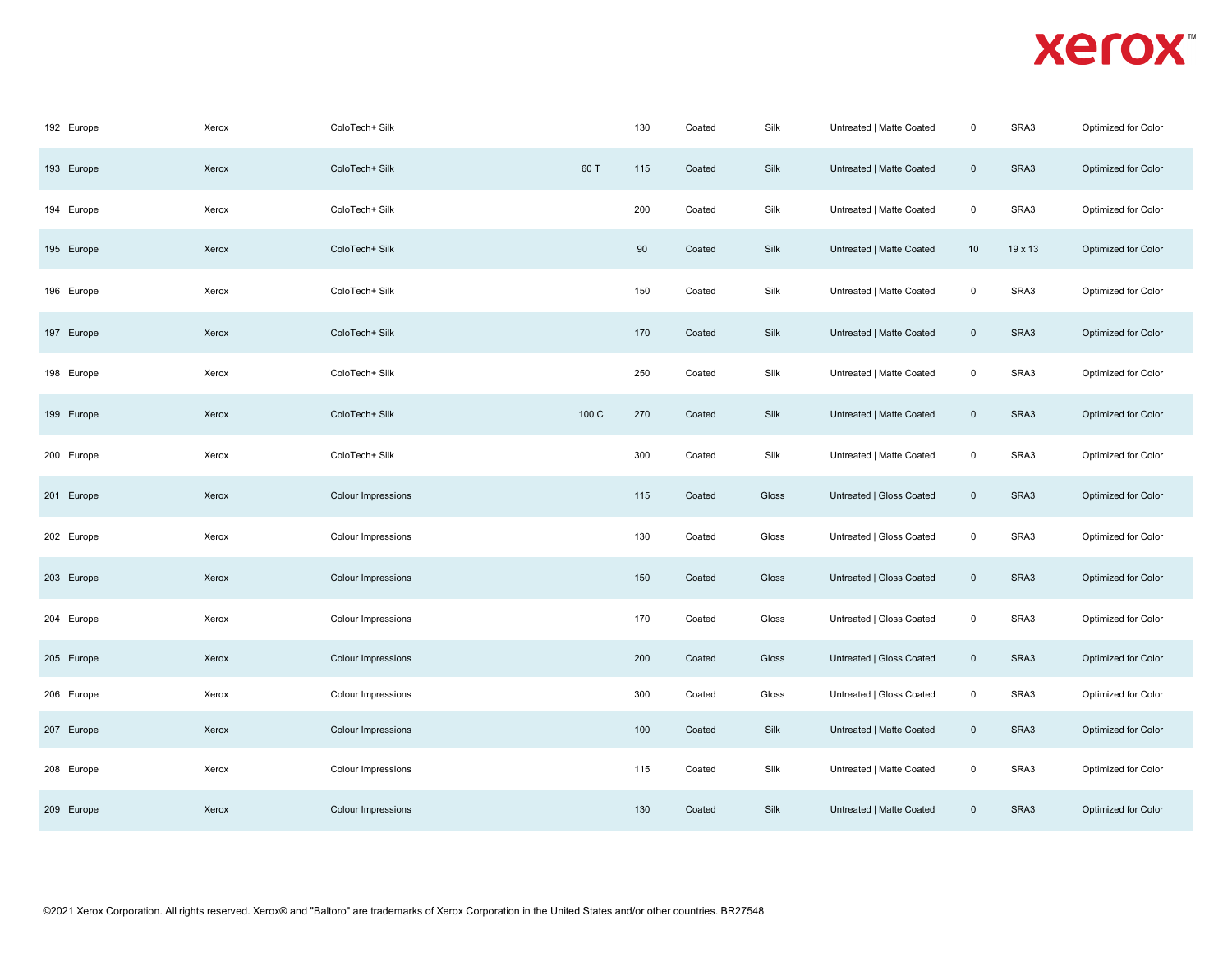| 210 Europe | Xerox | <b>Colour Impressions</b> | 150 | Coated | Silk | Untreated   Matte Coated | $\mathbf 0$  | SRA3 | Optimized for Color |
|------------|-------|---------------------------|-----|--------|------|--------------------------|--------------|------|---------------------|
| 211 Europe | Xerox | <b>Colour Impressions</b> | 170 | Coated | Silk | Untreated   Matte Coated | $\mathbf{0}$ | SRA3 | Optimized for Color |
| 212 Europe | Xerox | <b>Colour Impressions</b> | 200 | Coated | Silk | Untreated   Matte Coated | $\mathbf 0$  | SRA3 | Optimized for Color |
| 213 Europe | Xerox | <b>Colour Impressions</b> | 250 | Coated | Silk | Untreated   Matte Coated | $\mathbf{0}$ | SRA3 | Optimized for Color |
| 214 Europe | Xerox | <b>Colour Impressions</b> | 300 | Coated | Silk | Untreated   Matte Coated | $\mathbf 0$  | A4   | Optimized for Color |

#### Plain Substrates

| <b>Item Source</b> | <b>NEW</b> | <b>Manufacturer</b> | <b>Media Name</b>           | <b>Weight lbs</b><br>(# ) | Weight gsm | Paper Type | Finish        | :Program Media As    | Percent<br><b>Content</b> | Recycled Size Tested | <b>Suggested Speed</b><br><b>Color Accelerator</b> |
|--------------------|------------|---------------------|-----------------------------|---------------------------|------------|------------|---------------|----------------------|---------------------------|----------------------|----------------------------------------------------|
| 1 Europe           |            | Antalis             | <b>CoCoon PrePrint</b>      |                           | 90         | Plain      | not specified | Untreated   Uncoated | 100                       | A4                   | Optimized for Speed                                |
| 2 Europe           |            | Antalis             | <b>Cyclus PrePrint</b>      |                           | 90         | Plain      | not specified | Untreated   Uncoated | 100                       | A4                   | Optimized for Speed                                |
| 3 Europe           |            | Antalis             | Data Copy                   |                           | 90         | Plain      | not specified | Untreated   Uncoated | $\mathbf 0$               | A4                   | Optimized for Speed                                |
| 4 Europe           |            | Antalis             | Image Indigo                |                           | 100        | Plain      | not specified | Untreated   Uncoated | $\mathbf 0$               | SRA3+                | Optimized for Speed                                |
| 5 Europe           |            | Antalis             | Olin Regular Absolute White |                           | 90         | Plain      | not specified | Untreated   Uncoated | $\mathsf 0$               | A4                   | Optimized for Speed                                |
| 6 Europe           |            | Antalis             | Printspeed Offset           |                           | 90         | Plain      | not specified | Untreated   Uncoated | $\mathsf 0$               | SRA3                 | Optimized for Speed                                |
| 7 Europe           |            | Arctic              | Munken Premium Cream        |                           | 90         | Plain      | not specified | Untreated   Uncoated | $\mathsf 0$               | 320 mm x<br>440 mm   | Optimized for Speed                                |
| 8 North America    |            | <b>Boise</b>        | $X-9$                       | 24 B                      | 90         | Plain      | not specified | Untreated   Uncoated | $\mathbf 0$               | $8.5 \times 11$      | Optimized for Speed                                |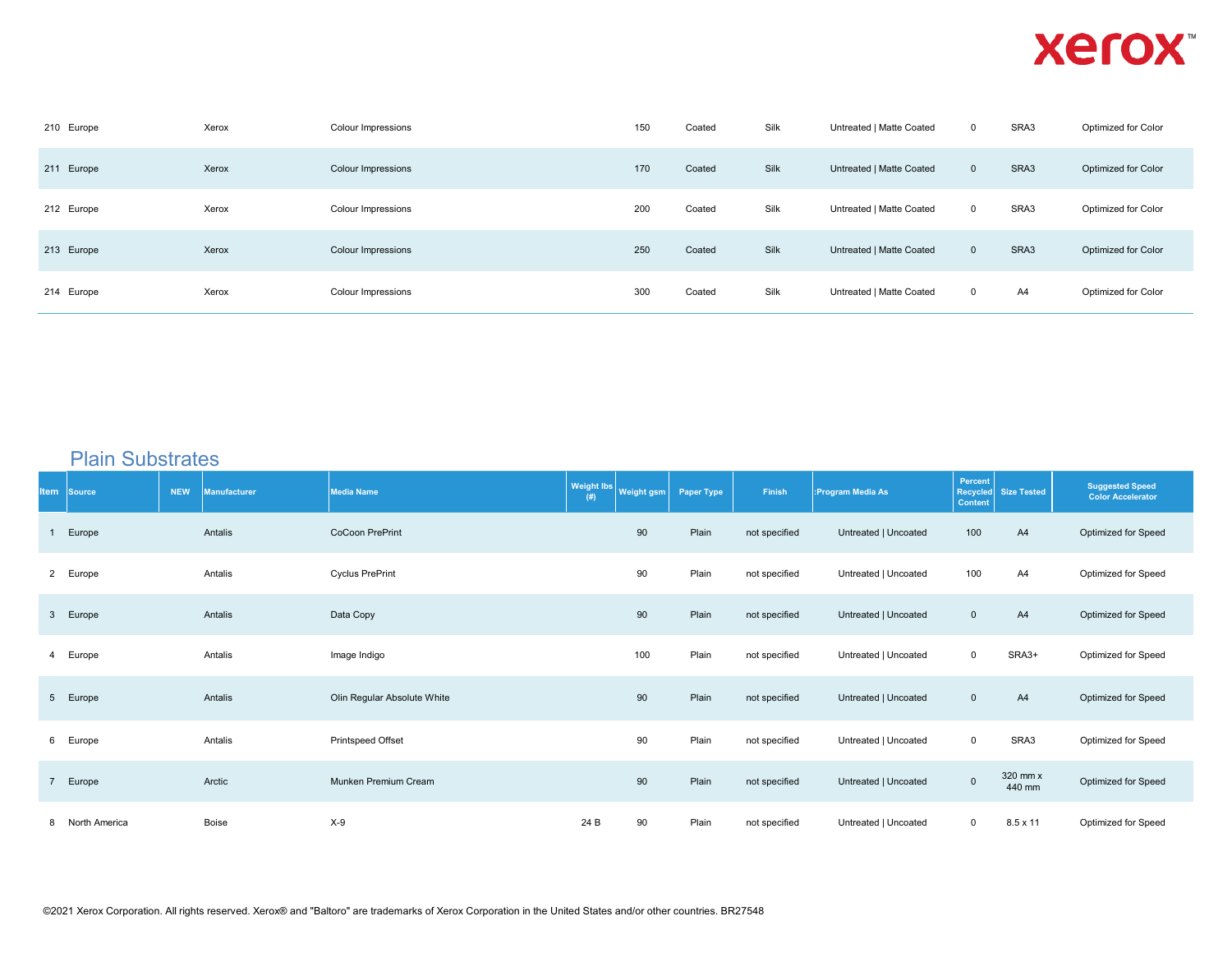| 9 Europe            | Clairefontaine | <b>Everprint White</b>                                             |          | 110 | Plain | not specified | Untreated   Uncoated | 100            | SRA3            | Optimized for Speed |
|---------------------|----------------|--------------------------------------------------------------------|----------|-----|-------|---------------|----------------------|----------------|-----------------|---------------------|
| 10 Europe           | Clairefontaine | <b>Everprint White</b>                                             |          | 150 | Plain | not specified | Untreated   Uncoated | 100            | SRA3            | Optimized for Speed |
| 11 North America    | Digitabs       | Printable Plain Blank Tabs 7 cut,<br><b>Reverse Collated White</b> | 90 Index | 162 | Plain | not specified | Untreated   Uncoated | $\overline{0}$ | 9x11            | Optimized for Speed |
| 12 North America    | Domtar         | Cougar Digital Choice Color Copy Super Smooth<br>PN 3180           | 24 B     | 90  | Plain | Super Smooth  | Untreated   Uncoated | $\mathbf 0$    | 8.5 x 11        | Optimized for Speed |
| 13 North America    | Domtar         | Cougar Digital Color Copy Super Smooth<br><b>PN 2707</b>           | 60 T     | 90  | Plain | Super Smooth  | Untreated   Uncoated | $\mathbf{0}$   | $13 \times 19$  | Optimized for Speed |
| 14 North America    | Domtar         | Cougar Digital Opaque Offset Smooth<br>PN 3390                     | 60 T     | 90  | Plain | Smooth        | Untreated   Uncoated | $\mathbf 0$    | 12 x 18         | Optimized for Speed |
| 15 North America    | Domtar         | Cougar Digital Opaque Offset Smooth<br>PN 3391                     | 70 T     | 104 | Plain | Smooth        | Untreated   Uncoated | $\mathbf 0$    | $12 \times 18$  | Optimized for Speed |
| 16 North America    | Domtar         | Cougar Digital Smooth<br>PN 2223                                   | 24 B     | 90  | Plain | Smooth        | Untreated   Uncoated | $\Omega$       | $13 \times 19$  | Optimized for Speed |
| 17 North America    | Domtar         | Cougar Digital Smooth<br><b>PN 2834</b>                            | 24 B     | 90  | Plain | Smooth        | Untreated   Uncoated | $\mathbf{0}$   | $8.5 \times 11$ | Optimized for Speed |
| 18 North America    | Domtar         | Cougar Super Smooth<br><b>PN 2706</b>                              | 60 T     | 90  | Plain | Super Smooth  | Untreated   Uncoated | 0              | $12 \times 18$  | Optimized for Speed |
| 19 North America    | Domtar         | Cougar Super Smooth<br><b>PN 2754</b>                              | 80 T     | 118 | Plain | Super Smooth  | Untreated   Uncoated | $\mathbf{0}$   | $12 \times 18$  | Optimized for Speed |
| 20 North America    | Domtar         | Cougar Super Smooth<br><b>PN 2768</b>                              | 80 C     | 216 | Plain | Super Smooth  | Untreated   Uncoated | 0              | $12 \times 18$  | Optimized for Color |
| 21 North America    | Domtar         | Cougar Super Smooth<br><b>PN 2772</b>                              | 100 C    | 270 | Plain | Super Smooth  | Untreated   Uncoated | $\Omega$       | $12 \times 18$  | Optimized for Color |
| 22 North America    | Domtar         | Cougar Super Smooth<br><b>PN 2744</b>                              | 70 T     | 104 | Plain | Super Smooth  | Untreated   Uncoated | 0              | $12 \times 18$  | Optimized for Speed |
| 23 North America    | Domtar         | Earth Choice Ivory Vellum Opaque<br>PN 81062                       | 60 T     | 90  | Plain | Vellum        | Untreated   Uncoated | $\mathbf{0}$   | $8.5 \times 11$ | Optimized for Speed |
| North America<br>24 | Domtar         | Husky Digital Opaque<br><b>PN 2172</b>                             | 60 T     | 90  | Plain | not specified | Untreated   Uncoated | $\mathbf 0$    | 12 x 18         | Optimized for Speed |
| 25 North America    | Domtar         | Husky Digital Opaque<br>PN 2173                                    | 70 T     | 104 | Plain | not specified | Untreated   Uncoated | $\mathbf{0}$   | $12 \times 18$  | Optimized for Speed |
| 26 North America    | Domtar         | Husky Digital Opaque<br><b>PN 5462</b>                             | 60 T     | 90  | Plain | not specified | Untreated   Uncoated | 0              | 8.5 x 11        | Optimized for Speed |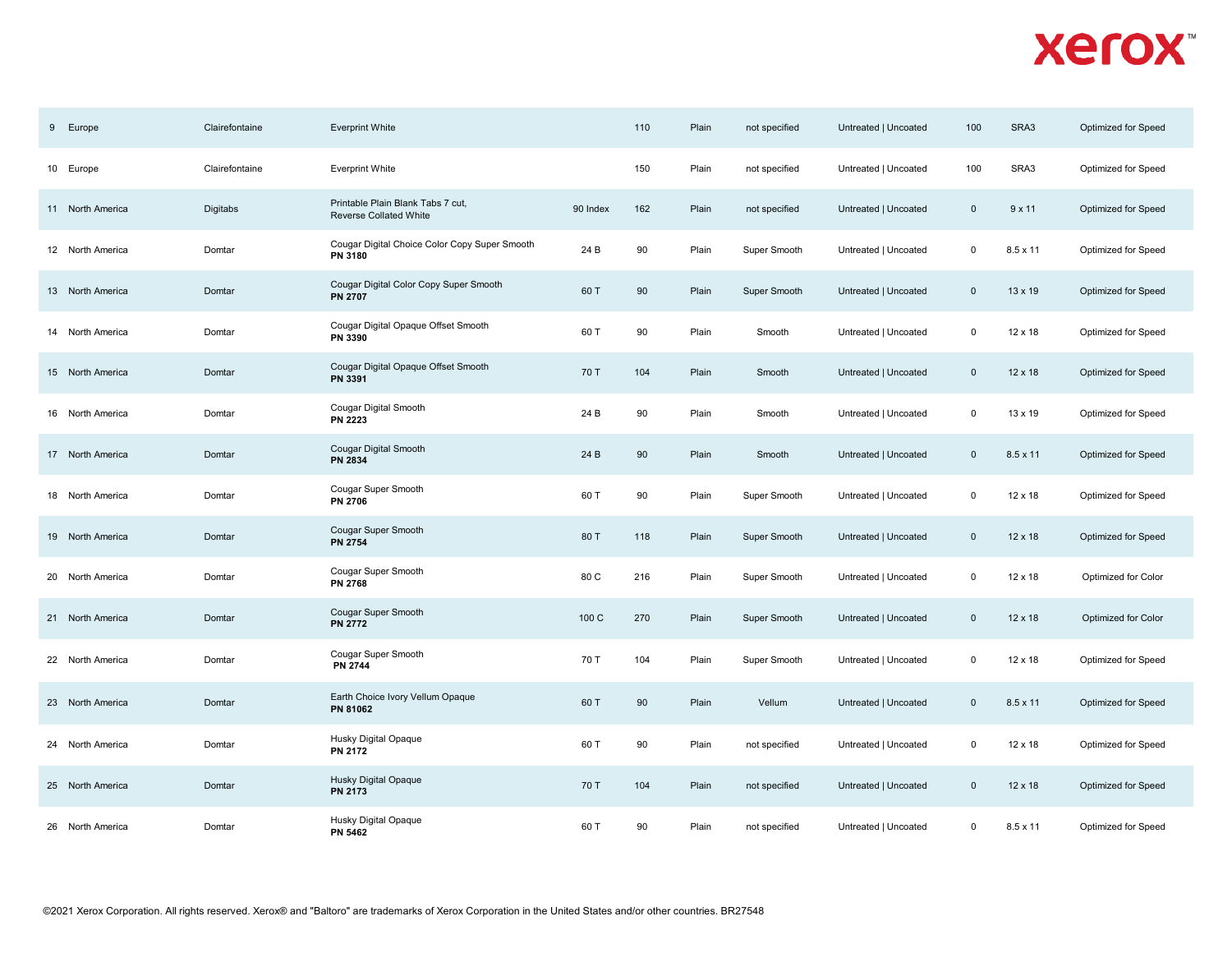| 27 North America | Domtar    | Husky Digital Smooth                     | 50 T  | 74  | Plain | Smooth        | Untreated   Uncoated | 10          | $12 \times 18$  | Optimized for Speed |
|------------------|-----------|------------------------------------------|-------|-----|-------|---------------|----------------------|-------------|-----------------|---------------------|
| 28 North America | Domtar    | Husky Opaque Offset                      | 70 T  | 104 | Plain | not specified | Untreated   Uncoated | 0           | 14 x 19         | Optimized for Speed |
| 29 North America | Domtar    | Husky Recycled Digital<br><b>PN 9268</b> | 60 T  | 90  | Plain | not specified | Untreated   Uncoated | 30          | $8.5 \times 11$ | Optimized for Speed |
| 30 North America | Domtar    | Lynx Digital<br>PN 630400                | 60 T  | 90  | Plain | not specified | Untreated   Uncoated | $\mathbf 0$ | $8.5 \times 11$ | Optimized for Speed |
| 31 North America | Domtar    | Lynx Digital<br>PN 630700                | 60 T  | 90  | Plain | not specified | Untreated   Uncoated | $\mathbf 0$ | 11 x 17         | Optimized for Speed |
| 32 North America | Domtar    | Lynx Digital<br>PN 630800                | 70 T  | 104 | Plain | not specified | Untreated   Uncoated | $\mathbf 0$ | $8.5 \times 11$ | Optimized for Speed |
| 33 North America | Domtar    | Lynx Digital<br>PN 639829                | 80 C  | 216 | Plain | Smooth        | Untreated   Uncoated | $\mathsf 0$ | 19 x 13         | Optimized for Speed |
| 34 North America | Domtar    | Lynx Digital Opaque<br>PN 639633         | 80 T  | 120 | Plain | Smooth        | Untreated   Uncoated | $\mathbf 0$ | 12 x 18         | Optimized for Speed |
| 35 north America | Domtar    | Lynx Digital Opaque<br>PN 639634         | 100 T | 148 | Plain | Smooth        | Untreated   Uncoated | $\mathsf 0$ | $12 \times 18$  | Optimized for Speed |
| 36 North America | Domtar    | Lynx Digital Opaque<br>PN 639637         | 100 C | 270 | Plain | Smooth        | Untreated   Uncoated | 0           | $12 \times 18$  | Optimized for Speed |
| 37 North America | Domtar    | Lynx Digital Smooth                      | 65 C  | 176 | Plain | Smooth        | Untreated   Uncoated | 10          | $12 \times 18$  | Optimized for Speed |
| 38 WW            | Double A  | Double A Color Print                     |       | 90  | Plain | not specified | Untreated   Uncoated | $\mathsf 0$ | A4              | Optimized for Speed |
| 39 WW            | Double A  | Everday                                  | 20 B  | 75  | Plain | not specified | Untreated   Uncoated | $\mathbf 0$ | 11 x 17         | Optimized for Speed |
| 40 WW            | Double A  | Everday                                  | 20 B  | 75  | Plain | not specified | Untreated   Uncoated | $\mathbf 0$ | $8.5 \times 11$ | Optimized for Speed |
| 41 Europe        | Drewsen   | ProCopy                                  |       | 200 | Plain | not specified | Untreated   Uncoated | $\mathsf 0$ | A4              | Optimized for Color |
| 42 Europe        | Fedrigoni | Splendorgel Extra White                  |       | 100 | Plain | Super Smooth  | Untreated   Uncoated | $\mathbf 0$ | SRA3            | Optimized for Speed |
| 43 Europe        | Fedrigoni | Splendorgel Extra White                  |       | 115 | Plain | Super Smooth  | Untreated   Uncoated | $\mathsf 0$ | SRA3            | Optimized for Speed |
| 44 Europe        | Fedrigoni | Splendorgel Extra White                  |       | 140 | Plain | Super Smooth  | Untreated   Uncoated | $\mathsf 0$ | SRA3            | Optimized for Color |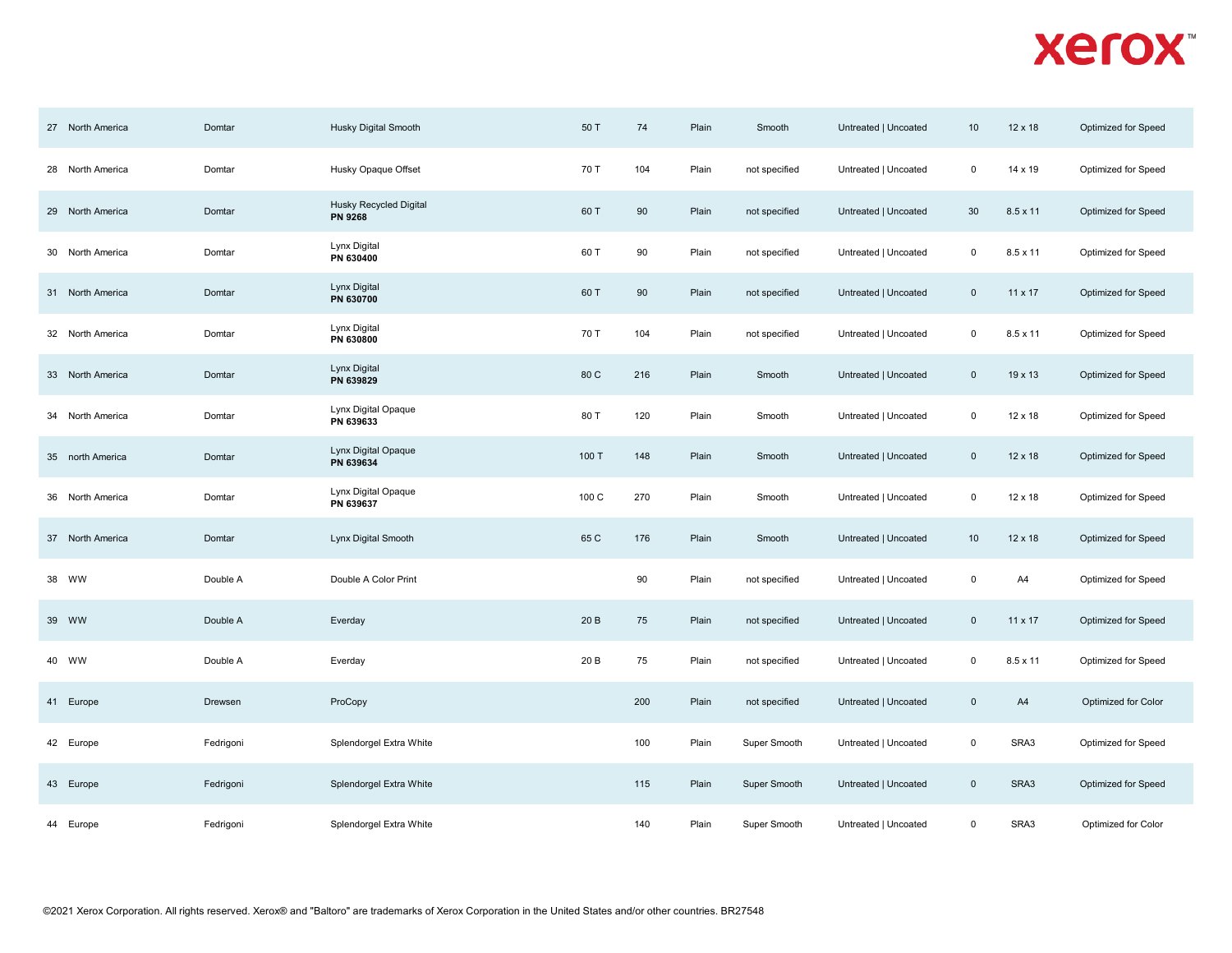| 45 Europe        | Fedrigoni                  | Splendorgel Extra White                     |       | 160 | Plain | Super Smooth  | Untreated   Uncoated      | $\mathbf 0$ | SRA3               | Optimized for Color |
|------------------|----------------------------|---------------------------------------------|-------|-----|-------|---------------|---------------------------|-------------|--------------------|---------------------|
| 46 Europe        | Fedrigoni                  | Splendorgel Extra White                     |       | 190 | Plain | Super Smooth  | Untreated   Uncoated      | $\mathsf 0$ | SRA3               | Optimized for Color |
| 47 Europe        | Fedrigoni                  | Splendorgel Extra White                     |       | 230 | Plain | Super Smooth  | Untreated   Uncoated      | $\mathsf 0$ | SRA3               | Optimized for Color |
| 48 Europe        | Fedrigoni                  | Splendorgel Extra White                     |       | 270 | Plain | Super Smooth  | Untreated   Uncoated      | $\mathbf 0$ | SRA3               | Optimized for Color |
| 49 Europe        | Fedrigoni                  | Splendorgel Extra White                     |       | 300 | Plain | Super Smooth  | Untreated   Uncoated      | $\mathbf 0$ | SRA3               | Optimized for Color |
| 50 North America | Finch                      | Finch 94                                    | 60 T  | 90  | Plain | not specified | Untreated   Uncoated      | $\mathbf 0$ | 12.25 x<br>18.25   | Optimized for Speed |
| 51 North America | Finch                      | Opaque Digital Bright White<br>PN 1008-6015 | 60 T  | 89  | Plain | not specified | Untreated   Uncoated      | $\mathbf 0$ | 12 x 18            | Optimized for Speed |
| 52 North America | Finch                      | Opaque Digital Bright White<br>PN 1008-7015 | 70 T  | 104 | Plain | not specified | Untreated   Uncoated      | $\mathsf 0$ | 12 x 18            | Optimized for Speed |
| 53 North America | Finch                      | Opaque Digital Bright White<br>PN 1008-8015 | 80 T  | 118 | Plain | not specified | Untreated   Uncoated      | $\mathbf 0$ | $12 \times 18$     | Optimized for Speed |
| 54 North America | Finch                      | Opaque Digital Bright White<br>PN 2508-0017 | 100 C | 270 | Plain | not specified | Untreated   Uncoated      | $\mathbf 0$ | 12 x 18            | Optimized for Color |
| 55 North America | Finch                      | Opaque Digital Bright White<br>PN 2508-8017 | 80 C  | 216 | Plain | not specified | Untreated   Uncoated      | $\mathsf 0$ | $12 \times 18$     | Optimized for Color |
| 56 Europe        | Hadera                     | Hadera Top                                  |       | 170 | Plain | not specified | Untreated   Uncoated      | $\mathbf 0$ | SRA3               | Optimized for Speed |
| 57 Europe        | <b>NEW</b><br>Igepa        | Igepa Soporset Premium Offset               |       | 90  | Plain | not specified | Inkjet Treated   Uncoated | $\mathbf 0$ | A <sub>3</sub>     | Optimized for Speed |
| 58 Europe        | <b>NEW</b><br>Igepa        | Igepa Soporset Premium Offset               |       | 120 | Plain | not specified | Inkjet Treated   Uncoated | $\mathbf 0$ | 320 mm x<br>432 mm | Optimized for Speed |
| 59 North America | <b>International Paper</b> | Accent Opaque Plain                         | 60 T  | 90  | Plain | Smooth        | Untreated   Uncoated      | $\mathbf 0$ | 8.5 x 11           | Optimized for Speed |
| 60 North America | International Paper        | Accent Opaque Plain                         | 80 T  | 120 | Plain | Smooth        | Untreated   Uncoated      | 0           | $8.5 \times 11$    | Optimized for Speed |
| 61 North America | International Paper        | Accent Opaque Super Smooth                  | 65 C  | 176 | Plain | Super Smooth  | Untreated   Uncoated      | $\mathsf 0$ | 12 x 18            | Optimized for Color |
| 62 North America | International Paper        | Accent Opaque Super Smooth                  | 80 C  | 216 | Plain | Super Smooth  | Untreated   Uncoated      | 0           | $12 \times 18$     | Optimized for Color |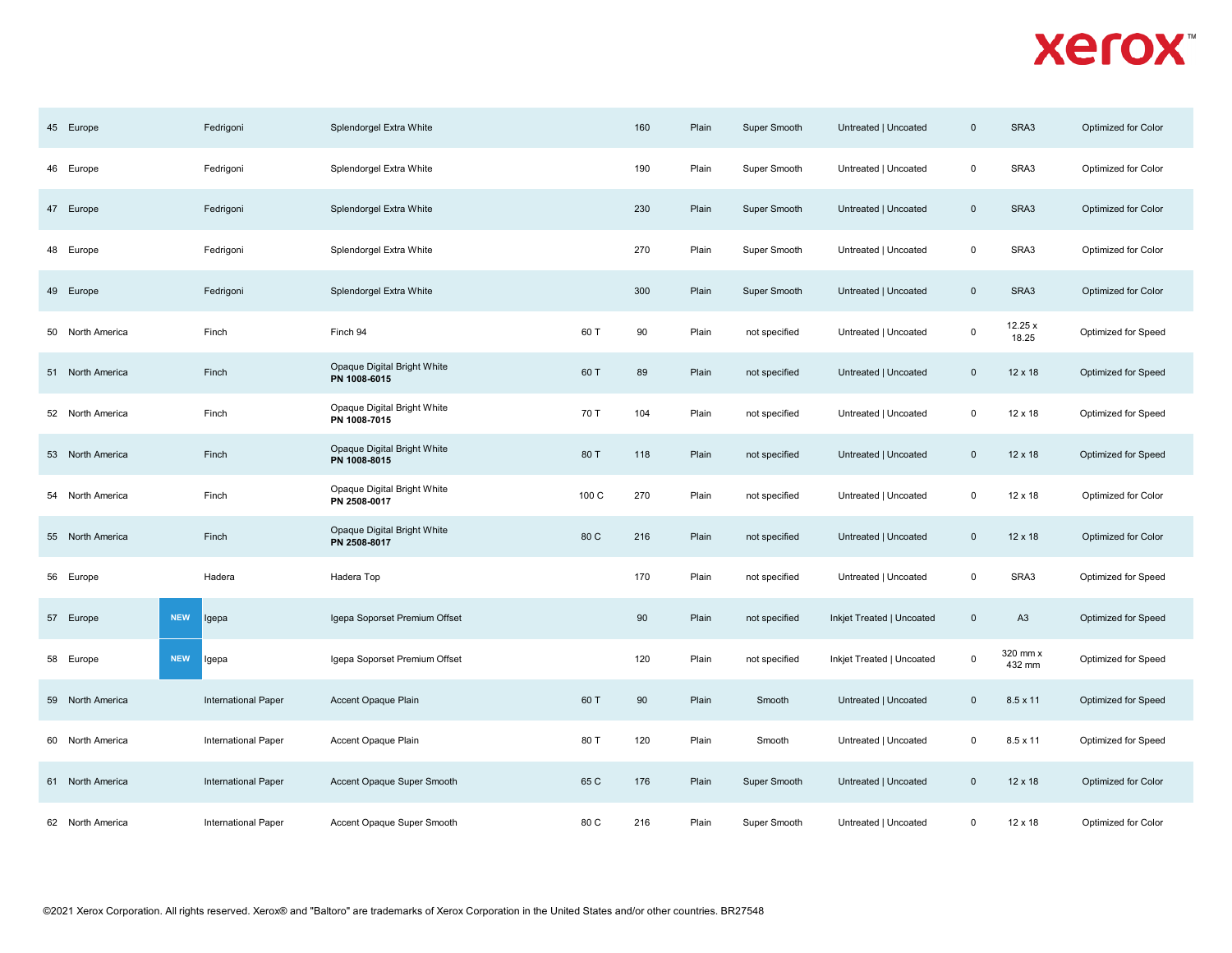| 63 North America | International Paper  | Accent Opaque Text White Smooth             | 70 T | 104 | Plain                 | Smooth        | Untreated   Uncoated      | $\mathbf 0$ | 11 x 17            | Optimized for Speed |
|------------------|----------------------|---------------------------------------------|------|-----|-----------------------|---------------|---------------------------|-------------|--------------------|---------------------|
| 64 North America | International Paper  | Accent Opaque Text White Smooth             | 80 T | 118 | Plain                 | Smooth        | Untreated   Uncoated      | $\mathsf 0$ | 11 x 17            | Optimized for Speed |
| 65 North America | International Paper  | Hammermill Premium ColorCopy 28 lb          | 28 B | 105 | Plain                 | Smooth        | Untreated   Uncoated      | $\mathbf 0$ | 12 x 18            | Optimized for Speed |
| 66 North America | International Paper  | Springhill Digital Opaque Offset Cream      | 60 T | 90  | Plain                 | not specified | Untreated   Uncoated      | $\mathbf 0$ | 11 x 17            | Optimized for Speed |
| 67 North America | International Paper  | Williamsburg Plus Offset Smooth<br>PN 05306 | 60 T | 89  | Plain                 | Smooth        | Untreated   Uncoated      | $\mathbf 0$ | 12 x 18            | Optimized for Speed |
| 68 North America | International Paper  | Williamsburg Plus Offset Smooth<br>PN 05324 | 60 T | 89  | Plain                 | Smooth        | Untreated   Uncoated      | 0           | $8.5 \times 11$    | Optimized for Speed |
| 69 North America | International Paper  | Williamsburg Plus Offset Smooth<br>PN 05335 | 70 T | 104 | Plain                 | Smooth        | Untreated   Uncoated      | $\mathbf 0$ | $8.5 \times 11$    | Optimized for Speed |
| 70 Europe        | Lecta                | Coral Book Ivory                            |      | 90  | Plain                 | not specified | Untreated   Uncoated      | $\mathsf 0$ | 250 mm x<br>350 mm | Optimized for Speed |
| 71 Europe        | Lecta                | <b>Coral Book White</b>                     |      | 100 | Plain                 | not specified | Untreated   Uncoated      | $\mathbf 0$ | 250 mm x<br>350 mm | Optimized for Speed |
| 72 Europe        | Lessebo              | Scandia 2000                                |      | 130 | Plain                 | not specified | Untreated   Uncoated      | $\mathbf 0$ | SRA3               | Optimized for Color |
| 73 Europe        | <b>NEW</b><br>Lyreco | Lyreco Premium                              |      | 80  | Plain                 | not specified | Untreated   Uncoated      | $\mathbf 0$ | A4                 | Optimized for Speed |
| 74 North America | Mohawk               | Color Copy 100% Recycled                    | 28 B | 104 | Plain                 | Smooth        | Untreated   Uncoated      | 100         | 12 x 18            | Optimized for Speed |
| 75 North America | Mohawk               | Color Copy 100% Recycled                    | 80 C | 216 | Plain                 | not specified | Untreated   Uncoated      | 100         | $11 \times 17$     | Optimized for Speed |
| 76 North America | Mohawk               | Color Copy 100% Recycled                    | 80 C | 216 | Plain                 | not specified | Untreated   Uncoated      | 100         | 12 x 18            | Optimized for Speed |
| 77 WW            | Mondi                | ColorCopy                                   | 60 T | 90  | <b>Inkjet Treated</b> | Not specified | Inkjet Treated   Uncoated | 10          | 13 x 19            | Optimized for Color |
| 78 Europe        | Mondi                | Pergraphica                                 |      | 100 | Plain                 | not specified | Untreated   Uncoated      | 10          | SRA3               | Optimized for Speed |
| 79 North America | Neenah               | Artic White Wove                            | 24 B | 90  | Plain                 | Wove          | Untreated   Uncoated      | 30          | 11.25x<br>17.25    | Optimized for Speed |
| 80 North America | Neenah               | Artic White Wove                            | 24 B | 90  | Plain                 | Wove          | Untreated   Uncoated      | 10          | 11.25x<br>17.25    | Optimized for Speed |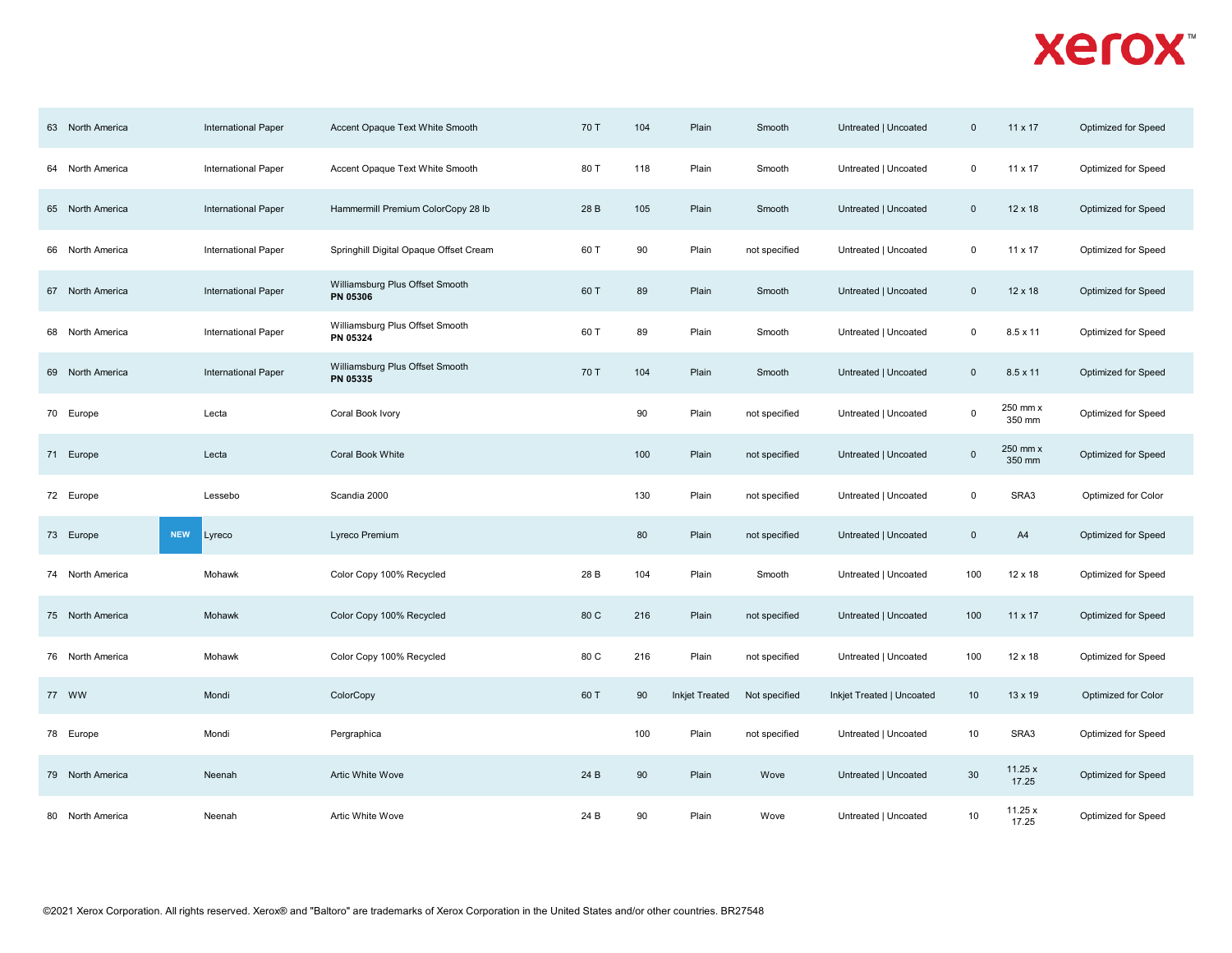| 81 North America | Neenah                | <b>Conservation Digital Cover</b>       | 80 C  | 216 | Plain | Smooth        | Untreated   Uncoated      | 100                     | 12 x 18            | Optimized for Color |
|------------------|-----------------------|-----------------------------------------|-------|-----|-------|---------------|---------------------------|-------------------------|--------------------|---------------------|
| 82 North America | Pixelle               | Basic 24 lb                             | 24 B  | 90  | Plain | not specified | Untreated   Uncoated      | $\mathsf 0$             | 12 x 18            | Optimized for Speed |
| 83 Europe        | Premier               | <b>Elements Fire</b>                    |       | 250 | Plain | not specified | Untreated   Uncoated      | $\mathbf 0$             | SRA3               | Optimized for Color |
| 84 North America | Rolland               | <b>Enviro Digital</b><br><b>PN 5654</b> | 60 T  | 90  | Plain | not specified | Untreated   Uncoated      | 100                     | $8.5 \times 11$    | Optimized for Speed |
| 85 North America | Rolland               | <b>Enviro Digital</b><br>PN 5656        | 60 T  | 90  | Plain | not specified | Untreated   Uncoated      | 100                     | $12 \times 18$     | Optimized for Speed |
| 86 North America | <b>NEW</b><br>Rolland | <b>Enviro Digital</b><br><b>PN 5658</b> | 70 T  | 104 | Plain | not specified | Untreated   Uncoated      | 100                     | 11 X 17            | Optimized for Speed |
| 87 North America | Rolland               | <b>Enviro Digital</b><br>PN 58561       | 80 C  | 216 | Plain | not specified | Untreated   Uncoated      | 100                     | 13 x 19            | Optimized for Speed |
| 88 North America | Rolland               | <b>Enviro Print</b><br>PN 5619          | 80 C  | 216 | Plain | not specified | Untreated   Uncoated      | 100                     | 13 x 19            | Optimized for Speed |
| 89 North America | Rolland               | HiTech                                  | 60 T  | 90  | Plain | not specified | Untreated   Uncoated      | 30                      | $8.5 \times 11$    | Optimized for Speed |
| 90 North America | Rolland               | HiTech                                  | 70 T  | 104 | Plain | not specified | Untreated   Uncoated      | 30                      | 11.5 x 17.5        | Optimized for Speed |
| 91 North America | Rolland               | HiTech                                  | 70 T  | 104 | Plain | not specified | Untreated   Uncoated      | 30                      | 13 x 19            | Optimized for Speed |
| 92 North America | <b>NEW</b><br>Rolland | Opaque 100 lb Text<br>PN 62794          | 100 T | 148 | Plain | Smooth        | Untreated   Uncoated      | 30                      | $8.5 \times 14$    | Optimized for Speed |
| 93 North America | <b>NEW</b><br>Rolland | Opaque 100 lb Text                      | 100 T | 148 | Plain | Smooth        | Untreated   Uncoated      | 30                      | 11 x 17            | Optimized for Speed |
| 94 Europe        | Stora Enso            | Lumi Plus                               |       | 90  | Plain | not specified | Untreated   Uncoated      | $\mathsf 0$             | A4                 | Optimized for Speed |
| 95 Europe        | Stora Enso            | Plano Plus                              |       | 90  | Plain | not specified | Untreated   Uncoated      | $\overline{\mathbf{0}}$ | A <sub>3</sub>     | Optimized for Speed |
| 96 WW            | Suzano                | Paperfect GS                            |       | 60  | Plain | not specified | Untreated   Uncoated      | $\mathsf 0$             | 320 mm x<br>440 mm | Optimized for Speed |
| 97 WW            | Suzano                | Paperfect Offset Smooth                 |       | 60  | Plain | not specified | Untreated   Uncoated      | $\overline{0}$          | 11 x 17            | Optimized for Speed |
|                  |                       | <b>Hard Cover</b>                       |       | 250 | Plain | not specified | Inkjet Treated   Uncoated | $\mathbf 0$             | A4                 |                     |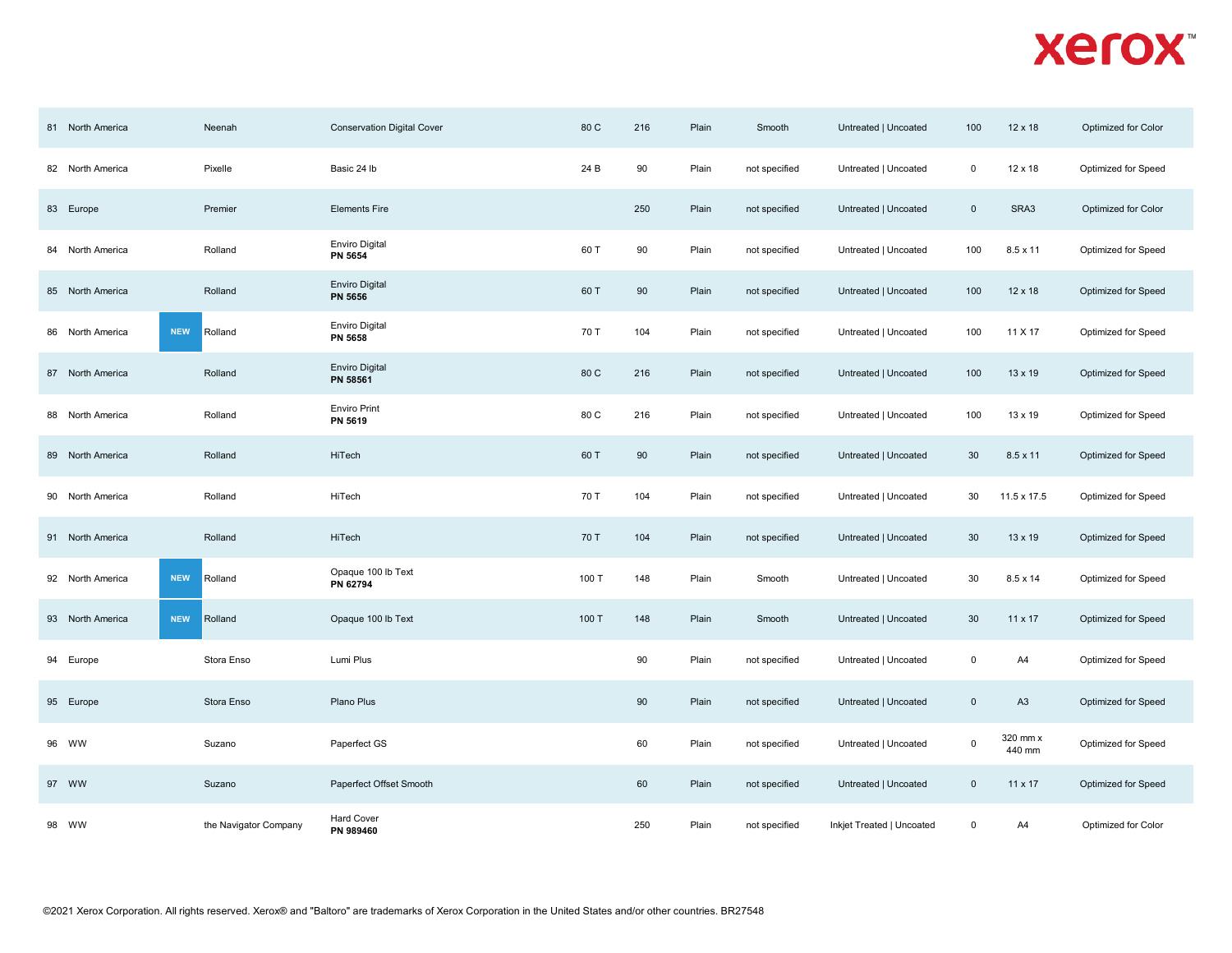| 99 WW  | the Navigator Company               | <b>INASET Laser Plus</b> |      | 160 | Plain | not specified | Untreated   Uncoated      | $\mathbf 0$ | A4                 | Optimized for Speed |  |
|--------|-------------------------------------|--------------------------|------|-----|-------|---------------|---------------------------|-------------|--------------------|---------------------|--|
| 100 WW | the Navigator Company               | Navigator Bold Design    |      | 200 | Plain | Smooth        | Inkjet Treated   Uncoated | $\mathsf 0$ | A4                 | Optimized for Speed |  |
| 101 WW | the Navigator Company               | Navigator Office Card    |      | 160 | Plain | Smooth        | Inkjet Treated   Uncoated | $\mathbf 0$ | A4                 | Optimized for Color |  |
| 102 WW | the Navigator Company               | Navigator PrePrint       |      | 80  | Plain | not specified | Untreated   Uncoated      | $\mathbf 0$ | SRA3               | Optimized for Speed |  |
| 103 WW | the Navigator Company               | Navigator PrePrint       |      | 100 | Plain | not specified | Untreated   Uncoated      | $\pmb{0}$   | SRA3               | Optimized for Speed |  |
| 104 WW | the Navigator Company               | Navigator PrePrint       |      | 160 | Plain | not specified | Untreated   Uncoated      | $\mathbf 0$ | SRA3               | Optimized for Speed |  |
| 105 WW | the Navigator Company               | PrePrint                 |      | 80  | Plain | not specified | Inkjet Treated   Uncoated | $\mathbf 0$ | SRA3               | Optimized for Speed |  |
| 106 WW | the Navigator Company               | Soporset Opaque Smooth   | 80 T | 118 | Plain | Smooth        | Inkjet Treated   Uncoated | $\mathsf 0$ | 12 x 18            | Optimized for Speed |  |
| 107 WW | the Navigator Company               | Soporset Opaque Smooth   | 80 T | 118 | Plain | Smooth        | Inkjet Treated   Uncoated | $\mathbf 0$ | $8.5 \times 11$    | Optimized for Speed |  |
| 108 WW | the Navigator Company               | Soporset Opaque Smooth   | 63 C | 170 | Plain | Smooth        | Inkjet Treated   Uncoated | $\mathbf 0$ | 12 x 18            | Optimized for Color |  |
| 109 WW | the Navigator Company               | Soporset Opaque Smooth   | 63 C | 170 | Plain | Smooth        | Inkjet Treated   Uncoated | $\mathbf 0$ | $8.5 \times 11$    | Optimized for Color |  |
| 110 WW | <b>NEW</b><br>the Navigator Company | Soporset Premium Offset  |      | 80  | Plain | not specified | Untreated   Uncoated      | $\mathbf 0$ | A4                 | Optimized for Speed |  |
| 111 WW | the Navigator Company               | Soporset Premium Offset  |      | 80  | Plain | not specified | Untreated   Uncoated      | $\pmb{0}$   | SRA3               | Optimized for Speed |  |
| 112 WW | the Navigator Company               | Soporset Premium Offset  |      | 90  | Plain | not specified | Inkjet Treated   Uncoated | $\mathbf 0$ | A <sub>3</sub>     | Optimized for Speed |  |
| 113 WW | the Navigator Company               | Soporset Premium Offset  |      | 90  | Plain | not specified | Inkjet Treated   Uncoated | $\pmb{0}$   | A4                 | Optimized for Speed |  |
| 114 WW | the Navigator Company               | Soporset Premium Offset  |      | 90  | Plain | not specified | Inkjet Treated   Uncoated | $\mathbf 0$ | SRA3               | Optimized for Speed |  |
| 115 WW | the Navigator Company               | Soporset Premium Offset  |      | 120 | Plain | not specified | Inkjet Treated   Uncoated | $\pmb{0}$   | 320 mm x<br>430 mm | Optimized for Speed |  |
| 116 WW | the Navigator Company               | Soporset Premium Offset  |      | 120 | Plain | not specified | Inkjet Treated   Uncoated | $\pmb{0}$   | SRA3               | Optimized for Speed |  |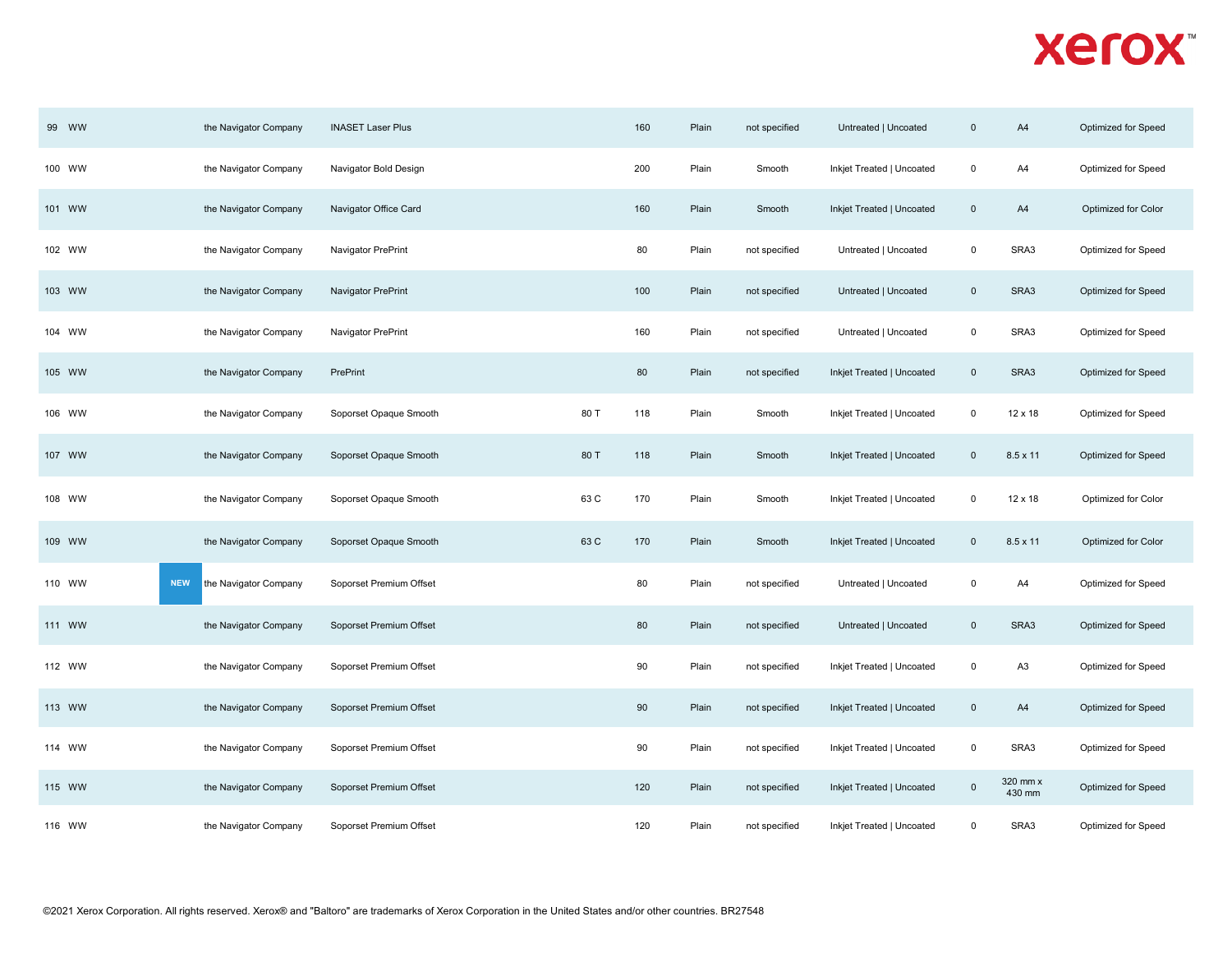| 117 WW            | the Navigator Company | Soporset Premium Offset                      |       | 160 | Plain | not specified | Inkjet Treated   Uncoated | $\mathbf 0$             | SRA3            | Optimized for Speed |
|-------------------|-----------------------|----------------------------------------------|-------|-----|-------|---------------|---------------------------|-------------------------|-----------------|---------------------|
| 118 WW            | the Navigator Company | Soporset PrePrint                            |       | 100 | Plain | not specified | Untreated   Uncoated      | $\mathbf 0$             | SRA3            | Optimized for Speed |
| 119 WW            | the Navigator Company | Soporset PrePrint                            |       | 160 | Plain | not specified | Untreated   Uncoated      | $\overline{\mathbf{0}}$ | SRA3            | Optimized for Speed |
| 120 Europe        | <b>UPM</b>            | MaxiOffset                                   |       | 170 | Plain | not specified | Untreated   Uncoated      | $\mathsf 0$             | SRA3+           | Optimized for Speed |
| 121 Europe        | <b>UPM</b>            | <b>PrePersonal Sheets</b>                    |       | 90  | Plain | not specified | Untreated   Uncoated      | $\mathbf 0$             | A4              | Optimized for Speed |
| 122 North America | Veritiv               | Econosource Multipurpose<br><b>PN U50220</b> | 20 B  | 75  | Plain | not specified | Untreated   Uncoated      | $\mathbf 0$             | 11 x 17         | Optimized for Speed |
| 123 North America | Xerox                 | Bold<br>PN 3R11763                           | 28 B  | 105 | Plain | Smooth        | untreated   Uncoated      | $\overline{0}$          | $12 \times 18$  | Optimized for Speed |
| 124 North America | Xerox                 | Bold<br>PN 3R11766                           | 32 B  | 120 | Plain | Smooth        | Untreated   Uncoated      | $\mathsf 0$             | 12 x 18         | Optimized for Speed |
| 125 North America | Xerox                 | Bold<br>PN 3R11767                           | 60 C  | 163 | Plain | Smooth        | Untreated   Uncoated      | $\overline{0}$          | 8.5 x 11        | Optimized for Speed |
| 126 North America | Xerox                 | Bold<br>PN 3R11768                           | 60 C  | 163 | Plain | Smooth        | Untreated   Uncoated      | $\mathbf 0$             | $11 \times 17$  | Optimized for Speed |
| 127 North America | Xerox                 | Bold<br>PN 3R11770                           | 80 C  | 216 | Plain | Smooth        | Untreated   Uncoated      | $\overline{\mathbf{0}}$ | $8.5 \times 11$ | Optimized for Speed |
| 128 North America | Xerox                 | Bold<br>PN 3R11771                           | 80 C  | 216 | Plain | Smooth        | Untreated   Uncoated      | $\mathbf 0$             | $11 \times 17$  | Optimized for Speed |
| 129 North America | Xerox                 | Bold<br>PN 3R11772                           | 80 C  | 216 | Plain | Smooth        | Untreated   Uncoated      | $\overline{0}$          | $12 \times 18$  | Optimized for Speed |
| 130 North America | Xerox                 | Bold<br>PN 3R11774                           | 100 C | 270 | Plain | Smooth        | Untreated   Uncoated      | $\mathbf 0$             | 8.5 x 11        | Optimized for Speed |
| 131 North America | Xerox                 | Bold<br>PN 3R11775                           | 100 C | 270 | Plain | Smooth        | Untreated   Uncoated      | $\overline{0}$          | 17 x 11         | Optimized for Speed |
| 132 North America | Xerox                 | Bold<br>PN 3R11776                           | 100 C | 270 | Plain | Smooth        | Untreated   Uncoated      | $\mathbf 0$             | 12 x 18         | Optimized for Speed |
| 133 Europe        | Xerox                 | ColorPrint                                   |       | 100 | Plain | not specified | Untreated   Uncoated      | $\mathsf 0$             | A <sub>3</sub>  | Optimized for Speed |
| 134 Europe        | Xerox                 | ColorPrint<br>PN 003R95254                   |       | 90  | Plain | Smooth        | Untreated   Uncoated      | $\mathsf 0$             | A4              | Optimized for Speed |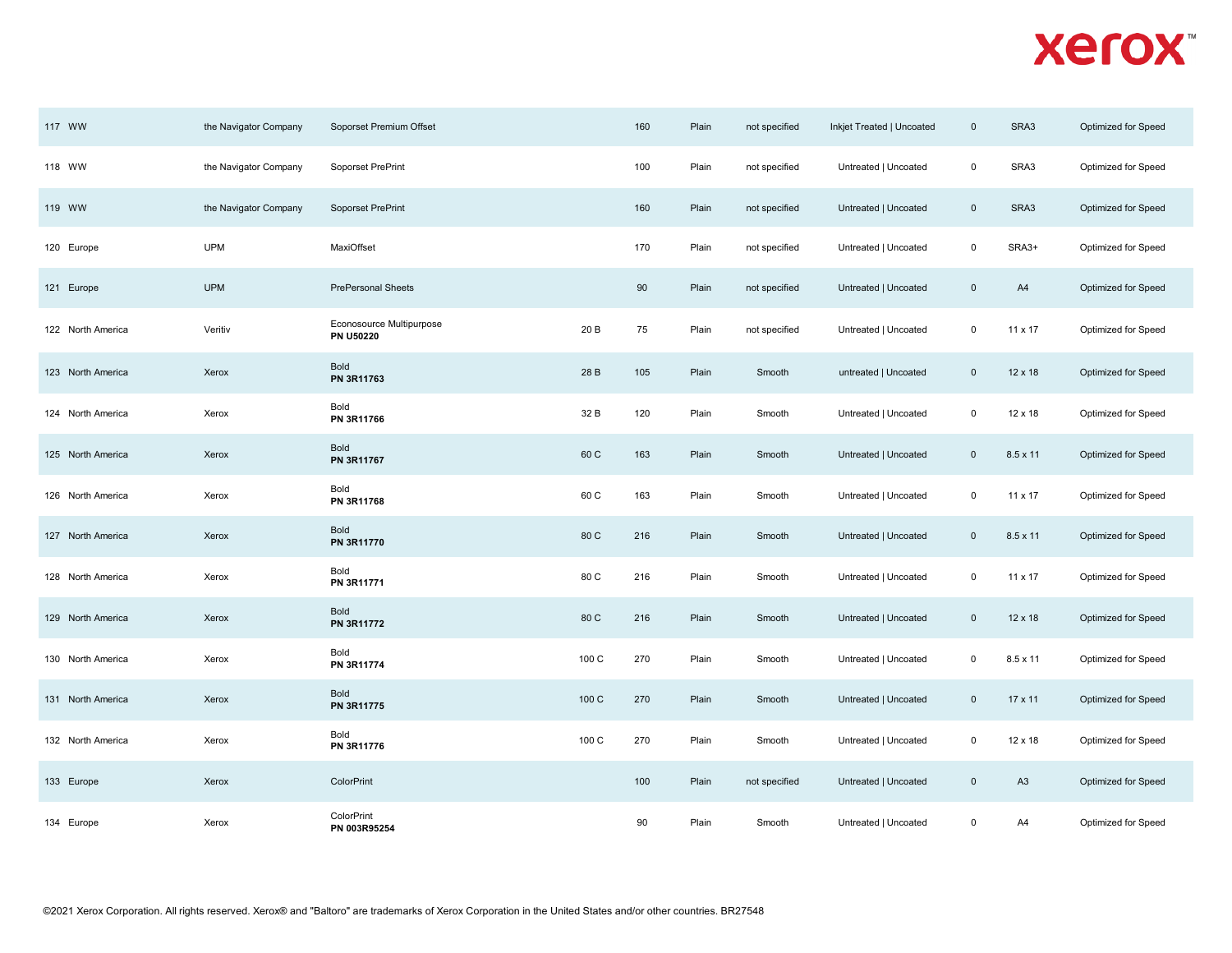| 135 Europe | Xerox | <b>ColorPrint</b><br>PN 003R96602  | 120 | Plain | Smooth | Untreated   Uncoated | A4 | Optimized for Speed |
|------------|-------|------------------------------------|-----|-------|--------|----------------------|----|---------------------|
| 136 Europe | Xerox | Colour Impressions<br>PN 003R97663 | 90  | Plain | Smooth | Untreated   Uncoated | A4 | Optimized for Speed |

#### **Inkjet Treated Substrates**

| <b>Item</b>     | <b>Source</b> | <b>NEW</b> | <b>Manufacturer</b> | <b>Media Name</b> | <b>Weight lbs</b><br>(# ) | Weight gsm | <b>Paper Type</b>     | Finish        | :Program Media As         | Percent<br>Recycled<br><b>Content</b> | <b>Size Tested</b> | <b>Suggested Speed</b><br><b>Color Accelerator</b> |
|-----------------|---------------|------------|---------------------|-------------------|---------------------------|------------|-----------------------|---------------|---------------------------|---------------------------------------|--------------------|----------------------------------------------------|
| $\mathbf{1}$    | Europe        |            | Antalis             | Cocoon Jet        |                           | 90         | <b>Inkjet Treated</b> | not specified | Inkjet Treated   Uncoated | 100                                   | A4                 | Optimized for Speed                                |
| $\overline{2}$  | Europe        |            | Antalis             | Image Digicolor   |                           | 90         | Inkjet Treated        | Smooth        | Inkjet Treated   Uncoated | $\mathsf 0$                           | A <sub>3</sub>     | Optimized for Speed                                |
| $\mathbf{3}$    | Europe        |            | Antalis             | Image Digicolor   |                           | 90         | <b>Inkjet Treated</b> | Smooth        | Inkjet Treated   Uncoated | $\mathbf 0$                           | A4                 | Optimized for Speed                                |
| 4               | Europe        |            | Antalis             | Image Digicolor   |                           | 100        | Inkjet Treated        | Smooth        | Inkjet Treated   Uncoated | $\mathsf 0$                           | A <sub>3</sub>     | Optimized for Speed                                |
| 5 <sub>5</sub>  | Europe        |            | Antalis             | Image Digicolor   |                           | 100        | <b>Inkjet Treated</b> | Smooth        | Inkjet Treated   Uncoated | $\mathbf 0$                           | SRA3               | Optimized for Speed                                |
| 6               | Europe        |            | Antalis             | Image Digicolor   |                           | 120        | <b>Inkjet Treated</b> | Smooth        | Inkjet Treated   Uncoated | $\mathsf 0$                           | SRA3               | Optimized for Speed                                |
| $7\overline{ }$ | Europe        |            | Antalis             | Image Digicolor   |                           | 160        | <b>Inkjet Treated</b> | Smooth        | Inkjet Treated   Uncoated | $\mathsf 0$                           | A <sub>3</sub>     | Optimized for Speed                                |
| 8               | Europe        |            | Antalis             | Image Digicolor   |                           | 160        | <b>Inkjet Treated</b> | Smooth        | Inkjet Treated   Uncoated | $\mathsf 0$                           | A4                 | Optimized for Speed                                |
| 9               | Europe        |            | Antalis             | Image Digicolor   |                           | 160        | <b>Inkjet Treated</b> | Smooth        | Inkjet Treated   Uncoated | $\mathsf 0$                           | SRA3               | Optimized for Speed                                |
|                 | 10 Europe     |            | Antalis             | Image Digicolor   |                           | 200        | <b>Inkjet Treated</b> | Smooth        | Inkjet Treated   Uncoated | $\mathsf 0$                           | A <sub>3</sub>     | Optimized for Color                                |
|                 | 11 Europe     |            | Antalis             | Image Digicolor   |                           | 200        | Inkjet Treated        | Smooth        | Inkjet Treated   Uncoated | $\mathbf 0$                           | SRA3               | Optimized for Color                                |
|                 | 12 Europe     |            | Antalis             | Image Digicolor   |                           | 250        | Inkjet Treated        | Smooth        | Inkjet Treated   Uncoated | $\mathsf 0$                           | A4                 | Optimized for Color                                |
|                 | 13 Europe     |            | Antalis             | Image Digicolor   |                           | 250        | Inkjet Treated        | Smooth        | Inkjet Treated   Uncoated | $\mathbf 0$                           | SRA3               | Optimized for Color                                |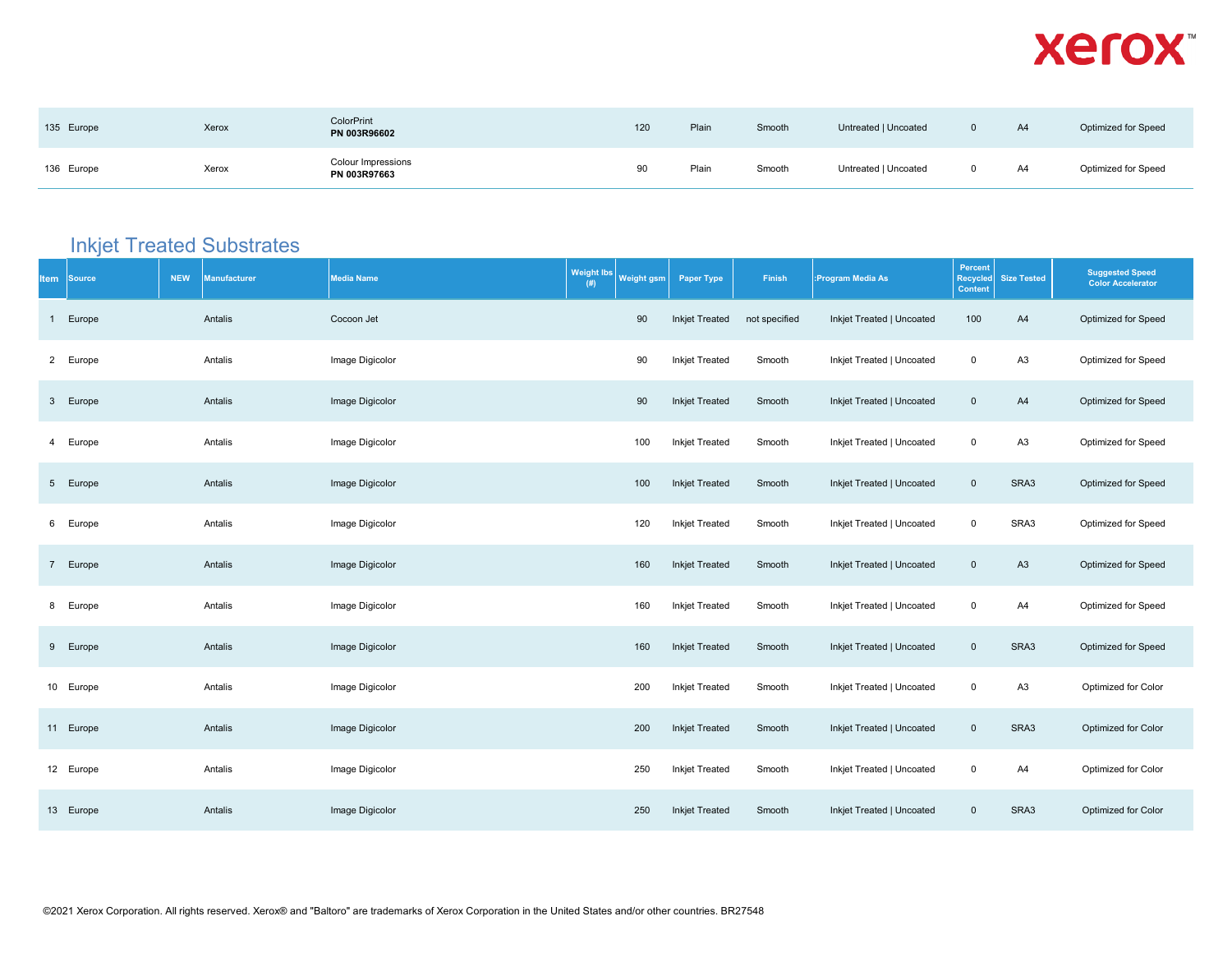| 14<br>Europe     | Antalis        | Image Digicolor                |      | 280 | <b>Inkjet Treated</b> | Smooth                    | Inkjet Treated   Uncoated | $\mathbf 0$  | SRA3            | Optimized for Color |
|------------------|----------------|--------------------------------|------|-----|-----------------------|---------------------------|---------------------------|--------------|-----------------|---------------------|
| 15 North America | Appvion        | <b>Triumph Universal</b>       | 24 B | 90  | <b>Inkjet Treated</b> | Smooth                    | Inkjet Treated   Uncoated | $\mathbf 0$  | $8.5 \times 11$ | Optimized for Color |
| 16 North America | <b>Boise</b>   | Polaris Premium Multipurpose   | 24 B | 90  | <b>Inkjet Treated</b> | not specified             | Inkjet Treated   Uncoated | $\mathsf 0$  | $8.5 \times 11$ | Optimized for Color |
| 17 North America | <b>Boise</b>   | Polaris Premium Multipurpose   | 28 B | 105 | <b>Inkjet Treated</b> | not specified             | Inkjet Treated   Uncoated | $\mathbf 0$  | $8.5 \times 11$ | Optimized for Color |
| 18 Europe        | Clairefontaine | Clairejet 400                  |      | 90  | <b>Inkjet Treated</b> | not specified             | Inkjet Treated   Uncoated | $\mathbf 0$  | A4              | Optimized for Speed |
| 19 Europe        | Clairefontaine | <b>Digital Copy Print</b>      |      | 90  | <b>Inkjet Treated</b> | SuperSilk<br>(Calendared) | Inkjet Treated   Uncoated | $\pmb{0}$    | A <sub>3</sub>  | Optimized for Speed |
| 20 Europe        | Clairefontaine | Digital Copy Print             |      | 90  | <b>Inkjet Treated</b> | SuperSilk<br>(Calendared) | Inkjet Treated   Uncoated | $\mathsf 0$  | A4              | Optimized for Speed |
| 21 Europe        | Clairefontaine | <b>Digital Copy Print</b>      |      | 100 | <b>Inkjet Treated</b> | SuperSilk<br>(Calendared) | Inkjet Treated   Uncoated | $\mathbf 0$  | A <sub>3</sub>  | Optimized for Speed |
| 22 Europe        | Clairefontaine | <b>Digital Copy Print</b>      |      | 100 | <b>Inkjet Treated</b> | SuperSilk<br>(Calendared) | Inkjet Treated   Uncoated | $\mathbf 0$  | A4              | Optimized for Speed |
| 23 Europe        | Clairefontaine | <b>Digital Copy Print</b>      |      | 120 | <b>Inkjet Treated</b> | SuperSilk<br>(Calendared) | Inkjet Treated   Uncoated | $\pmb{0}$    | A <sub>3</sub>  | Optimized for Speed |
| 24 Europe        | Clairefontaine | <b>Digital Copy Print</b>      |      | 120 | <b>Inkjet Treated</b> | SuperSilk<br>(Calendared) | Inkjet Treated   Uncoated | $\pmb{0}$    | A4              | Optimized for Speed |
| 25 Europe        | Clairefontaine | <b>Digital Copy Print</b>      |      | 200 | <b>Inkjet Treated</b> | SuperSilk<br>(Calendared) | Inkjet Treated   Uncoated | $\mathbf{0}$ | SRA3            | Optimized for Speed |
| 26 Europe        | Clairefontaine | Eminent                        |      | 100 | <b>Inkjet Treated</b> | not specified             | Inkjet Treated   Uncoated | $\mathbf 0$  | SRA3            | Optimized for Speed |
| 27 WW            | <b>CVG</b>     | Crown Letsgo High Performance  |      | 90  | <b>Inkjet Treated</b> | not specified             | Inkjet Treated   Uncoated | $\pmb{0}$    | SRA3            | Optimized for Color |
| 28 WW            | <b>CVG</b>     | Crown Letsgo High Performance  |      | 120 | <b>Inkjet Treated</b> | not specified             | Inkjet Treated   Uncoated | $\mathbf 0$  | SRA3            | Optimized for Color |
| 29 WW            | <b>CVG</b>     | Crown Letsgo Universal 3rd Gen |      | 90  | <b>Inkjet Treated</b> | not specified             | Inkjet Treated   Uncoated | $\mathbf{0}$ | SRA3            | Optimized for Color |
| 30 North America | Domtar         | LeafJET                        | 60 T | 90  | <b>Inkjet Treated</b> | not specified             | Inkjet Treated   Uncoated | $\mathbf 0$  | $8.5 \times 11$ | Optimized for Color |
| 31 North America | Domtar         | Lettermark<br>PN 3977          | 60 T | 90  | <b>Inkjet Treated</b> | not specified             | Inkjet Treated   Uncoated | $\mathbf 0$  | 11 x 17         | Optimized for Speed |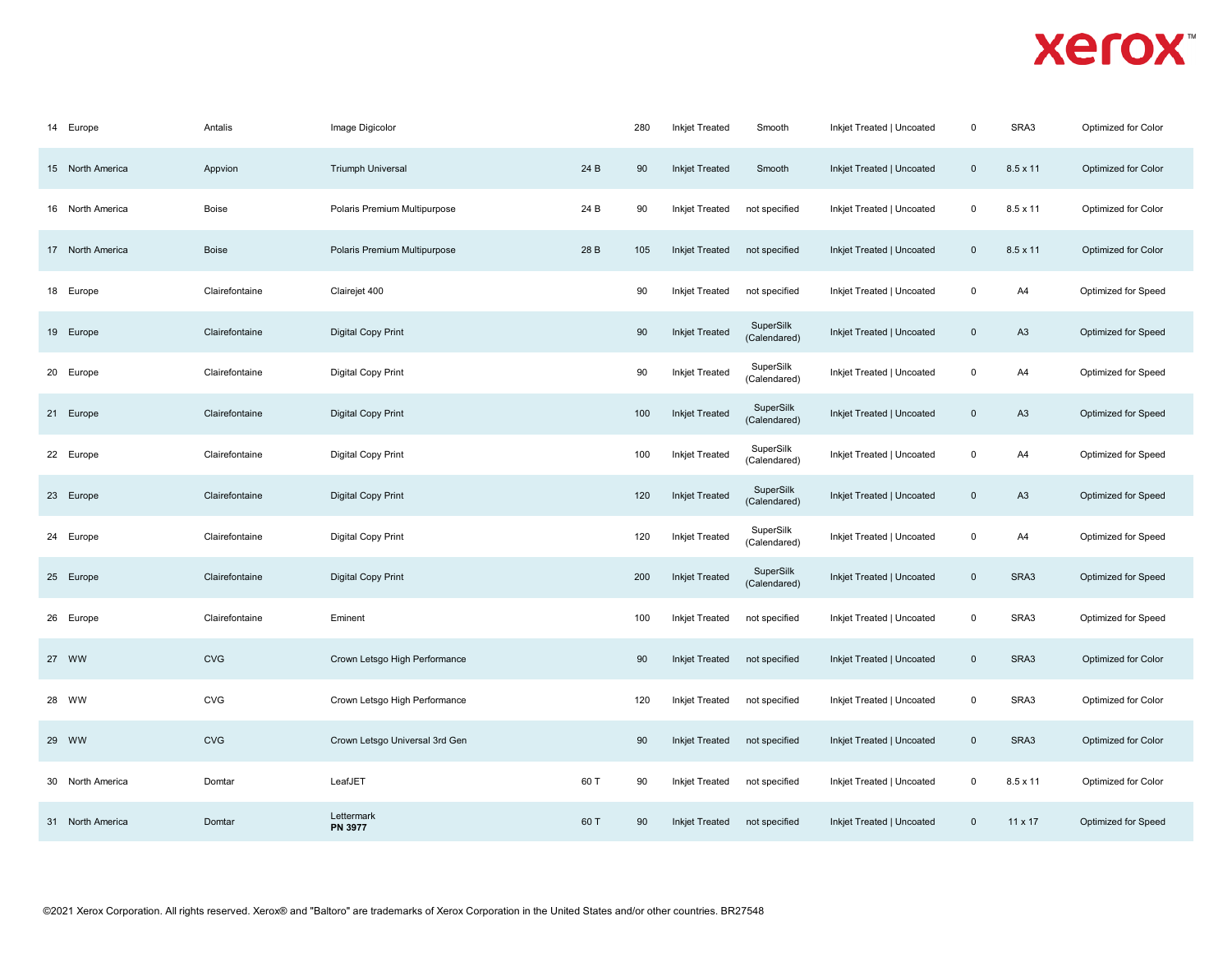| 32 North America    | Domtar                     | Lettermark<br><b>PN3970</b>                     | 50 T | 75  | <b>Inkjet Treated</b> | not specified | Inkjet Treated   Uncoated | $\mathbf 0$    | $8.5 \times 11$ | Optimized for Speed        |
|---------------------|----------------------------|-------------------------------------------------|------|-----|-----------------------|---------------|---------------------------|----------------|-----------------|----------------------------|
| 33 North America    | Domtar                     | Lettermark<br><b>PN3972</b>                     | 50 T | 75  | <b>Inkjet Treated</b> | not specified | Inkjet Treated   Uncoated | $\mathbf 0$    | $8.5 \times 14$ | Optimized for Speed        |
| 34 North America    | Domtar                     | Lettermark<br><b>PN3973</b>                     | 50 T | 75  | <b>Inkjet Treated</b> | not specified | Inkjet Treated   Uncoated | $\mathbf 0$    | 11 x 17         | Optimized for Speed        |
| 35 North America    | Domtar                     | Lettermark<br>PN 3976                           | 60 T | 90  | <b>Inkjet Treated</b> | not specified | Inkjet Treated   Uncoated | $\overline{0}$ | $8.5 \times 11$ | Optimized for Speed        |
| 36 North America    | <b>NEW</b><br>Domtar       | Lettermark Premium<br>PN 3990                   | 24 B | 90  | <b>Inkjet Treated</b> | not specified | Inkjet Treated   Uncoated | 0              | 8.5 x 11        | Optimized for Speed        |
| 37 North America    | <b>NEW</b><br>Domtar       | Lettermark Premium<br><b>PN 3992</b>            | 24 B | 90  | <b>Inkjet Treated</b> | not specified | Inkjet Treated   Uncoated | $\mathbf 0$    | $8.5 \times 14$ | Optimized for Speed        |
| 38 North America    | <b>NEW</b><br>Domtar       | Lettermark Premium<br>PN 3993                   | 24 B | 90  | <b>Inkjet Treated</b> | not specified | Inkjet Treated   Uncoated | $\mathbf 0$    | 11 x 17         | Optimized for Speed        |
| 39 North America    | Domtar                     | Lynx Digital Satin                              | 24 B | 90  | <b>Inkjet Treated</b> | Super Smooth  | Inkjet Treated   Uncoated | $\mathbf 0$    | $8.5 \times 11$ | Optimized for Speed        |
| 40 North America    | Domtar                     | LynxJET                                         | 60 T | 90  | <b>Inkjet Treated</b> | Smooth        | Inkjet Treated   Uncoated | $\mathbf 0$    | 8.5 x 11        | Optimized for Color        |
| 41 North America    | Domtar                     | LynxJET                                         | 70 T | 104 | <b>Inkjet Treated</b> | Smooth        | Inkjet Treated   Uncoated | $\mathbf 0$    | $8.5 \times 11$ | Optimized for Color        |
| 42 North America    | Domtar                     | LynxJET<br>PN 600952                            | 60 T | 89  | <b>Inkjet Treated</b> | Smooth        | Inkjet Treated   Uncoated | $\mathbf 0$    | 12 x 18         | Optimized for Color        |
| 43 North America    | Domtar                     | LynxJET<br>PN 600955                            | 70 T | 104 | <b>Inkjet Treated</b> | Smooth        | Inkjet Treated   Uncoated | $\mathbf{0}$   | $12 \times 18$  | Optimized for Color        |
| North America<br>44 | Domtar                     | LynxJET 7 POINT<br><b>PN 5267</b>               |      | 125 | <b>Inkjet Treated</b> | Smooth        | Inkjet Treated   Uncoated | $\mathbf 0$    | 12 x 18         | Optimized for Color        |
| 45 North America    | Domtar                     | LynxJET 9 POINT<br><b>PN 5268</b>               |      | 147 | <b>Inkjet Treated</b> | Smooth        | Inkjet Treated   Uncoated | $\mathbf{0}$   | 12 x 18         | <b>Optimized for Color</b> |
| 46 Europe           | Drewsen                    | <b>Watermarked Security Paper</b>               |      | 90  | <b>Inkjet Treated</b> | not specified | Inkjet Treated   Uncoated | $\mathbf 0$    | A4              | Optimized for Color        |
| 47 North America    | Finch                      | Smartbook Jet Text                              | 70 T | 105 | <b>Inkjet Treated</b> | not specified | Inkjet Treated   Uncoated | $\mathbf 0$    | $13 \times 19$  | Optimized for Speed        |
| 48 North America    | <b>International Paper</b> | Accent Opaque Digital SuperSmooth with ImageLok | 70 T | 104 | Inkjet Treated        | Super Smooth  | Inkjet Treated   Uncoated | 0              | $12 \times 18$  | Optimized for Speed        |
| 49 North America    | <b>International Paper</b> | Accent Opaque Digital SuperSmooth with ImageLok | 80 T | 118 | <b>Inkjet Treated</b> | Super Smooth  | Inkjet Treated   Uncoated | $\mathbf 0$    | $12 \times 18$  | Optimized for Speed        |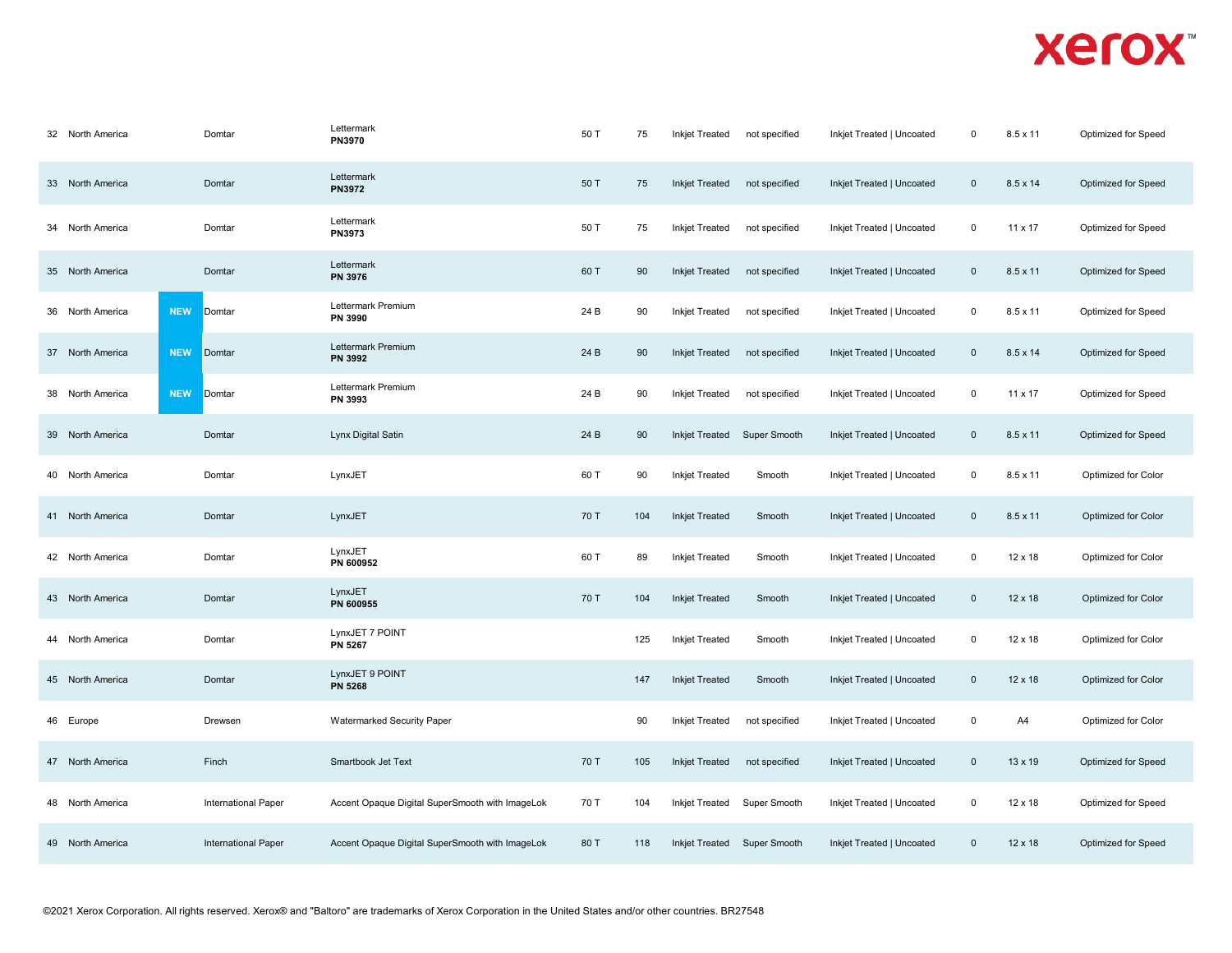| 50 North America | International Paper               | Accent Opaque Digital SuperSmooth with ImageLok<br>PN 17110 | 60 T | 89  | <b>Inkjet Treated</b> | Super Smooth  | Inkjet Treated   Uncoated | $\mathbf 0$         | 8.5 x 11        | Optimized for Color        |
|------------------|-----------------------------------|-------------------------------------------------------------|------|-----|-----------------------|---------------|---------------------------|---------------------|-----------------|----------------------------|
| 51 North America | <b>International Paper</b>        | Accent Opaque Digital with ColorPro                         | 70 T | 105 | <b>Inkjet Treated</b> | Smooth        | Inkjet Treated   Uncoated | $\mathbf 0$         | $8.5 \times 11$ | Optimized for Color        |
| 52 North America | <b>International Paper</b>        | Accent Opaque Digital with ImageLok<br>PN 288084            | 70 T | 104 | <b>Inkjet Treated</b> | Smooth        | Inkjet Treated   Uncoated | 0                   | $12 \times 18$  | Optimized for Color        |
| 53 North America | International Paper               | Accent Opaque with ImageLok                                 | 70 T | 104 | <b>Inkjet Treated</b> | Smooth        | Inkjet Treated   Uncoated | $\mathbf 0$         | $8.5 \times 11$ | Optimized for Speed        |
| 54 North America | International Paper               | Accent Opaque with ImageLok<br>Smooth PN 288083             | 60 T | 89  | <b>Inkjet Treated</b> | Smooth        | Inkjet Treated   Uncoated | 0                   | 12 x 18         | Optimized for Color        |
| 55 North America | International Paper               | Hammermill 3-hole<br>PN 105031                              | 20 B | 75  | <b>Inkjet Treated</b> | not specified | Inkjet Treated   Uncoated | $\mathbf 0$         | $8.5 \times 11$ | Optimized for Speed        |
| 56 North America | <b>International Paper</b>        | Hammermill Copy Plus<br>PN 105023                           | 20 B | 75  | <b>Inkjet Treated</b> | not specified | Inkjet Treated   Uncoated | 0                   | 11 x 17         | Optimized for Speed        |
| 57 North America | International Paper               | Hammermill Fore MultiPurpose 24 lb                          | 24 B | 90  | <b>Inkjet Treated</b> | Smooth        | Inkjet Treated   Uncoated | $\mathsf{O}\xspace$ | $11 \times 17$  | Optimized for Speed        |
| 58 North America | <b>NEW</b><br>International Paper | Hammermill Premium MultiPurpose<br>PN 105810                | 24 B | 90  | inkjet Treated        | not specified | Inkjet Treated   Uncoated | 0                   | $8.5 \times 11$ | Optimized for Speed        |
| 59 WW            | <b>International Paper</b>        | <b>JetStar</b>                                              | 60 T | 90  | <b>Inkjet Treated</b> | not specified | Inkjet Treated   Uncoated | $\mathbf 0$         | A4              | <b>Optimized for Color</b> |
| 60 WW            | <b>International Paper</b>        | JetStar                                                     |      | 100 | <b>Inkjet Treated</b> | not specified | Inkjet Treated   Uncoated | 0                   | SRA3            | Optimized for Speed        |
| 61 Europe        | <b>International Paper</b>        | PRO-DESIGN                                                  |      | 90  | <b>Inkjet Treated</b> | not specified | Inkjet Treated   Uncoated | $\mathsf 0$         | A <sub>3</sub>  | Optimized for Speed        |
| 62 Europe        | International Paper               | PRO-DESIGN                                                  |      | 90  | <b>Inkjet Treated</b> | not specified | Inkjet Treated   Uncoated | 0                   | A4              | Optimized for Speed        |
| 63 Europe        | <b>International Paper</b>        | PRO-DESIGN                                                  |      | 100 | <b>Inkjet Treated</b> | not specified | Inkjet Treated   Uncoated | $\mathbf 0$         | A3              | Optimized for Speed        |
| 64 Europe        | <b>International Paper</b>        | PRO-DESIGN                                                  |      | 100 | <b>Inkjet Treated</b> | not specified | Inkjet Treated   Uncoated | 0                   | SRA3            | Optimized for Speed        |
| 65 Europe        | <b>International Paper</b>        | PRO-DESIGN                                                  |      | 120 | <b>Inkjet Treated</b> | not specified | Inkjet Treated   Uncoated | $\mathbf 0$         | SRA3            | Optimized for Speed        |
| 66 Europe        | International Paper               | PRO-DESIGN                                                  |      | 160 | <b>Inkjet Treated</b> | not specified | Inkjet Treated   Uncoated | 0                   | A4              | Optimized for Speed        |
| 67 Europe        | <b>International Paper</b>        | PRO-DESIGN                                                  |      | 200 | <b>Inkjet Treated</b> | Smooth        | Inkjet Treated   Uncoated | $\mathbf 0$         | A <sub>3</sub>  | Optimized for Speed        |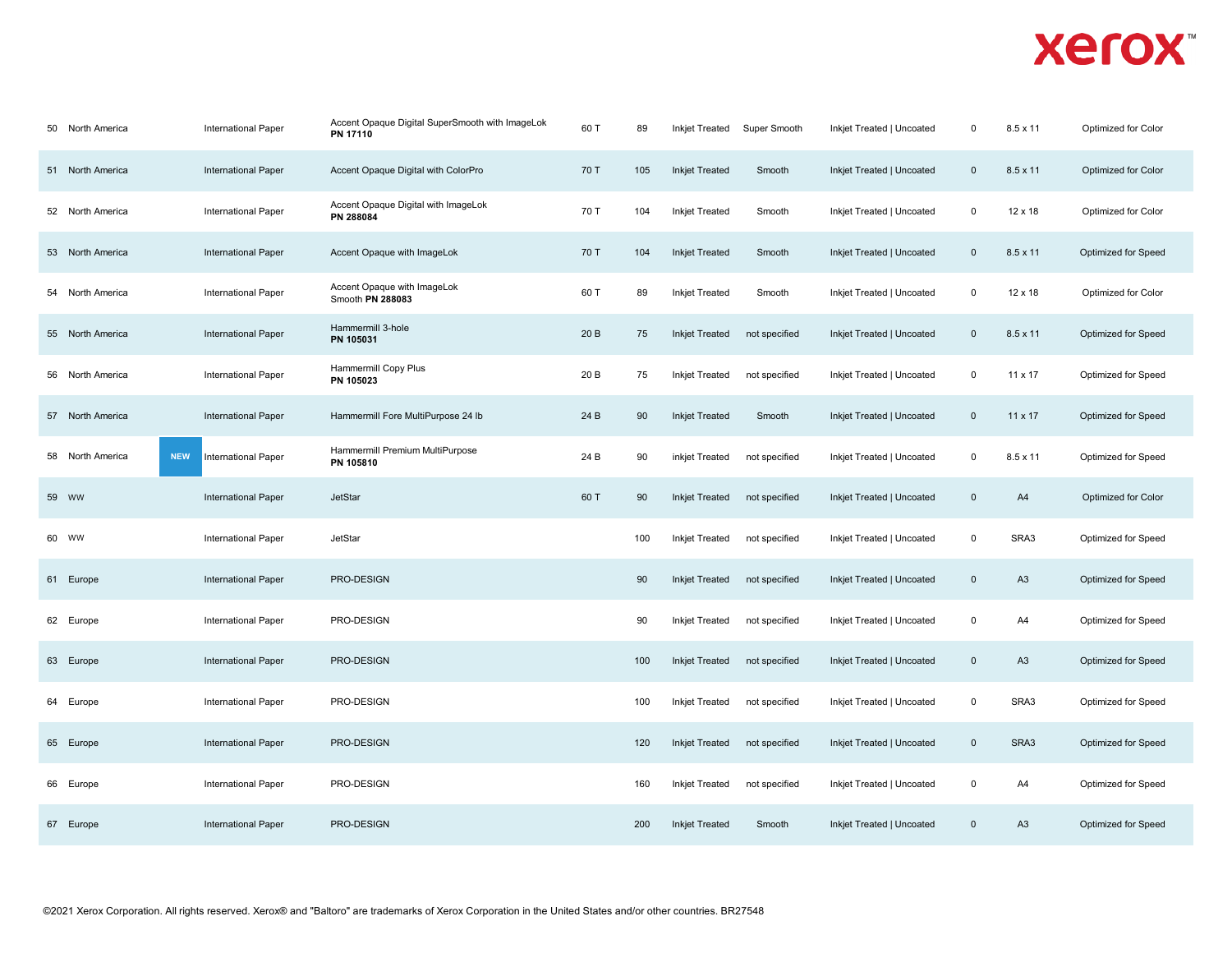| 68 Europe        | International Paper        | PRO-DESIGN                               |      | 200 | <b>Inkjet Treated</b> | Smooth        | Inkjet Treated   Uncoated | $\mathbf 0$         | SRA3            | Optimized for Speed |
|------------------|----------------------------|------------------------------------------|------|-----|-----------------------|---------------|---------------------------|---------------------|-----------------|---------------------|
| 69 Europe        | <b>International Paper</b> | PRO-DESIGN                               |      | 250 | <b>Inkjet Treated</b> | not specified | Inkjet Treated   Uncoated | $\mathbf 0$         | A4              | Optimized for Speed |
| 70 North America | Mitsubishi                 | Value InkJet                             | 60 T | 90  | <b>Inkjet Treated</b> | Matte         | Inkjet Treated   Uncoated | $\mathsf 0$         | $8.5 \times 11$ | Optimized for Color |
| 71 North America | Mohawk                     | ViaLinen Warm White 30% pcw<br>PN 144015 | 24 B | 90  | <b>Inkjet Treated</b> | Linen         | Inkjet Treated   Uncoated | 30                  | $8.5 \times 11$ | Optimized for Color |
| 72 Europe        | Mondi                      | Bio Top 3next                            |      | 120 | Inkjet Treated        | not specified | Inkjet Treated   Uncoated | 10                  | A4              | Optimized for Speed |
| 73 Europe        | Mondi                      | Bio Top 3next                            |      | 120 | <b>Inkjet Treated</b> | Smooth        | Inkjet Treated   Uncoated | $\mathsf 0$         | SRA3            | Optimized for Color |
| 74 Europe        | Mondi                      | Bio Top 3next                            |      | 250 | <b>Inkjet Treated</b> | Smooth        | Inkjet Treated   Uncoated | $\mathsf 0$         | SRA3            | Optimized for Color |
| 75 WW            | Mondi                      | <b>Bio Top HSI</b>                       | 60 T | 90  | <b>Inkjet Treated</b> | not specified | Inkjet Treated   Uncoated | 10                  | $13 \times 19$  | Optimized for Color |
| 76 Europe        | Mondi                      | <b>Bio Top HSI</b>                       |      | 90  | Inkjet Treated        | not specified | Inkjet Treated   Uncoated | $\mathsf 0$         | A4              | Optimized for Color |
| 77 Europe        | <b>NEW</b><br>Mondi        | ColorCopy                                |      | 90  | <b>Inkjet Treated</b> | not specified | Inkjet Treated   Uncoated | 10                  | A <sub>3</sub>  | Optimized for Speed |
| 78 WW            | Mondi                      | ColorCopy                                |      | 100 | Inkjet Treated        | not specified | Inkjet Treated   Uncoated | 10                  | 12 x 18         | Optimized for Speed |
| 79 WW            | Mondi                      | ColorCopy                                | 60 T | 90  | Plain                 | Not specified | Inkjet Treated   Uncoated | 10                  | $13 \times 19$  | Optimized for Color |
| 80 Europe        | Mondi                      | ColorCopy                                |      | 90  | <b>Inkjet Treated</b> | Smooth        | Inkjet Treated   Uncoated | $\mathbf 0$         | A4              | Optimized for Color |
| 81 Europe        | <b>NEW</b><br>Mondi        | ColorCopy                                |      | 90  | <b>Inkjet Treated</b> | Smooth        | Inkjet Treated   Uncoated | $\mathsf{O}\xspace$ | SRA3            | Optimized for Color |
| 82 Europe        | Mondi                      | ColorCopy                                |      | 100 | <b>Inkjet Treated</b> | Smooth        | Inkjet Treated   Uncoated | 0                   | A4              | Optimized for Color |
| 83 Europe        | <b>NEW</b><br>Mondi        | ColorCopyJET                             |      | 90  | <b>Inkjet Treated</b> | not specified | Inkjet Treated   Uncoated | 10                  | A4              | Optimized for Speed |
| 84 Europe        | <b>NEW</b><br>Mondi        | ColorCopyJET                             |      | 90  | <b>Inkjet Treated</b> | SuperSmooth   | Inkjet Treated   Uncoated | 0                   | SRA3            | Optimized for Color |
| 85 North America | Mondi                      | DNS High Speed Inkjet Coated Feel        |      | 90  | <b>Inkjet Treated</b> | not specified | Inkjet Treated   Uncoated | 10                  | A4              | Optimized for Speed |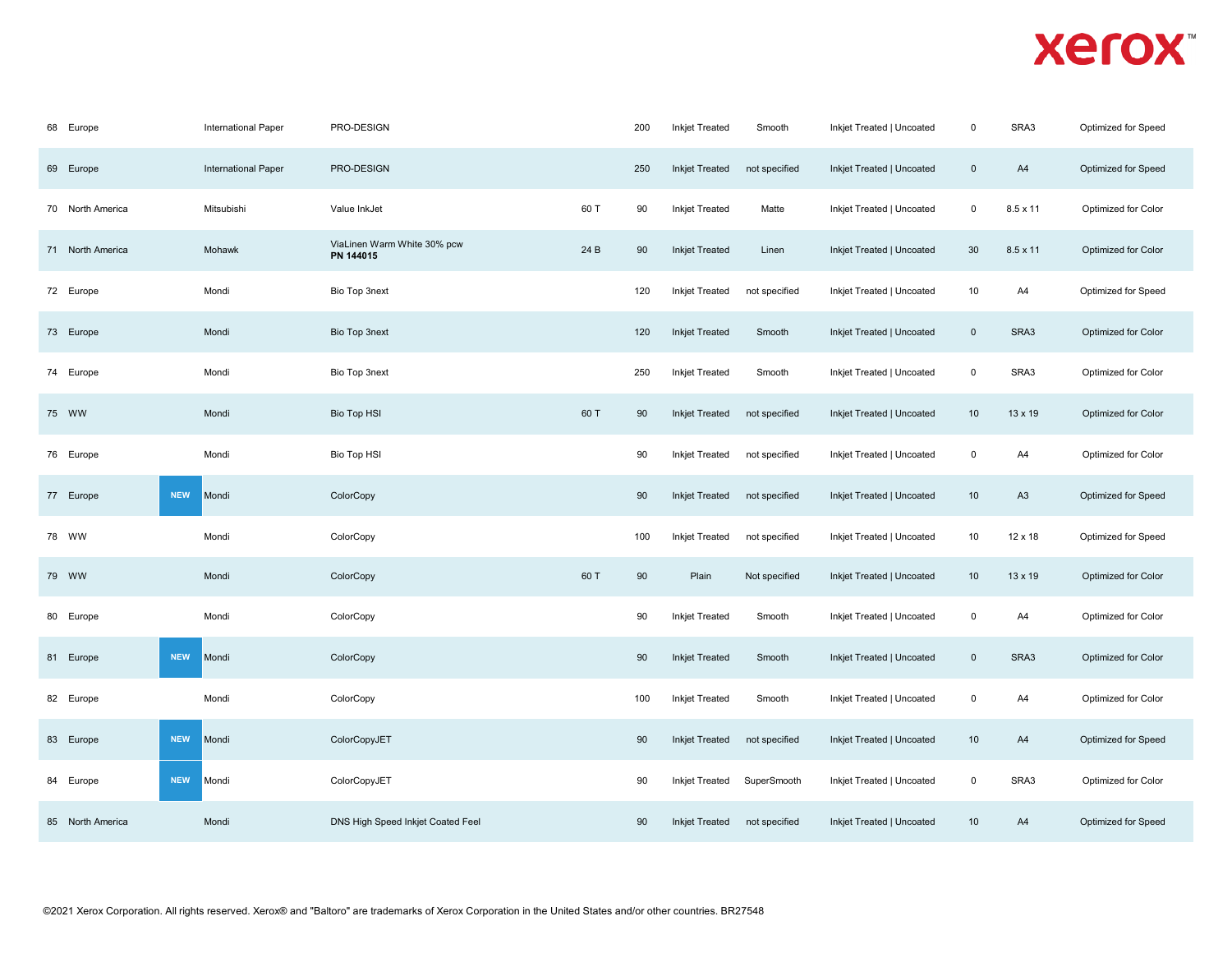| 86 North America    | Mondi | DNS High Speed Inkjet Coated Feel  | 90  | <b>Inkjet Treated</b> | Smooth        | Inkjet Treated   Uncoated | $\mathbf 0$    | 12 x 18          | Optimized for Color |
|---------------------|-------|------------------------------------|-----|-----------------------|---------------|---------------------------|----------------|------------------|---------------------|
| 87 North America    | Mondi | DNS High Speed Inkjet Coated Feel  | 90  | <b>Inkjet Treated</b> | Smooth        | Inkjet Treated   Uncoated | $\mathbf{0}$   | $8.5 \times 11$  | Optimized for Color |
| 88 Europe           | Mondi | DNS High Speed Inkjet Coated Feel  | 90  | <b>Inkjet Treated</b> | Smooth        | Inkjet Treated   Uncoated | $\mathsf 0$    | A4               | Optimized for Color |
| 89 Europe           | Mondi | DNS High Speed Inkjet Coated Feel  | 90  | Inkjet Treated        | not specified | Inkjet Treated   Uncoated | 10             | A4               | Optimized for Color |
| 90 North America    | Mondi | DNS High Speed Inkjet Natural Feel | 90  | <b>Inkjet Treated</b> | not specified | Inkjet Treated   Uncoated | 0              | $12 \times 18$   | Optimized for Speed |
| 91 North America    | Mondi | DNS High Speed Inkjet Natural Feel | 90  | <b>Inkjet Treated</b> | not specified | Inkjet Treated   Uncoated | $\mathbf 0$    | 8.5 x 11         | Optimized for Speed |
| 92 Europe           | Mondi | DNS High Speed Inkjet Natural Feel | 90  | <b>Inkjet Treated</b> | not specified | Inkjet Treated   Uncoated | $\pmb{0}$      | A4               | Optimized for Speed |
| 93 North America    | Mondi | DNS High Speed Inkjet Natural Feel | 90  | <b>Inkjet Treated</b> | Smooth        | Inkjet Treated   Uncoated | 10             | A4               | Optimized for Color |
| North America<br>94 | Mondi | DNS High Speed Inkjet Natural Feel | 90  | <b>Inkjet Treated</b> | Smooth        | Inkjet Treated   Uncoated | 10             | SRA3             | Optimized for Color |
| 95 Europe           | Mondi | DNS High Speed Inkjet Natural Feel | 90  | <b>Inkjet Treated</b> | SuperSmooth   | Inkjet Treated   Uncoated | 10             | SRA3             | Optimized for Color |
| 96 WW               | Mondi | IQ Smooth                          | 90  | <b>Inkjet Treated</b> | Smooth        | Inkjet Treated   Uncoated | 10             | 12 x 18          | Optimized for Color |
| 97 Europe           | Mondi | IQ Smooth                          | 90  | <b>Inkjet Treated</b> | Smooth        | Inkjet Treated   Uncoated | $\pmb{0}$      | A4               | Optimized for Speed |
| 98 WW               | Mondi | Nautilus Super White HSI           | 90  | <b>Inkjet Treated</b> | Smooth        | Inkjet Treated   Uncoated | 10             | $8.5 \times 11$  | Optimized for Color |
| 99 Europe           | Mondi | Nautilus Super White HSI           | 90  | <b>Inkjet Treated</b> | not specified | Inkjet Treated   Uncoated | 100            | A4               | Optimized for Color |
| 100 Europe          | Mondi | Neujet Matte                       | 135 | <b>Inkjet Treated</b> | Smooth        | Inkjet Treated   Uncoated | 10             | A4               | Optimized for Speed |
| 101 Europe          | Mondi | Neujet Matte                       | 135 | <b>Inkjet Treated</b> | not specified | Inkjet Treated   Uncoated | $\overline{0}$ | 297mm x<br>445mm | Optimized for Color |
| 102 Europe          | Mondi | Neujet Silk Book White             | 90  | <b>Inkjet Treated</b> | not specified | Inkjet Treated   Uncoated | $\mathbf 0$    | A4               | Optimized for Color |
| 103 Europe          | Mondi | Neujet Silk Book White             | 90  | <b>Inkjet Treated</b> | Smooth        | Inkjet Treated   Uncoated | 10             | A4               | Optimized for Color |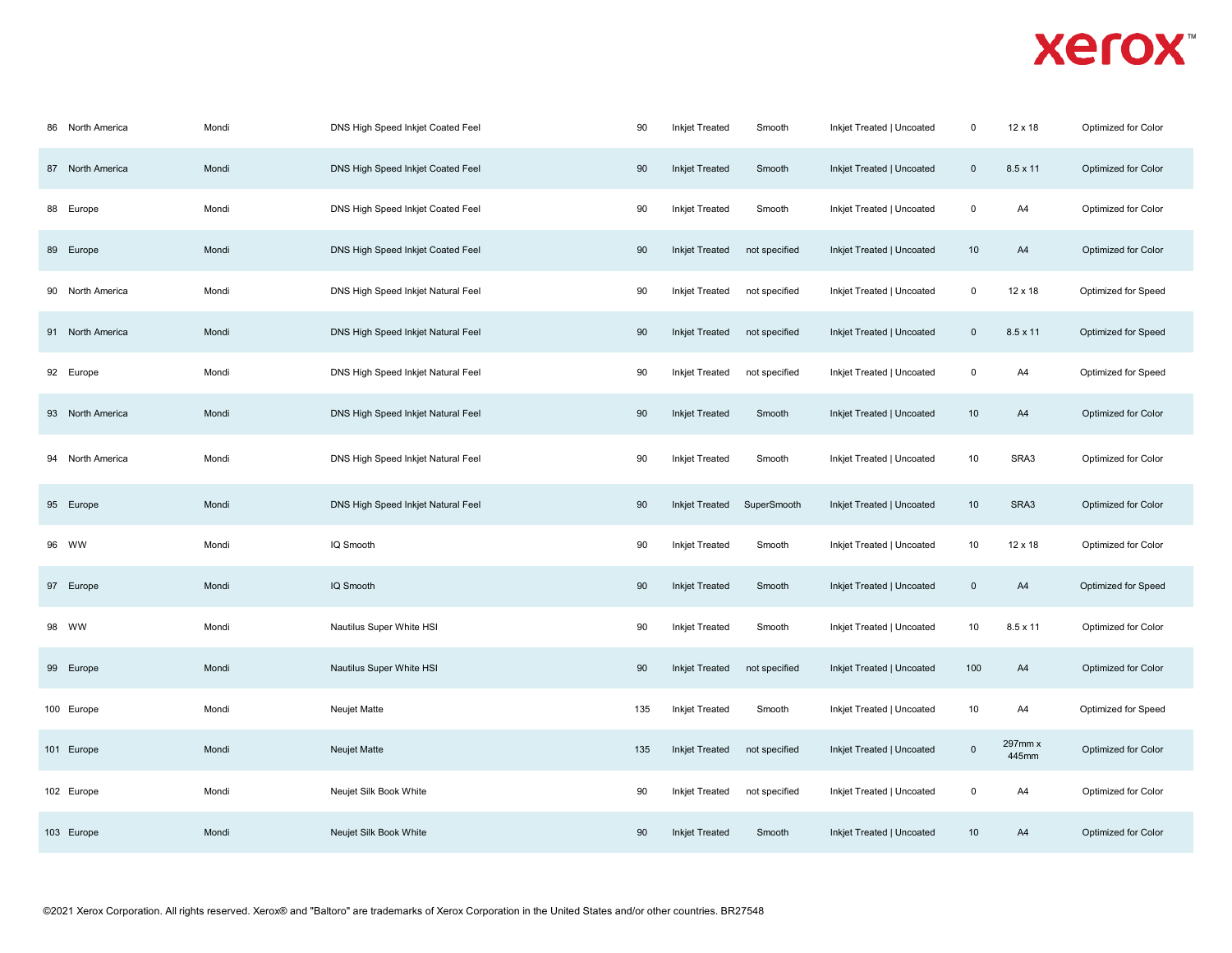| 104 North America | OVOL<br><b>NEW</b> | Copy Paper<br><b>PN 2750OV</b>            | 20 B  | 75  | <b>Inkjet Treated</b> | Not specified | Inkjet Treated   Uncoated | $\Omega$    | $8.5 \times 11$ | Optimized for Speed |
|-------------------|--------------------|-------------------------------------------|-------|-----|-----------------------|---------------|---------------------------|-------------|-----------------|---------------------|
| 105 Europe        | Papier Union       | <b>Fly Snowwhite</b>                      |       | 115 | <b>Inkjet Treated</b> | not specified | Inkjet Treated   Uncoated | $\mathbf 0$ | A <sub>3</sub>  | Optimized for Speed |
| 106 Europe        | Papyrus            | <b>MultiBusiness</b><br>PN 88156562       |       | 260 | <b>Inkjet Treated</b> | Smooth        | Inkjet Treated   Uncoated | $\mathsf 0$ | SRA3            | Optimized for Color |
| 107 Europe        | Papyrus            | Plano Superior                            |       | 90  | <b>Inkjet Treated</b> | not specified | Inkjet Treated   Uncoated | $\mathbf 0$ | A4              | Optimized for Speed |
| 108 Europe        | Papyrus            | PlanoJet                                  |       | 90  | <b>Inkjet Treated</b> | not specified | Inkjet Treated   Uncoated | $\mathsf 0$ | A <sub>3</sub>  | Optimized for Speed |
| 109 North America | Performance Paper  | PerfectLok                                | 24 B  | 90  | <b>Inkjet Treated</b> | not specified | Inkjet Treated   Uncoated | $\mathbf 0$ | 17 x 11         | Optimized for Speed |
| 110 North America | Pixelle            | Enhanced Hi Brite 7 Point                 | 100 T | 148 | <b>Inkjet Treated</b> | not specified | Inkjet Treated   Uncoated | 0           | 12 x 18         | Optimized for Speed |
| 111 North America | Pixelle            | <b>Pixelle Enhanced</b><br>PN 229764      | 24 B  | 90  | <b>Inkjet Treated</b> | not specified | Inkjet Treated   Uncoated | $\mathbf 0$ | 12 x 18         | Optimized for Speed |
| 112 North America | Pixelle            | Pixelle Enhanced<br>PN 229987             | 24 B  | 90  | Inkjet Treated        | not specified | Inkjet Treated   Uncoated | 0           | 8.5 x 11        | Optimized for Speed |
| 113 North America | Pixelle            | <b>Pixelle Enhanced</b><br>PN 232558      | 20 B  | 74  | <b>Inkjet Treated</b> | not specified | Inkjet Treated   Uncoated | $\pmb{0}$   | 12 x 18         | Optimized for Speed |
| 114 North America | Pixelle            | Pixelle Enhanced HiBright                 | 20 B  | 74  | <b>Inkjet Treated</b> | not specified | Inkjet Treated   Uncoated | 0           | $8.5 \times 11$ | Optimized for Speed |
| 115 North America | Pixelle            | Pixelle Enhanced HiBright<br>PN 229909    | 24 B  | 90  | <b>Inkjet Treated</b> | not specified | Inkjet Treated   Uncoated | $\mathbf 0$ | 12 x 18         | Optimized for Speed |
| 116 North America | Pixelle            | Pixelle Enhanced HiBright<br>PN 232319    | 24 B  | 90  | <b>Inkjet Treated</b> | not specified | Inkjet Treated   Uncoated | $\mathbf 0$ | $8.5 \times 11$ | Optimized for Speed |
| 117 North America | Pixelle            | <b>Pixelle Enhanced HiBrite</b>           | 20 B  | 74  | <b>Inkjet Treated</b> | not specified | Inkjet Treated   Uncoated | $\mathbf 0$ | 12 x 18         | Optimized for Speed |
| 118 North America | Rolland            | Enviro Jet 140M                           |       | 90  | <b>Inkjet Treated</b> | not specified | Inkjet Treated   Uncoated | 100         | $12 \times 18$  | Optimized for Speed |
| 119 North America | Rolland            | HiTech Inkjet Smooth True White Blanc Pur | 24 B  | 90  | <b>Inkjet Treated</b> | Smooth        | Inkjet Treated   Uncoated | 30          | 8.5 x 11        | Optimized for Color |
| 120 Europe        | Stora Enso         | BergaJet                                  |       | 90  | Inkjet Treated        | not specified | Inkjet Treated   Uncoated | 0           | A4              | Optimized for Speed |
| 121 Europe        | Stora Enso         | BergaJet                                  |       | 90  | <b>Inkjet Treated</b> | Smooth        | Inkjet Treated   Uncoated | $\mathbf 0$ | SRA3            | Optimized for Speed |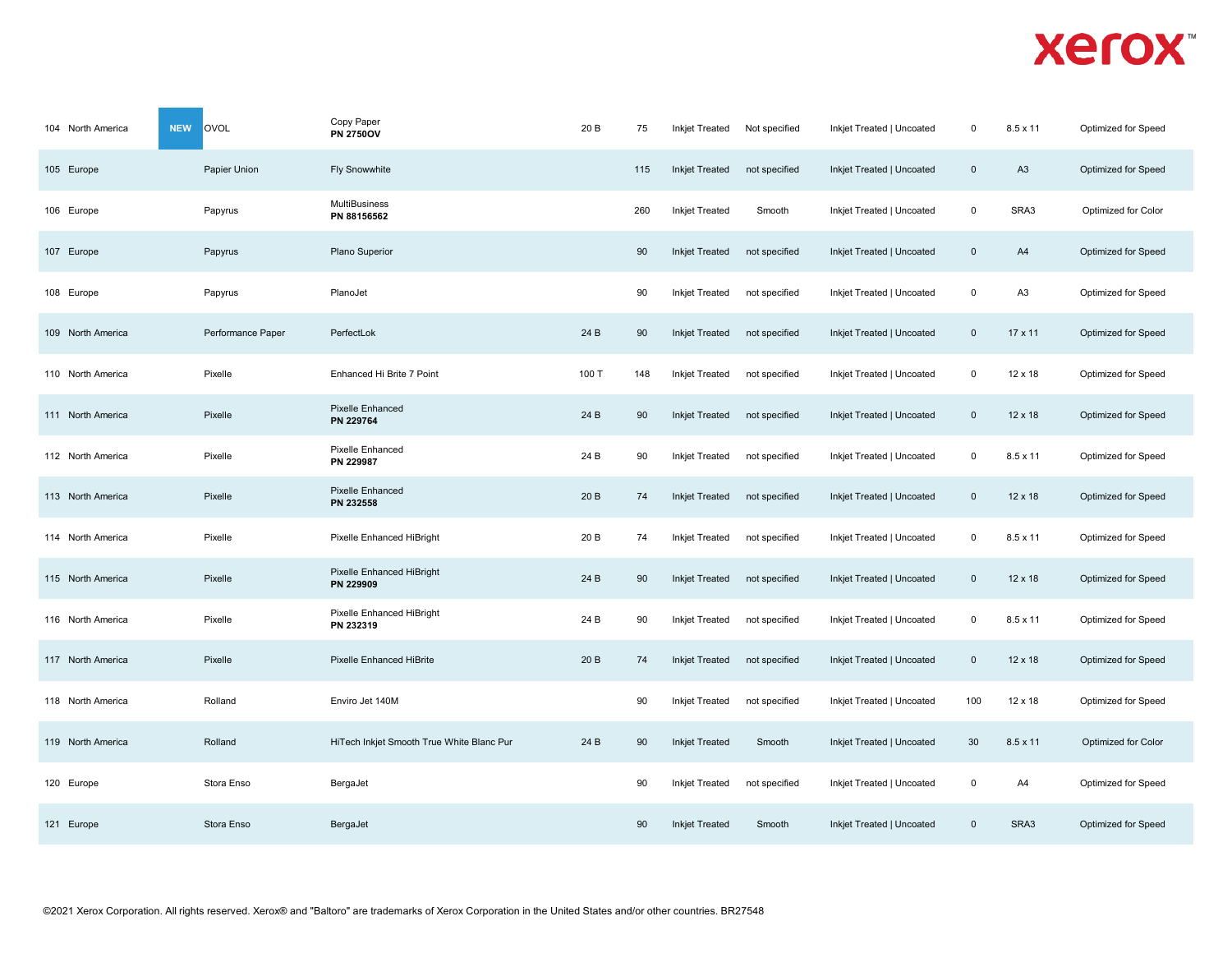| 122 Europe | Stora Enso               | Canon Red Label Superior                    | 90  | Inkjet Treated        | not specified | Inkjet Treated   Uncoated | $\mathbf 0$    | SRA3           | Optimized for Speed |
|------------|--------------------------|---------------------------------------------|-----|-----------------------|---------------|---------------------------|----------------|----------------|---------------------|
| 123 Europe | <b>NEW</b><br>Stora Enso | MultiCopy                                   | 90  | <b>Inkjet Treated</b> | not specified | Inkjet Treated   Uncoated | $\mathbf 0$    | A4             | Optimized for Speed |
| 124 Europe | <b>NEW</b><br>Stora Enso | MultiCopy                                   | 90  | <b>Inkjet Treated</b> | not specified | Inkjet Treated   Uncoated | $\mathbf 0$    | A3             | Optimized for Speed |
| 125 Europe | Stora Enso               | Plano Superior                              | 90  | <b>Inkjet Treated</b> | not specified | Inkjet Treated   Uncoated | $\mathbf 0$    | A4             | Optimized for Speed |
| 126 Europe | Stora Enso               | PlanoJet                                    | 90  | <b>Inkjet Treated</b> | not specified | Inkjet Treated   Uncoated | $\mathbf 0$    | A3             | Optimized for Speed |
| 127 Europe | Stora Enso               | PlanoJet                                    | 90  | <b>Inkjet Treated</b> | not specified | Inkjet Treated   Uncoated | $\pmb{0}$      | SRA3           | Optimized for Speed |
| 128 Europe | Stora Enso               | Superior Jet                                | 90  | <b>Inkjet Treated</b> | not specified | Inkjet Treated   Uncoated | $\mathbf 0$    | A4             | Optimized for Color |
| 129 WW     | Suzano                   | Artwork Premium Multipurpose Business Paper | 75  | <b>Inkjet Treated</b> | not specified | Inkjet Treated   Uncoated | $\mathbf 0$    | A4             | Optimized for Speed |
| 130 WW     | Suzano                   | Artwork Premium Multipurpose Business Paper | 80  | <b>Inkjet Treated</b> | not specified | Inkjet Treated   Uncoated | $\mathbf 0$    | A4             | Optimized for Speed |
| 131 WW     | the Navigator Company    | <b>Hard Cover</b><br>PN 989460              | 250 | Plain                 | not specified | Inkjet Treated   Uncoated | $\mathbf 0$    | A4             | Optimized for Color |
| 132 WW     | the Navigator Company    | Navigator Expression UHD                    | 90  | <b>Inkjet Treated</b> | not specified | Inkjet Treated   Uncoated | $\mathbf 0$    | A4             | Optimized for Color |
| 133 WW     | the Navigator Company    | Navigator Expression UHD                    | 90  | <b>Inkjet Treated</b> | not specified | Inkjet Treated   Uncoated | $\overline{0}$ | SRA3           | Optimized for Speed |
| 134 WW     | the Navigator Company    | Navigator Presentation UHD                  | 100 | <b>Inkjet Treated</b> | not specified | Inkjet Treated   Uncoated | $\mathbf 0$    | A3             | Optimized for Speed |
| 135 WW     | the Navigator Company    | Navigator Presentation UHD                  | 100 | <b>Inkjet Treated</b> | not specified | Inkjet Treated   Uncoated | $\mathbf 0$    | A4             | Optimized for Speed |
| 136 WW     | the Navigator Company    | Navigator Bold Design                       | 200 | Plain                 | Smooth        | Inkjet Treated   Uncoated | $\mathsf 0$    | A4             | Optimized for Speed |
| 137 WW     | the Navigator Company    | Navigator Colour Documents UHD              | 120 | <b>Inkjet Treated</b> | Smooth        | Inkjet Treated   Uncoated | $\mathbf 0$    | A <sub>3</sub> | Optimized for Speed |
| 138 WW     | the Navigator Company    | Navigator Digital UHD                       | 80  | Inkjet Treated        | Smooth        | Inkjet Treated   Uncoated | $\mathbf 0$    | SRA3           | Optimized for Speed |
| 139 WW     | the Navigator Company    | Navigator Digital UHD                       | 90  | <b>Inkjet Treated</b> | Smooth        | Inkjet Treated   Uncoated | $\mathbf 0$    | SRA3           | Optimized for Color |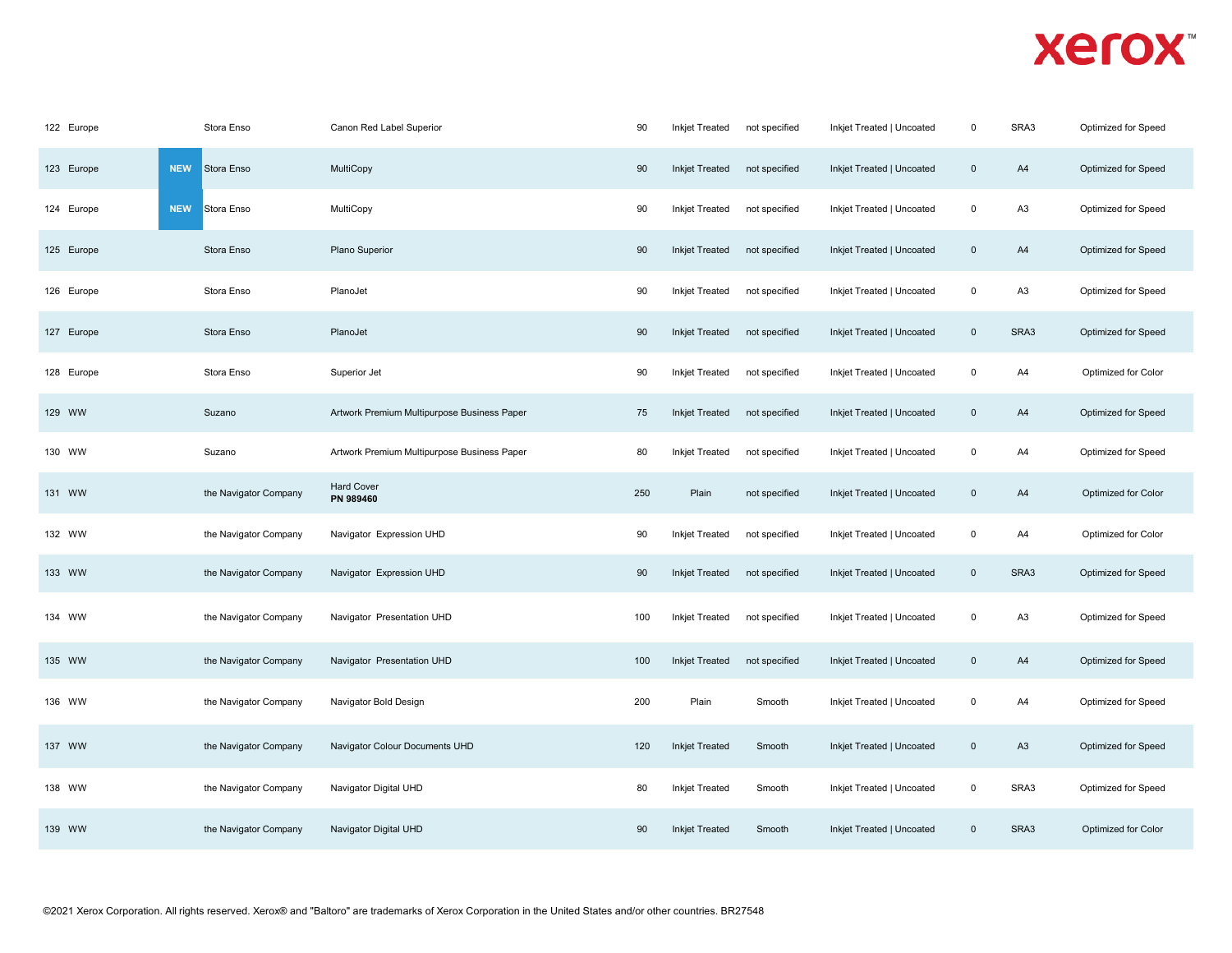| 140 WW | the Navigator Company               | Navigator Digital UHD          |      | 100 | <b>Inkjet Treated</b> | Smooth        | Inkjet Treated   Uncoated | $\mathbf 0$    | SRA3            | Optimized for Speed |
|--------|-------------------------------------|--------------------------------|------|-----|-----------------------|---------------|---------------------------|----------------|-----------------|---------------------|
| 141 WW | the Navigator Company               | Navigator Digital UHD          |      | 120 | <b>Inkjet Treated</b> | Smooth        | Inkjet Treated   Uncoated | $\mathsf 0$    | SRA3            | Optimized for Speed |
| 142 WW | the Navigator Company               | Navigator Office Card          |      | 160 | Plain                 | Smooth        | Inkjet Treated   Uncoated | $\mathbf 0$    | A4              | Optimized for Color |
| 143 WW | the Navigator Company               | Navigator Platinum UHD         | 24 B | 90  | <b>Inkjet Treated</b> | Smooth        | Inkjet Treated   Uncoated | $\overline{0}$ | 11 x 17         | Optimized for Color |
| 144 WW | the Navigator Company               | Navigator Platinum UHD         | 24 B | 90  | Inkjet Treated        | Smooth        | Inkjet Treated   Uncoated | $\mathbf 0$    | 8.5 x 11        | Optimized for Color |
| 145 WW | the Navigator Company               | Navigator Premium Multipurpose | 24 B | 90  | <b>Inkjet Treated</b> | Smooth        | Inkjet Treated   Uncoated | $\mathbf 0$    | $8.5 \times 11$ | Optimized for Color |
| 146 WW | <b>NEW</b><br>the Navigator Company | PrePrint                       |      | 80  | Plain                 | not specified | Inkjet Treated   Uncoated | 0              | SRA3            | Optimized for Speed |
| 147 WW | the Navigator Company               | Soporset Digital UHD           |      | 90  | <b>Inkjet Treated</b> | Smooth        | Inkjet Treated   Uncoated | $\overline{0}$ | SRA3            | Optimized for Speed |
| 148 WW | the Navigator Company               | Soporset Digital UHD           |      | 100 | <b>Inkjet Treated</b> | Smooth        | Inkjet Treated   Uncoated | $\mathbf 0$    | SRA3            | Optimized for Speed |
| 149 WW | the Navigator Company               | Soporset Digital UHD           |      | 120 | <b>Inkjet Treated</b> | Smooth        | Inkjet Treated   Uncoated | $\overline{0}$ | SRA3            | Optimized for Speed |
| 150 WW | the Navigator Company               | Soporset Opaque Smooth         | 80 T | 118 | Plain                 | Smooth        | Inkjet Treated   Uncoated | $\mathbf 0$    | $12 \times 18$  | Optimized for Speed |
| 151 WW | the Navigator Company               | Soporset Opaque Smooth         | 80 T | 118 | Plain                 | Smooth        | Inkjet Treated   Uncoated | $\overline{0}$ | $8.5 \times 11$ | Optimized for Speed |
| 152 WW | the Navigator Company               | Soporset Opaque Smooth         | 63 C | 170 | Plain                 | Smooth        | Inkjet Treated   Uncoated | $\mathsf 0$    | 12 x 18         | Optimized for Color |
| 153 WW | the Navigator Company               | Soporset Opaque Smooth         | 63 C | 170 | Plain                 | Smooth        | Inkjet Treated   Uncoated | $\overline{0}$ | $8.5 \times 11$ | Optimized for Color |
| 154 WW | <b>NEW</b><br>the Navigator Company | Soporset Premium Offset        |      | 80  | Plain                 | not specified | Inkjet Treated   Uncoated | $\mathbf 0$    | SRA3            | Optimized for Speed |
| 155 WW | the Navigator Company               | Soporset Premium Offset        |      | 90  | Plain                 | not specified | Inkjet Treated   Uncoated | $\mathbf 0$    | A <sub>3</sub>  | Optimized for Speed |
| 156 WW | the Navigator Company               | Soporset Premium Offset        |      | 90  | Plain                 | not specified | Inkjet Treated   Uncoated | 0              | A4              | Optimized for Speed |
| 157 WW | the Navigator Company               | Soporset Premium Offset        |      | 90  | Plain                 | not specified | Inkjet Treated   Uncoated | $\mathbf 0$    | SRA3            | Optimized for Speed |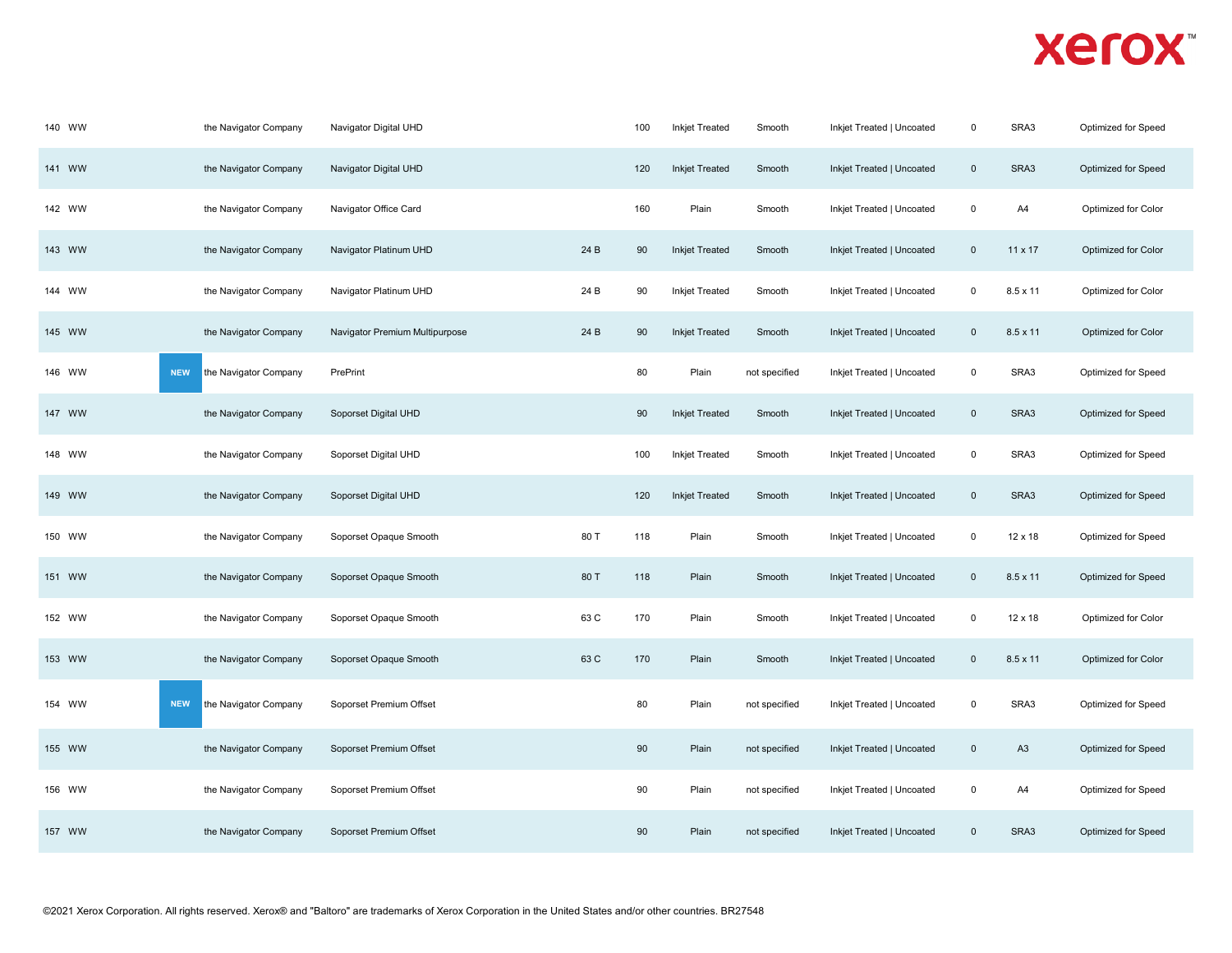| 158 WW            | the Navigator Company | Soporset Premium Offset                              |      | 120 | Plain                 | not specified | Inkjet Treated   Uncoated | $\mathbf 0$ | 320 mm x<br>430 mm | Optimized for Speed |
|-------------------|-----------------------|------------------------------------------------------|------|-----|-----------------------|---------------|---------------------------|-------------|--------------------|---------------------|
| 159 WW            | the Navigator Company | Soporset Premium Offset                              |      | 120 | Plain                 | not specified | Inkjet Treated   Uncoated | $\mathsf 0$ | SRA3               | Optimized for Speed |
| 160 WW            | the Navigator Company | Soporset Premium Offset                              |      | 160 | Plain                 | not specified | Inkjet Treated   Uncoated | $\mathsf 0$ | SRA3               | Optimized for Speed |
| 161 Europe        | <b>UPM</b>            | Canon Top Colour Digital                             |      | 90  | <b>Inkjet Treated</b> | not specified | Inkjet Treated   Uncoated | $\mathbf 0$ | A4                 | Optimized for Speed |
| 162 Europe        | <b>UPM</b>            | Raflatac Jetlite FSC<br>RP31 Kraft Special 85 Labels |      | 150 | <b>Inkjet Treated</b> | not specified | Inkjet Treated   Uncoated | $\mathsf 0$ | A4                 | Optimized for Color |
| 163 North America | Xerox                 | Bold<br>PN 3R11540                                   | 24 B | 90  | <b>Inkjet Treated</b> | Smooth        | Inkjet Treated   Uncoated | $\mathbf 0$ | $8.5 \times 11$    | Optimized for Speed |
| 164 North America | Xerox                 | Bold<br>PN 3R11542                                   | 24 B | 90  | Inkjet Treated        | Smooth        | Inkjet Treated   Uncoated | $\mathbf 0$ | 8.5 x 14           | Optimized for Speed |
| 165 North America | Xerox                 | Bold<br>PN 3R11543                                   | 24 B | 90  | <b>Inkjet Treated</b> | Smooth        | Inkjet Treated   Uncoated | $\mathbf 0$ | $11 \times 17$     | Optimized for Speed |
| 166 North America | Xerox                 | Bold<br>PN 3R11760                                   | 28 B | 105 | <b>Inkjet Treated</b> | Smooth        | Inkjet Treated   Uncoated | $\mathbf 0$ | $8.5 \times 11$    | Optimized for Speed |
| 167 North America | Xerox                 | Bold<br>PN 3R11762                                   | 28 B | 105 | <b>Inkjet Treated</b> | Smooth        | Inkjet Treated   Uncoated | $\mathbf 0$ | $11 \times 17$     | Optimized for Speed |
| 168 North America | Xerox                 | Bold<br>PN 3R11764                                   | 32 B | 120 | <b>Inkjet Treated</b> | Smooth        | Inkjet Treated   Uncoated | $\mathbf 0$ | 8.5 x 11           | Optimized for Speed |
| 169 North America | Xerox                 | Bold<br>PN 3R11765                                   | 32 B | 120 | <b>Inkjet Treated</b> | Smooth        | Inkjet Treated   Uncoated | $\mathbf 0$ | $11 \times 17$     | Optimized for Speed |
| 170 North America | Xerox                 | Bold<br>PN 3R20150                                   | 28 B | 105 | <b>Inkjet Treated</b> | Smooth        | Inkjet Treated   Uncoated | $\mathbf 0$ | 8.5 x 14           | Optimized for Speed |
| 171 North America | Xerox                 | Bold with ColorLok 30% Recycled                      | 28 B | 105 | <b>Inkjet Treated</b> | not specified | Inkjet Treated   Uncoated | 30          | $8.5 \times 11$    | Optimized for Color |
| 172 Europe        | Xerox                 | ColoTech<br>PN 003R99032                             |      | 280 | <b>Inkjet Treated</b> | not specified | Inkjet Treated   Uncoated | $\mathbf 0$ | SRA3               | Optimized for Color |
| 173 Europe        | Xerox                 | ColoTech+                                            |      | 90  | <b>Inkjet Treated</b> | Smooth        | Inkjet Treated   Uncoated | $\mathbf 0$ | SRA4               | Optimized for Speed |
| 174 Europe        | Xerox                 | ColoTech+<br>PN 003R95844                            |      | 100 | <b>Inkjet Treated</b> | Smooth        | Inkjet Treated   Uncoated | $\mathsf 0$ | A <sub>3</sub>     | Optimized for Speed |
| 175 Europe        | Xerox                 | ColoTech+<br>PN 003R98839                            |      | 90  | <b>Inkjet Treated</b> | Smooth        | Inkjet Treated   Uncoated | $\mathbf 0$ | A <sub>3</sub>     | Optimized for Speed |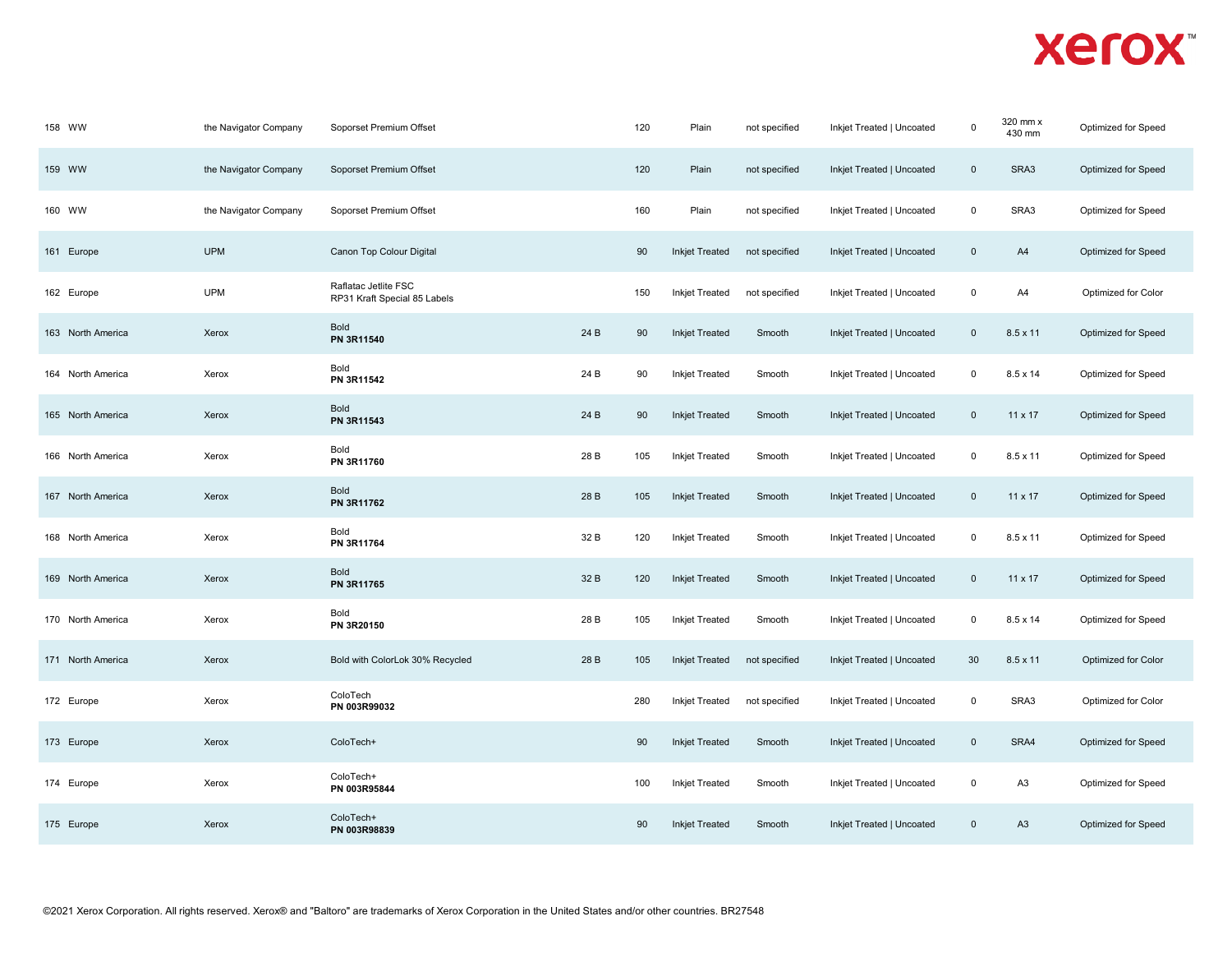| 176 Europe        | Xerox | ColoTech+<br>PN 003R98845 |      | 100 | <b>Inkjet Treated</b> | Smooth        | Inkjet Treated   Uncoated | $\mathbf 0$    | SRA3            | Optimized for Speed |
|-------------------|-------|---------------------------|------|-----|-----------------------|---------------|---------------------------|----------------|-----------------|---------------------|
| 177 Europe        | Xerox | ColoTech+<br>PN 003R98849 |      | 120 | <b>Inkjet Treated</b> | Smooth        | Inkjet Treated   Uncoated | $\mathbf 0$    | SRA3            | Optimized for Speed |
| 178 Europe        | Xerox | ColoTech+<br>PN 003R98852 |      | 160 | <b>Inkjet Treated</b> | Smooth        | Inkjet Treated   Uncoated | $\mathbf 0$    | A4              | Optimized for Speed |
| 179 Europe        | Xerox | ColoTech+<br>PN 003R98975 |      | 250 | <b>Inkjet Treated</b> | Smooth        | Inkjet Treated   Uncoated | $\overline{0}$ | A4              | Optimized for Color |
| 180 Europe        | Xerox | ColoTech+<br>PN 003R99000 |      | 90  | <b>Inkjet Treated</b> | Smooth        | Inkjet Treated   Uncoated | $\mathbf 0$    | A4              | Optimized for Speed |
| 181 Europe        | Xerox | ColoTech+<br>PN 003R99001 |      | 90  | <b>Inkjet Treated</b> | Smooth        | Inkjet Treated   Uncoated | $\mathbf 0$    | A <sub>3</sub>  | Optimized for Speed |
| 182 Europe        | Xerox | ColoTech+<br>PN 003R99006 |      | 100 | <b>Inkjet Treated</b> | Smooth        | Inkjet Treated   Uncoated | $\mathsf 0$    | A <sub>3</sub>  | Optimized for Speed |
| 183 Europe        | Xerox | ColoTech+<br>PN 003R99007 |      | 100 | <b>Inkjet Treated</b> | Smooth        | Inkjet Treated   Uncoated | $\mathbf 0$    | SRA3            | Optimized for Speed |
| 184 Europe        | Xerox | ColoTech+<br>PN 003R99011 |      | 120 | <b>Inkjet Treated</b> | Smooth        | Inkjet Treated   Uncoated | $\mathbf 0$    | SRA3            | Optimized for Speed |
| 185 Europe        | Xerox | ColoTech+<br>PN 003R99014 |      | 160 | <b>Inkjet Treated</b> | Smooth        | Inkjet Treated   Uncoated | $\mathbf 0$    | A4              | Optimized for Speed |
| 186 Europe        | Xerox | ColoTech+<br>PN 003R99015 |      | 160 | <b>Inkjet Treated</b> | Smooth        | Inkjet Treated   Uncoated | $\mathbf 0$    | A <sub>3</sub>  | Optimized for Speed |
| 187 Europe        | Xerox | ColoTech+<br>PN 003R99016 |      | 160 | <b>Inkjet Treated</b> | Smooth        | Inkjet Treated   Uncoated | $\mathbf 0$    | SRA3            | Optimized for Speed |
| 188 Europe        | Xerox | ColoTech+<br>PN 003R99019 |      | 200 | <b>Inkjet Treated</b> | Smooth        | Inkjet Treated   Uncoated | $\mathbf 0$    | A <sub>3</sub>  | Optimized for Speed |
| 189 Europe        | Xerox | ColoTech+<br>PN 003R99020 |      | 200 | <b>Inkjet Treated</b> | Smooth        | Inkjet Treated   Uncoated | $\mathbf 0$    | SRA3            | Optimized for Speed |
| 190 Europe        | Xerox | ColoTech+<br>PN 003R99026 |      | 250 | <b>Inkjet Treated</b> | Smooth        | Inkjet Treated   Uncoated | $\mathbf 0$    | A4              | Optimized for Color |
| 191 North America | Xerox | Vitality<br>PN 003R02047  | 20 B | 75  | <b>Inkjet Treated</b> | not specified | Inkjet Treated   Uncoated | $\mathbf 0$    | $8.5 \times 11$ | Optimized for Speed |
| 192 North America | Xerox | Vitality<br>PN 003R02051  | 20 B | 75  | <b>Inkjet Treated</b> | not specified | Inkjet Treated   Uncoated | $\mathbf 0$    | 8.5 x 14        | Optimized for Speed |
| 193 North America | Xerox | Vitality<br>PN 003R02531  | 24 B | 90  | <b>Inkjet Treated</b> | not specified | Inkjet Treated   Uncoated | $\mathbf 0$    | $8.5 \times 11$ | Optimized for Speed |
| 194 North America | Xerox | Vitality<br>PN 003R03761  | 20 B | 75  | <b>Inkjet Treated</b> | not specified | Inkjet Treated   Uncoated | $\mathbf 0$    | 11 x 17         | Optimized for Speed |
| 195 North America | Xerox | Vitality<br>PN 003R03871  | 24 B | 90  | <b>Inkjet Treated</b> | not specified | Inkjet Treated   Uncoated | $\mathbf 0$    | 11 x 17         | Optimized for Speed |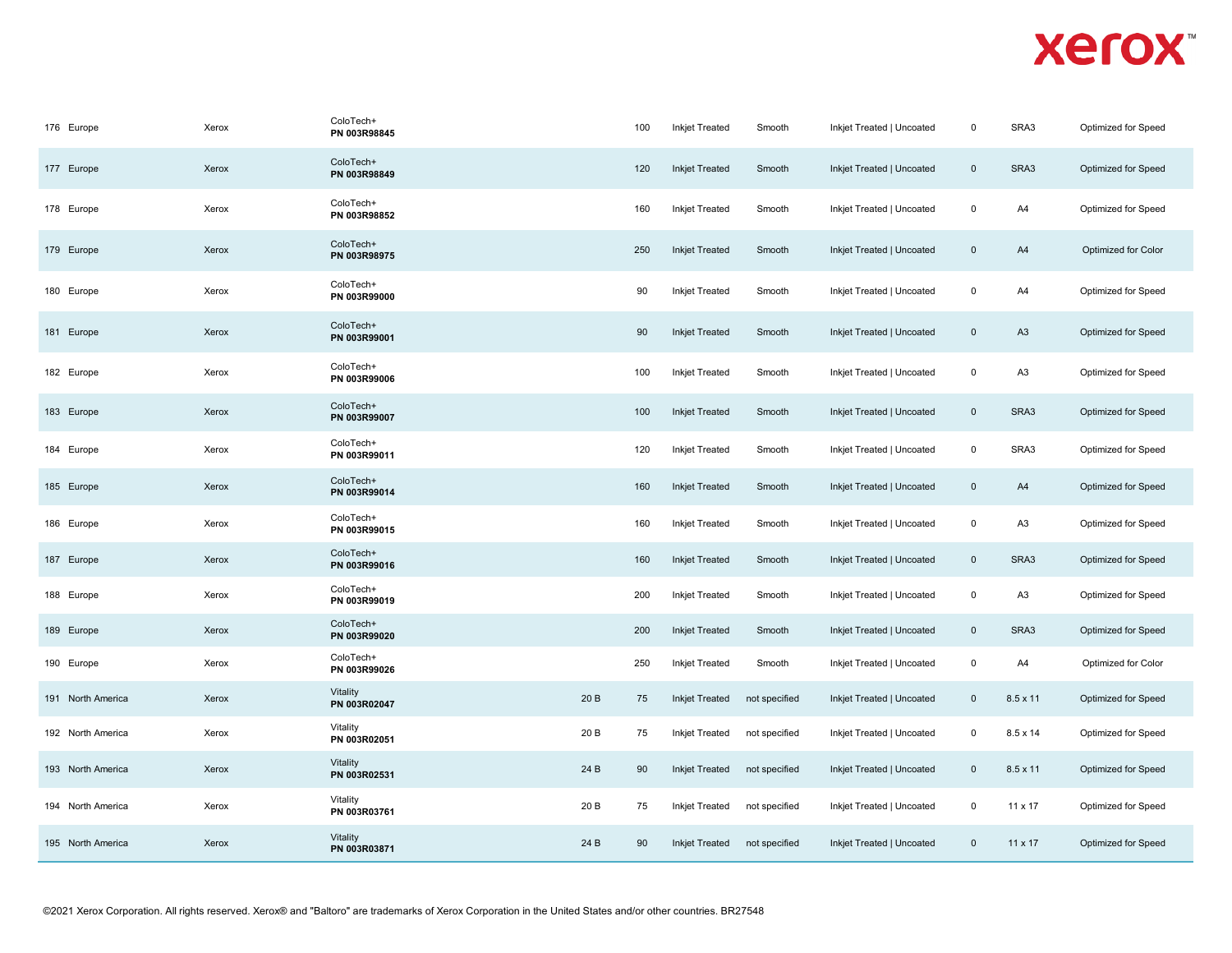

#### Inkjet Coated Substrates

| <b>Item Source</b> | <b>NEW</b> | <b>Manufacturer</b> | <b>Media Name</b>                | <b>Weight lbs</b><br>(# ) | <b>Weight gsm</b> | Paper Type           | Finish | Program Media As:             | Percent<br><b>Recycled</b><br><b>Content</b> | <b>Size Tested</b> | <b>Suggested Speed</b><br><b>Color Accelerator</b> |
|--------------------|------------|---------------------|----------------------------------|---------------------------|-------------------|----------------------|--------|-------------------------------|----------------------------------------------|--------------------|----------------------------------------------------|
| 1 WW               |            | <b>CVG</b>          | Crown Letsgo Bright Matte        | 61 T                      | 90                | <b>Inkjet Coated</b> | Matte  | Inkjet Treated   Matte Coated | $\mathbf 0$                                  | $12 \times 18$     | Optimized for Color                                |
| 2 WW               |            | <b>CVG</b>          | Crown Letsgo Bright Silk         | 61 T                      | 90                | <b>Inkjet Coated</b> | Silk   | Inkjet Treated   Matte Coated | $\mathsf 0$                                  | 12 x 18            | Optimized for Color                                |
| 3 WW               |            | <b>CVG</b>          | Crown Letsgo Bright Silk         | 61 T                      | 90                | <b>Inkjet Coated</b> | Silk   | Inkjet Treated   Matte Coated | $\mathbf 0$                                  | SRA3               | Optimized for Color                                |
| 4 WW               |            | <b>CVG</b>          | Crown Letsgo Bright Silk         | 60 T                      | 90                | <b>Inkjet Coated</b> | Silk   | Inkjet Treated   Matte Coated | $\mathsf 0$                                  | SRA4               | Optimized for Color                                |
| 5 WW               |            | <b>CVG</b>          | Crown Letsgo Bright Silk         |                           | 235               | <b>Inkjet Coated</b> | Silk   | Inkjet Treated   Matte Coated | $\mathbf 0$                                  | SRA3               | Optimized for Color                                |
| 6 WW               |            | CVG                 | Crown Letsgo Bright Silk 3rd Gen |                           | 90                | <b>Inkjet Coated</b> | Silk   | Inkjet Treated   Matte Coated | $\mathbf 0$                                  | SRA3               | Optimized for Color                                |
| 7 WW               |            | <b>CVG</b>          | Crown Letsgo Bright Silk 3rd Gen |                           | 115               | <b>Inkjet Coated</b> | Silk   | Inkjet Treated   Matte Coated | $\mathbf{0}$                                 | SRA3               | <b>Optimized for Color</b>                         |
| 8 WW               |            | <b>CVG</b>          | Crown Letsgo Bright Silk 3rd Gen |                           | 170               | <b>Inkjet Coated</b> | Silk   | Inkjet Treated   Matte Coated | $\mathbf 0$                                  | SRA3               | Optimized for Color                                |
| 9 WW               |            | <b>CVG</b>          | Crown Letsgo Matte 3rd Gen       |                           | 115               | <b>Inkjet Coated</b> | Matte  | Inkjet Treated   Matte Coated | $\mathbf 0$                                  | SRA3               | <b>Optimized for Color</b>                         |

#### Specialty Substrates

| <b>Item</b> | Source          | <b>NEW</b> | <b>Manufacturer</b>  | <b>Media Name</b>                                                     | <b>Weight lbs</b><br>(# ) | <b>Weight gsm</b> | <b>Paper Type</b> | Finish | <b>Program Media As:</b>  | Percent<br><b>Content</b> | Recycled Size Tested | <b>Suggested Speed</b><br><b>Color Accelerator</b> |
|-------------|-----------------|------------|----------------------|-----------------------------------------------------------------------|---------------------------|-------------------|-------------------|--------|---------------------------|---------------------------|----------------------|----------------------------------------------------|
|             | North America   | <b>NEW</b> | <b>CTP Solutions</b> | CTP / Inkjet Media Solutions<br>Pressure Seal V-fold<br><b>PSEMPV</b> | 28 B                      | 105               | Pressure Seal     | Smooth | Inkjet Treated   Uncoated | $\mathbf{0}$              | $8.5 \times 11$      | Optimized for Color                                |
|             | 2 North America | <b>NEW</b> | InfoSeal             | PSFEZ - Blank 28#                                                     | 28 B                      | 105               | Pressure Seal     | Smooth | Inkjet Treated   Uncoated | $\mathbf{0}$              | 8.5 X 14             | Optimized for Color                                |
|             | 3 North America | <b>NEW</b> | InfoSeal             | <b>PSEPRC - BW 28#</b>                                                | 28 B                      | 105               | Pressure Seal     | Smooth | Inkjet Treated   Uncoated | $\mathbf{0}$              | $8.5 \times 11$      | Optimized for Color                                |